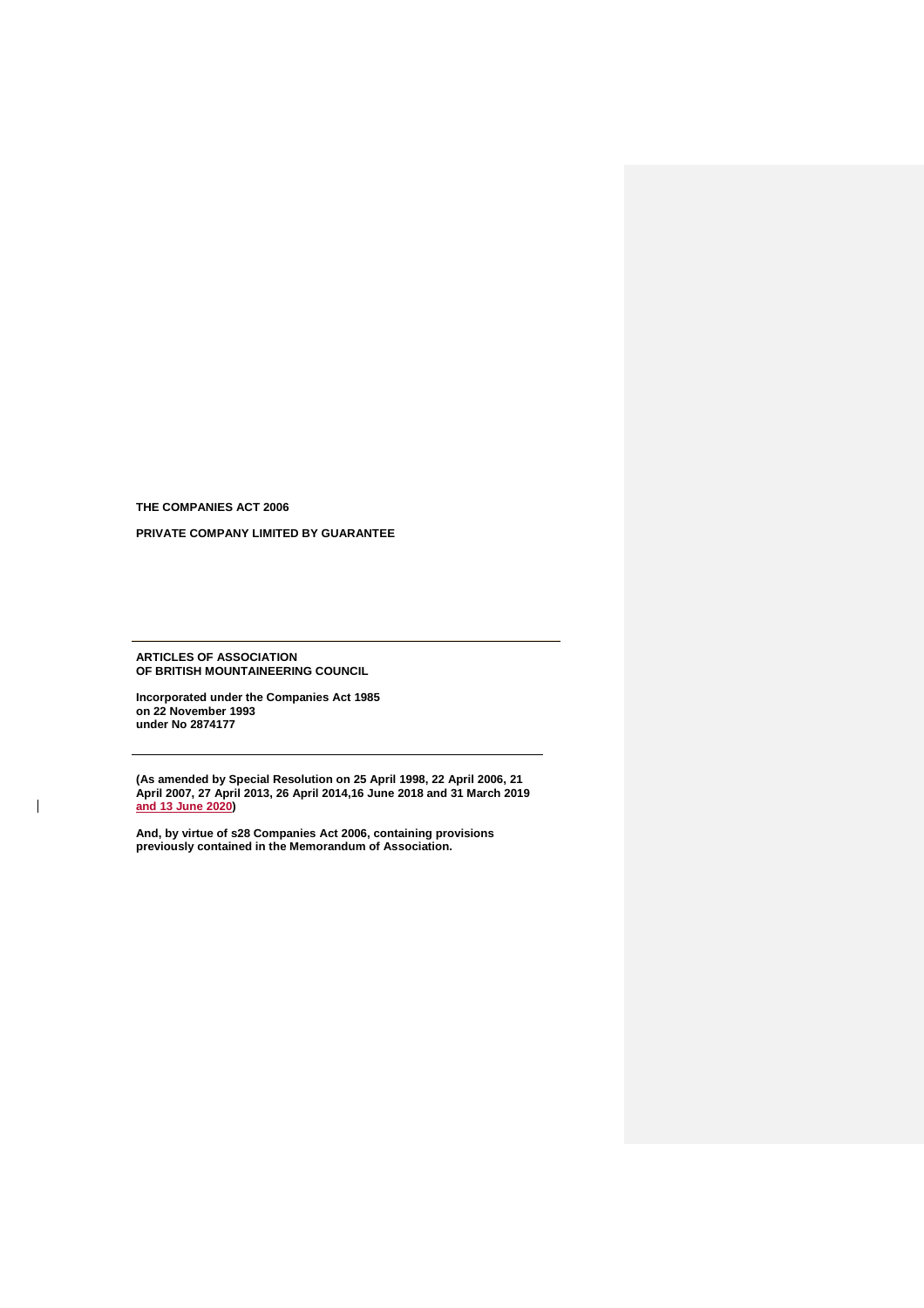## **CONTENTS**

| Clause                  |                                                                                                               | Page            |
|-------------------------|---------------------------------------------------------------------------------------------------------------|-----------------|
|                         |                                                                                                               |                 |
| $\overline{2}$          |                                                                                                               |                 |
| $\overline{\mathbf{r}}$ |                                                                                                               |                 |
|                         | OR IECTS                                                                                                      |                 |
| 5.                      | POWERS                                                                                                        |                 |
| 6.                      |                                                                                                               |                 |
| $\mathcal{I}$           | CONFLICTS OF INTEREST                                                                                         |                 |
| 8                       | MEMBERS' I IMITATION OF I JABILITY NATIONAL CONTROLLER CONTROLLER CONTROLLER CONTROLLER CONTROLLER CONTROLLER |                 |
| $\mathbf{Q}$            | <b>MEMBERS</b>                                                                                                | 12              |
| $40 -$                  | <b>TERMINATION OF MEMBERSHIP</b>                                                                              | 15              |
| 11                      | GENERAL MEETINGS                                                                                              | 16              |
| $12 -$                  | NOTICE OF GENERAL MEETINGS                                                                                    | 17              |
| $43 -$                  | GENERAL MEETINGS - ORDINARY AND SPECIAL BUSINESS                                                              | $\frac{10}{19}$ |
| 14                      | VOTING AT GENERAL MEETINGS                                                                                    | -20             |
| 45.                     | WRITTEN RESOLUTIONS OF MEMBERS                                                                                | $\overline{21}$ |
| 46.                     | NATIONAL COLINCIL                                                                                             | 21              |
| $17 -$                  |                                                                                                               | 23              |
| $48 -$                  | <u>ELECTED OFFICERS</u>                                                                                       | 24              |
| 19                      | BOARD OF DIRECTORS                                                                                            | 24              |
| $20 -$                  | TERM OF OFFICE AND RETIREMENT OF DIRECTORS                                                                    | 27              |
| 21                      |                                                                                                               | $-27$           |
| 22                      |                                                                                                               |                 |
| 23.                     | PROCEEDINGS OF THE DIRECTORS                                                                                  | $-29$           |
| $24 -$                  | SECRETARY                                                                                                     | $-30$           |
| $25 -$                  |                                                                                                               |                 |
| $26 -$                  | PATRONS                                                                                                       |                 |
| $27 -$                  |                                                                                                               | $\sim$ 31       |
| $28 -$                  | <b>AREA MEETINGS</b>                                                                                          | $\sim$ 31       |
| 29.                     | <b>ACCOUNTS</b>                                                                                               | -34             |
| 30.                     |                                                                                                               | $-34$           |
| 31                      | <b>NOTICES</b>                                                                                                | $-34$           |
| 32                      | <b>INDEMNITY AND INSURANCE</b>                                                                                | $-35$           |
| $33 -$                  |                                                                                                               | 35              |
| 34.                     | <b>DISSOLUTION</b>                                                                                            | 35              |

# **CONTENTS**

| 1 <sup>1</sup> |  |
|----------------|--|
| 2.             |  |
| 3.             |  |
| 4.             |  |
| -5.            |  |
| 6.             |  |
| 7 <sub>1</sub> |  |
| 8.             |  |
| 9.             |  |
| 10.            |  |
| 11.            |  |
| 12.            |  |
| 13.            |  |

 $\overline{\phantom{a}}$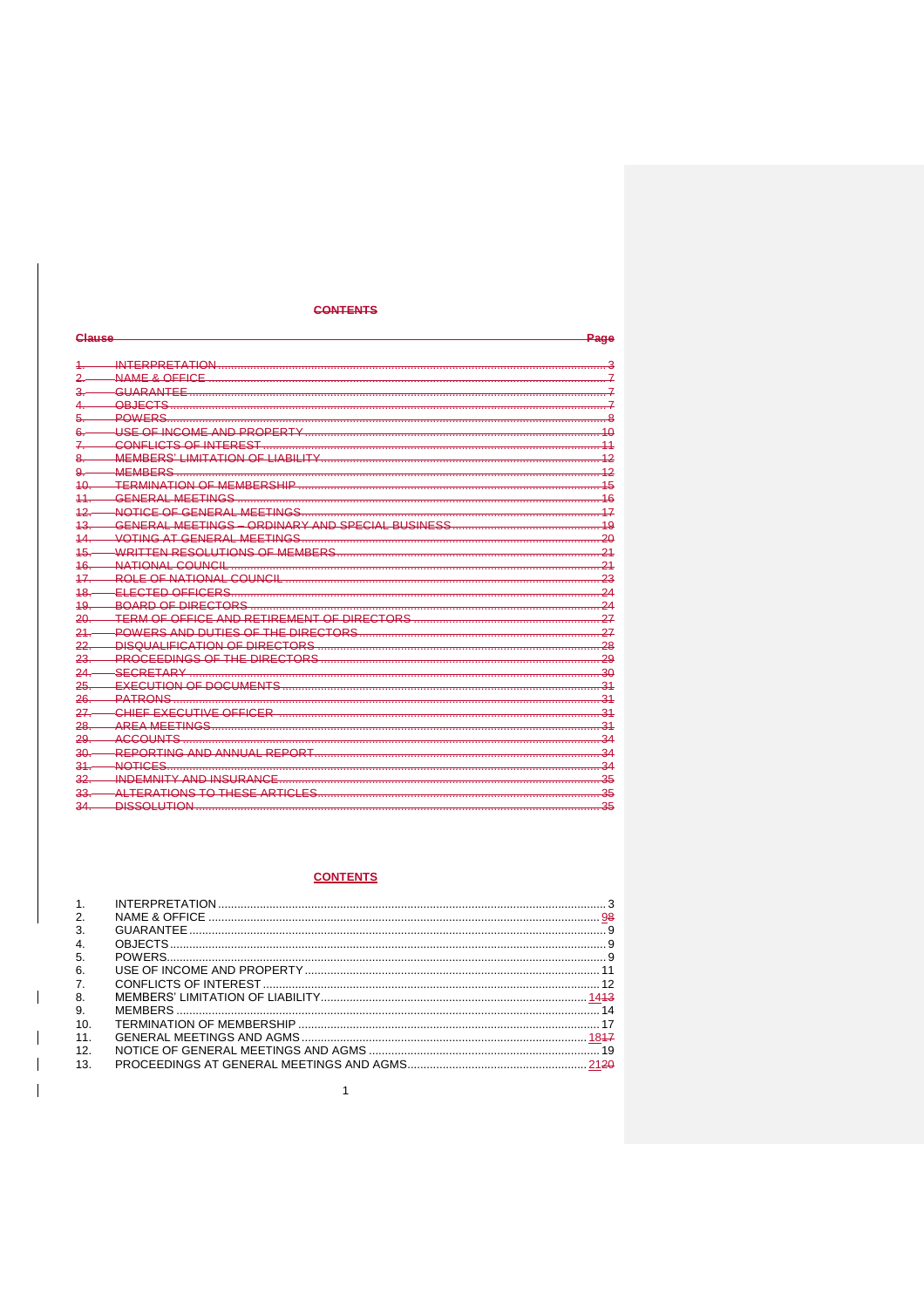| 14. |  |
|-----|--|
| 15. |  |
| 16. |  |
| 17. |  |
| 18. |  |
| 19. |  |
| 20. |  |
| 21. |  |
| 22. |  |
| 23. |  |
| 24. |  |
| 25. |  |
| 26. |  |
| 27. |  |
| 28. |  |
| 29. |  |
| 30. |  |
| 31. |  |
| 32. |  |
| 33. |  |
| 34. |  |
| 35. |  |
|     |  |

 $\overline{\mathbf{c}}$ 

 $\begin{array}{c} \hline \end{array}$ 

 $\overline{\phantom{a}}$ 

 $\overline{\phantom{a}}$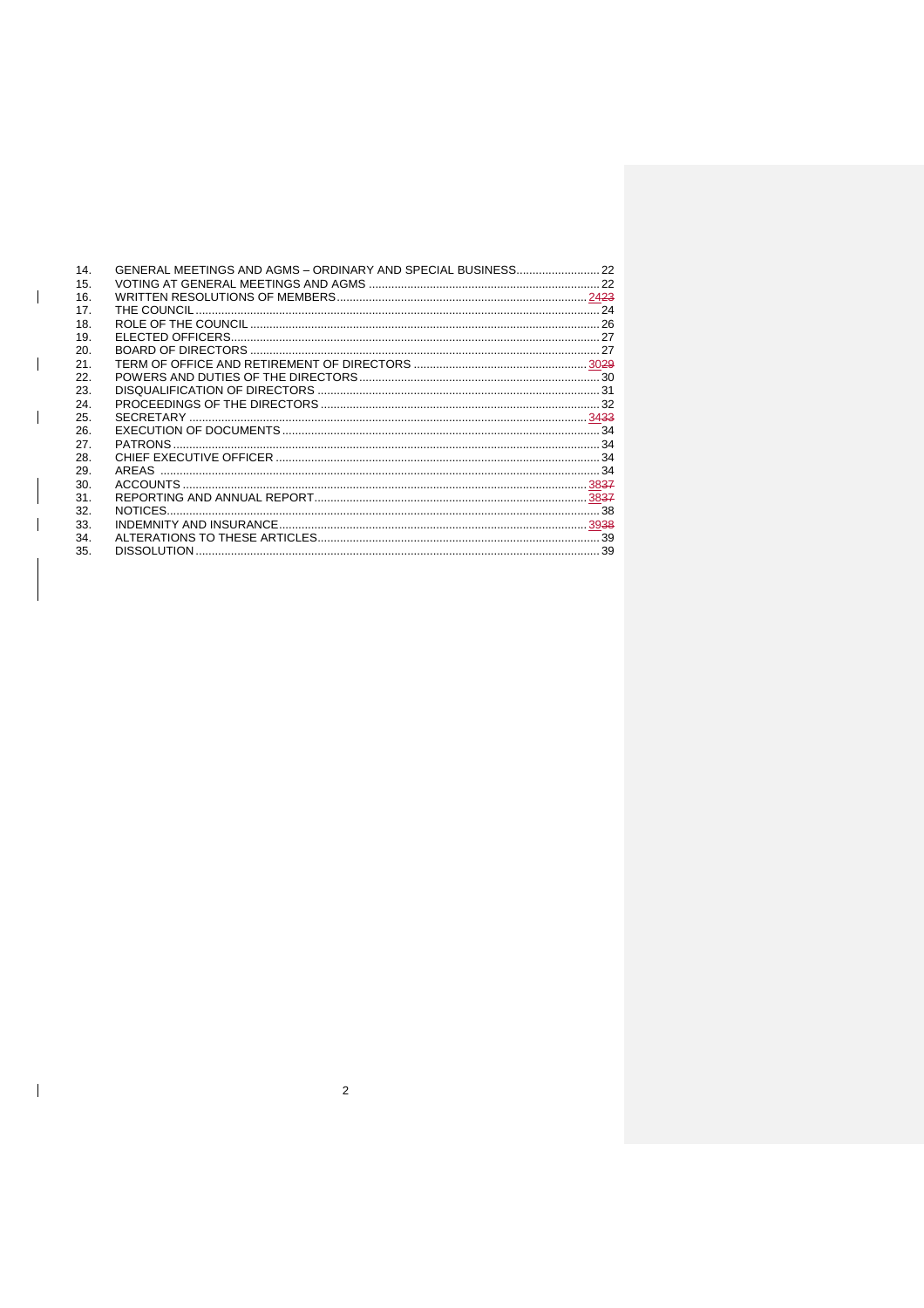## **THE COMPANIES ACT 2006**

## **A COMPANY LIMITED BY GUARANTEE**

# **ARTICLES OF ASSOCIATION**

**OF**

# **BRITISH MOUNTAINEERING COUNCIL**

# <span id="page-3-0"></span>**1. INTERPRETATION**

 $\overline{\phantom{a}}$ 

1.1. In these Articles, the words in the first column of the table below, shall bear the meanings set opposite to them in the second column, if not inconsistent with the subject or context:

3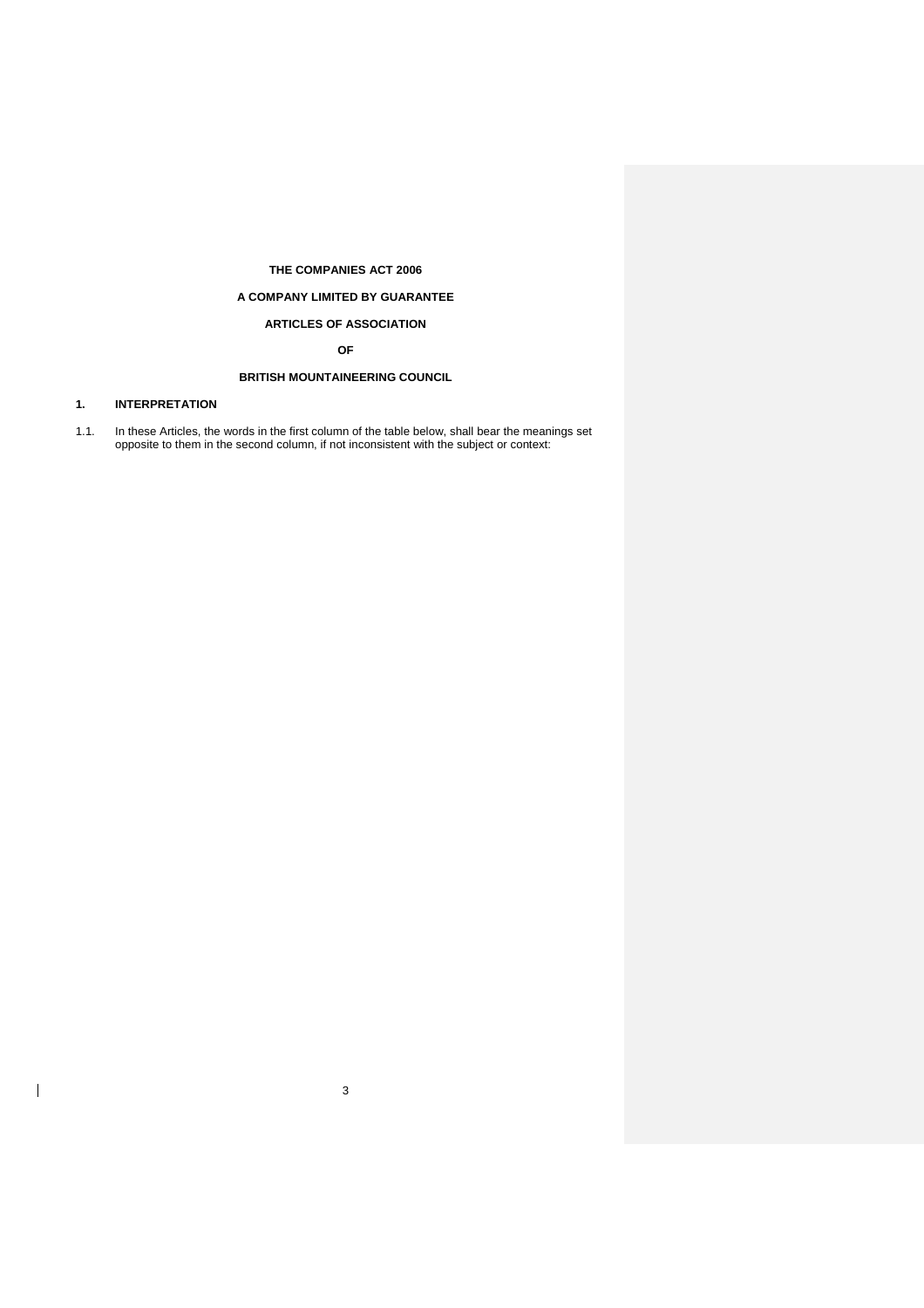| Words                             | Meanings                                                                                                                                     |
|-----------------------------------|----------------------------------------------------------------------------------------------------------------------------------------------|
| the Act                           | the Companies Act 2006 and every statutory modification,<br>replacement or re-enactment of it for the time being in force                    |
| <b>Account Date</b>               | 31 December                                                                                                                                  |
| <b>Affiliated Clubs</b>           | those clubs recognised to be affiliated to the Company under<br>Article 9.6                                                                  |
| AGM                               | an annual general meeting of the Members, as detailed in<br>Articles 11.1 and 11.2                                                           |
| Area                              | a geographical region defined by the National Council pursuant<br>to these Articles from time to time                                        |
| <b>Affiliated Clubs</b>           | those clubs recognised to be affiliated to the Company under<br>Article 9.6                                                                  |
| Area Meeting                      | a meeting of the Members in a particular Area held in<br>accordance with the se Articles Area Terms of Reference                             |
| Area Member                       | a Voting Member who is resident in a particular Area, or who<br>attends an Area Meeting as detailed in Article 29.2.1(b)                     |
| <b>Area Terms of</b><br>Reference | the terms of reference of the Areas which govern their<br>proceedings and state how they shall operate                                       |
| Associate<br><b>Members</b>       | those members of the Company under Article 9.5.5 who shall<br>are not be Voting Members and "Associate Member" shall<br>mean any one of them |
| the or these<br><b>Articles</b>   | the Articles of Association of the Company, as amended from<br>time to time                                                                  |
| <b>Board</b>                      | the board of Directors                                                                                                                       |
| <b>Business Day</b>               | a day other than a Saturday, Sunday or public holiday in<br>England when banks in London are open for business.                              |
| CEO                               | the Chief Executive Officer of the Company from time to time                                                                                 |
| Chair                             | the chair of the BoardDirectors appointed in accordance with<br>these Articles                                                               |

4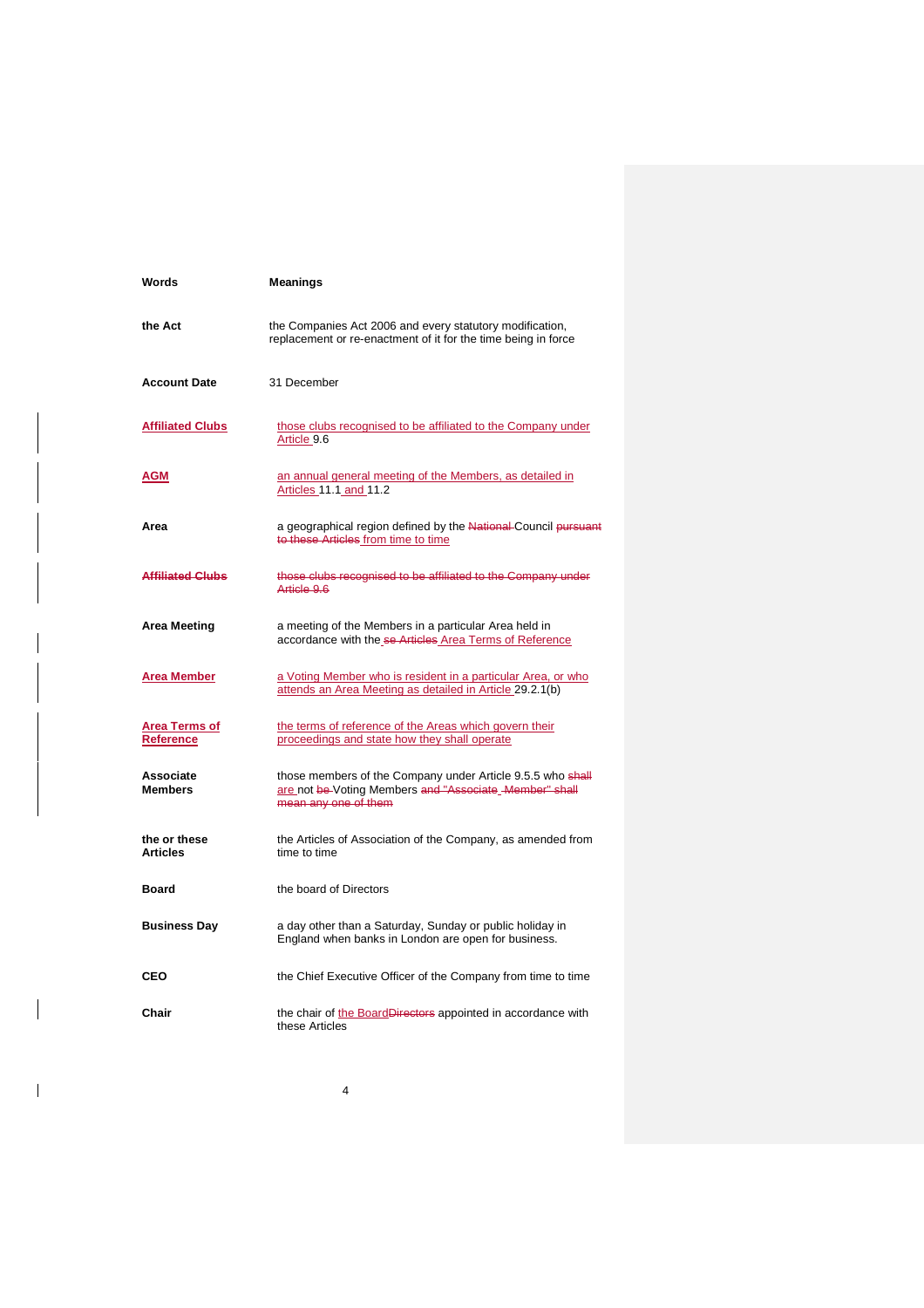| Clear Day                   | in relation to a period of notice means that period excluding the<br>day when the notice is given or is deemed to be given and the<br>day for which it is given or on which it is to take effect                                                                                                                                                                                      |
|-----------------------------|---------------------------------------------------------------------------------------------------------------------------------------------------------------------------------------------------------------------------------------------------------------------------------------------------------------------------------------------------------------------------------------|
| <b>Club Members</b>         | those members of the Company under Article 9.5.4                                                                                                                                                                                                                                                                                                                                      |
| <b>CND</b>                  | an individual appointed as a Director on a voluntary basis by<br>the Council in accordance with Article 20.1.2                                                                                                                                                                                                                                                                        |
| Company                     | the company regulated by these Articles                                                                                                                                                                                                                                                                                                                                               |
| Company<br><b>Secretary</b> | any person appointed to perform the duties of secretary of the<br>Company                                                                                                                                                                                                                                                                                                             |
| <b>Connected</b><br>Person  | (a) any child or parent of a Director (and includes any step-child<br>or illegitimate child);                                                                                                                                                                                                                                                                                         |
|                             | (b) the spouse, or civil partner of a Director, or any person<br>falling within (a) (and includes any person with whom a Director<br>lives as partner in an enduring relationship);                                                                                                                                                                                                   |
|                             | (c) a person carrying on business in partnership with a Director<br>or with any person falling within (a) or (b);                                                                                                                                                                                                                                                                     |
|                             | (d) an institution which is controlled: (i) by a Director or by any<br>person falling within (a), (b) or (c), or (ii) by two or more<br>persons falling within (d)(i), when taken together;                                                                                                                                                                                           |
|                             | (e) a body corporate in which (i) a Director or any connected<br>person falling within any of paragraphs (a) to (c) has a<br>substantial interest, or (ii) two or more persons falling within<br>(e)(i) when taken together, have a substantial interest (and<br>substantial interest shall mean a right to exercise more than<br>20% of the voting rights at a general meeting); and |
|                             | (f) a person who is acting as a trustee of a trust, a beneficiary<br>of which is a Director or any person falling within a), b) or c)<br>above, or the terms of which confer a power on the trustee to<br>exercise in favour of the Director                                                                                                                                          |
|                             | each as more particularly described in sections 252 to 256 of<br>the Act.                                                                                                                                                                                                                                                                                                             |
| the Council                 | the Members' representative group established under Article<br>17, its full name being the Members' Council                                                                                                                                                                                                                                                                           |
| the Council ToR             | the terms of reference of the Council which govern its<br>proceedings and state how it shall operate                                                                                                                                                                                                                                                                                  |
| <b>Councillor</b>           | a member of the National Council, being Elected Councillors<br>and Specialist Councillors                                                                                                                                                                                                                                                                                             |
| a Director                  | a director of the Company for the purposes of the Act and<br>Directors means all the directors of the Company                                                                                                                                                                                                                                                                         |

 $\begin{array}{c} \rule{0pt}{2ex} \rule{0pt}{2ex} \rule{0pt}{2ex} \rule{0pt}{2ex} \rule{0pt}{2ex} \rule{0pt}{2ex} \rule{0pt}{2ex} \rule{0pt}{2ex} \rule{0pt}{2ex} \rule{0pt}{2ex} \rule{0pt}{2ex} \rule{0pt}{2ex} \rule{0pt}{2ex} \rule{0pt}{2ex} \rule{0pt}{2ex} \rule{0pt}{2ex} \rule{0pt}{2ex} \rule{0pt}{2ex} \rule{0pt}{2ex} \rule{0pt}{2ex} \rule{0pt}{2ex} \rule{0pt}{2ex} \rule{0pt}{2ex} \rule{0pt}{$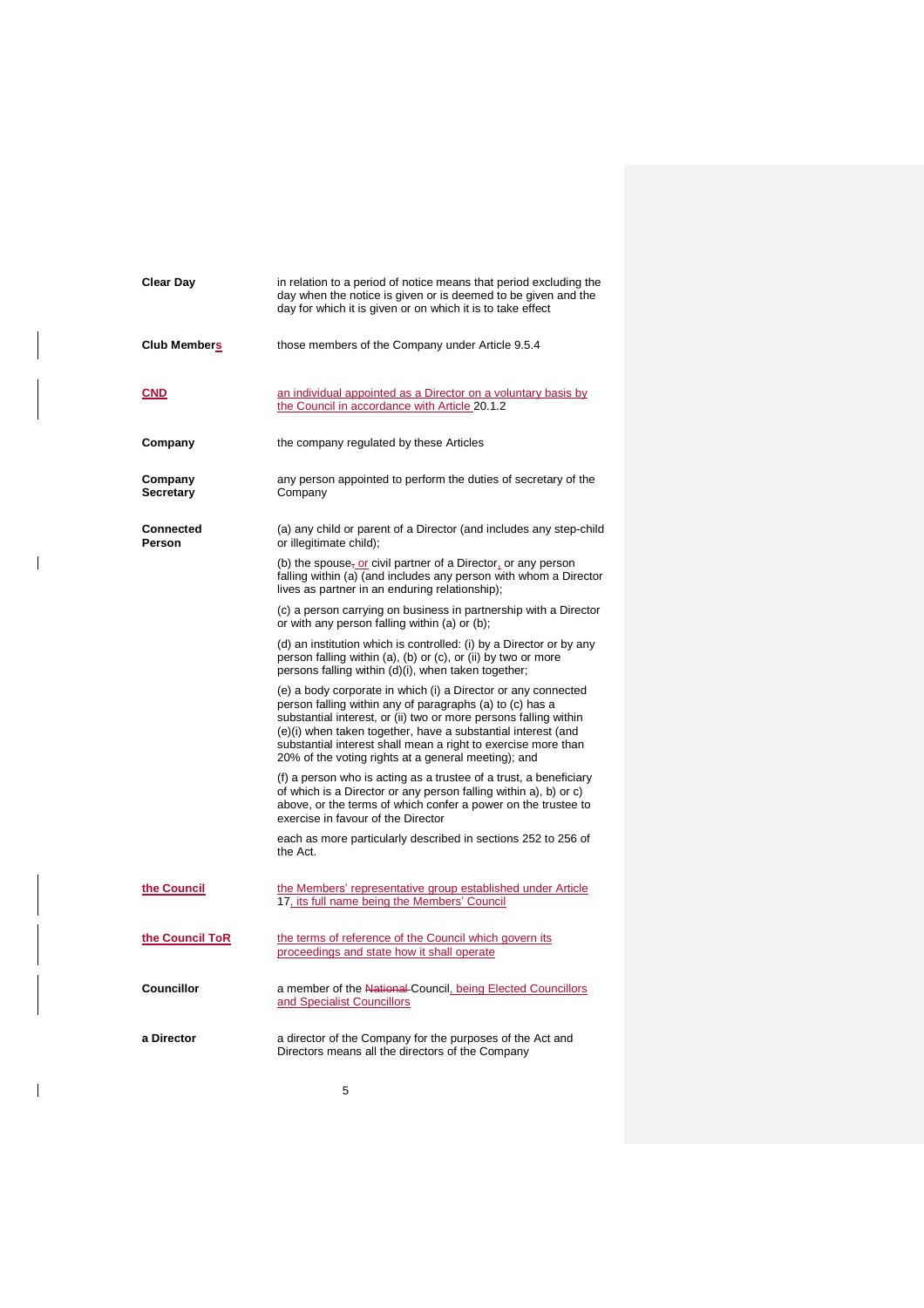| <b>Elected</b><br><b>Councillor</b>        | an individual elected to the Council as set out in Article<br>17.6.3(a)                                                                                                                                                     |
|--------------------------------------------|-----------------------------------------------------------------------------------------------------------------------------------------------------------------------------------------------------------------------------|
| <b>Elected Officer</b>                     | an person-individual elected to the National Council in<br>accordance with Article 4819                                                                                                                                     |
| <b>Election Voting</b><br><b>Policy</b>    | the policy of the Company detailing how elected positions shall<br>be decided, which shall be published on the Company's<br>website and can only be amended by way of an ordinary<br>resolution at a General Meeting or AGM |
| <b>Electronic Form</b>                     | something sent by, or made available by, electronic means (as<br>defined by the Act), such as an email or fax, or by any other<br>means while still being in electronic form                                                |
| <b>Eligible Director</b>                   | a director who is eligible to vote in relation to a decision of the<br>Board                                                                                                                                                |
| ex officio<br><b>Directors</b>             | the CEO and the President                                                                                                                                                                                                   |
| ex officio<br>Executive<br><b>Director</b> | the CEO                                                                                                                                                                                                                     |
| <b>Finance Director</b>                    | the Finance Director of the Company from time to time                                                                                                                                                                       |
| <b>Financial Expert</b>                    | an individual, company or firm who is authorised to give<br>investment advice under the Financial Services and Markets<br>Act 2000                                                                                          |
| <b>Funded Partners</b>                     | the organisations with which the Company from time to time<br>partners (in its role as the overall representative body for<br>Mountaineers) in order to obtain grant funding from public<br>bodies                          |
| <b>General Meeting</b>                     | a general meeting of the Members other than an<br><b>AGM<del>Company</del></b>                                                                                                                                              |
| <b>GB Climbing</b><br>Teams                | athletes representing Great Britain in all competition disciplines<br>of Mountaineering-                                                                                                                                    |
| Honorary<br><b>Members</b>                 | those members of the Company under Article 9.5.2                                                                                                                                                                            |
| Independent<br><b>Director</b>             | Aan individual who is appointed an independent dDirector who<br>is appointed on a voluntary basis under Article 20 who meets<br>the criteria under Article 20.1220.1119.12                                                  |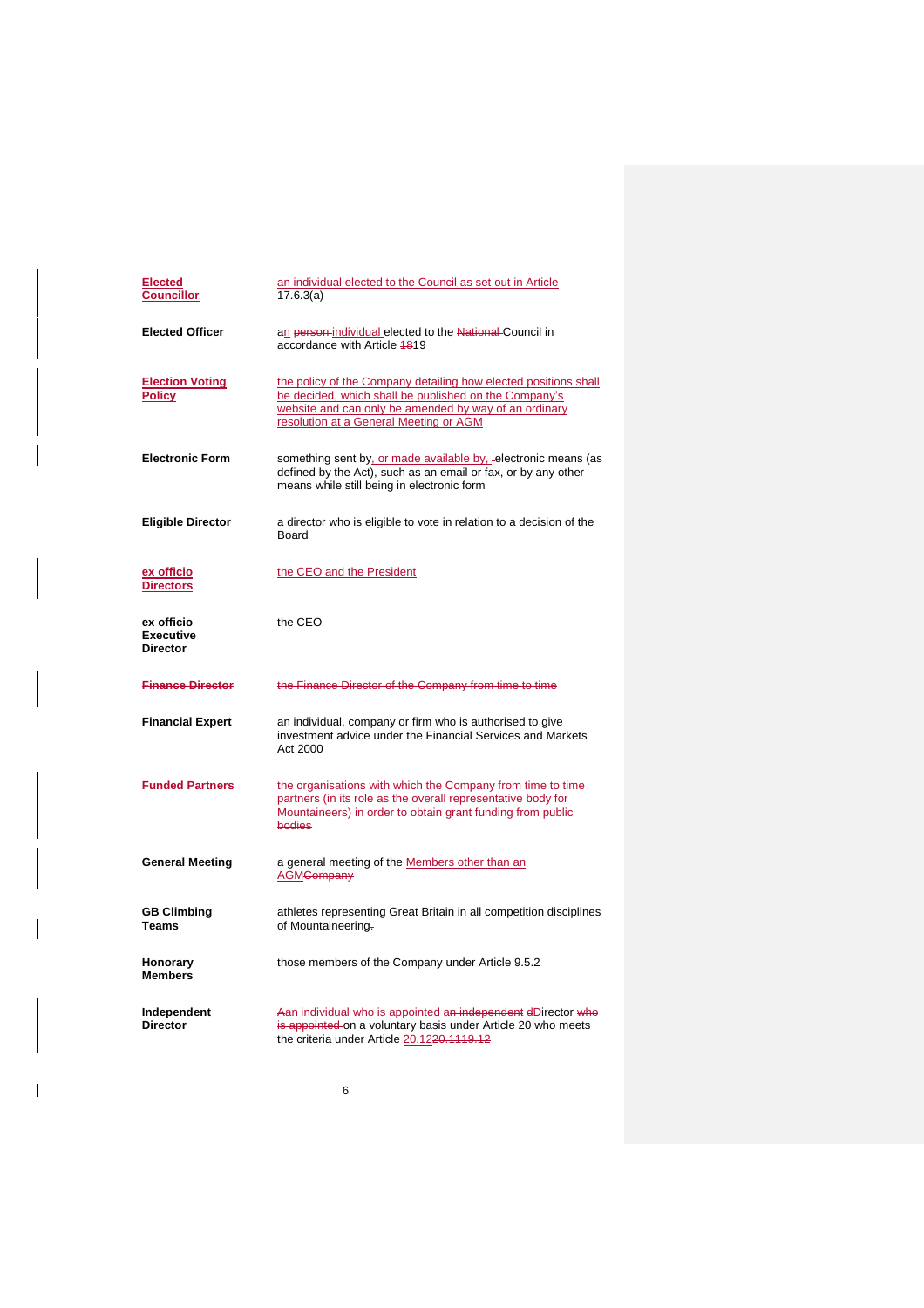| Individual<br>Members                             | those members of the Company under Article 9.5.1                                                                                                                                                  |
|---------------------------------------------------|---------------------------------------------------------------------------------------------------------------------------------------------------------------------------------------------------|
| Members                                           | means all members of the Company, both Voting Members,<br>Non-voting Individual Members and Associate Members                                                                                     |
| Mountaineering                                    | the activities of climbing, mountaineering and hill walking<br>(including ski-mountaineering, ice climbing, paraclimbing and<br>indoor climbing)                                                  |
| Mountaineers                                      | individuals participating in Mountaineeringelimbing,<br>mountaineering and hillwalking (including indoor climbers, ski-<br>mountaineers and ice climbers)                                         |
| <b>National Council</b>                           | the member representative group established under the<br><b>Articles</b>                                                                                                                          |
| Nominated<br>Director                             | an individual director who is appointed or elected a Director on<br>a voluntary basis under Article 20 who meets the criteria under<br>Article 20.7                                               |
| Nominations<br>Committee                          | a committee of the Directors established in accordance with<br>Article 24                                                                                                                         |
| Non-voting<br><b>Individual</b><br><b>Members</b> | those members of the Company under Article 1.1                                                                                                                                                    |
| the Objects                                       | the objects of the Company set out in Article 4                                                                                                                                                   |
| the Office                                        | the registered office of the Company                                                                                                                                                              |
| <b>Official Magazine</b>                          | the magazine known as "Summit" or such other publication<br>determined by the National Council Board as the official<br>magazine of the Company, which may be in hard copy or<br>Electronic Form. |
| Patron                                            | Aan individual appointed a -patron of the Company appointed<br>under these Articles 9.5.3                                                                                                         |
| President                                         | the an person individual who is from time to time elected by the<br>Voting Members as the president of the Company appointed<br>under these Article 19s                                           |
| Register                                          | the register of Voting Members of the Company-kept pursuant<br>to the Act                                                                                                                         |

7

 $\overline{\phantom{a}}$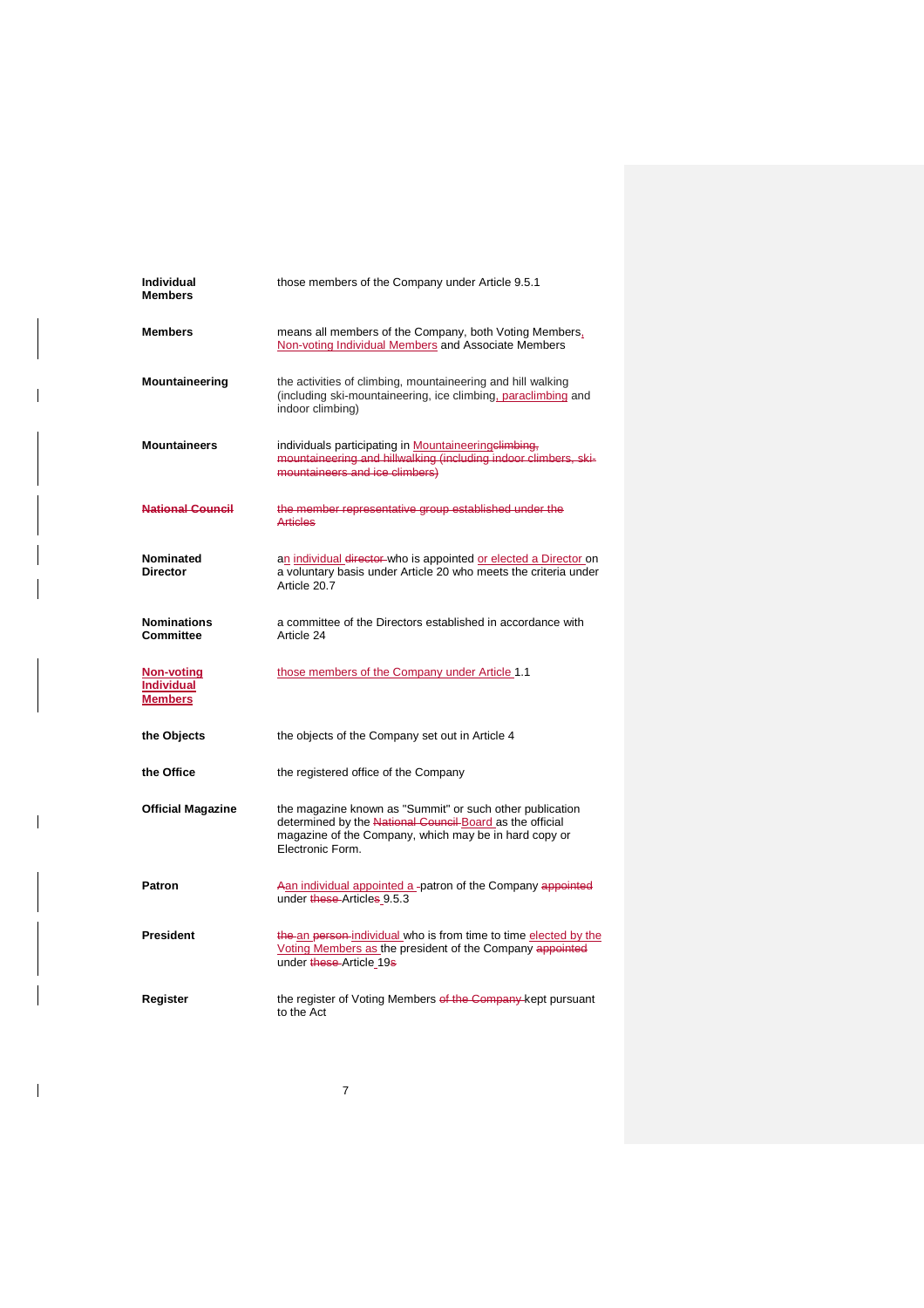| <b>Reserved Matters</b>                         | matters reserved to the National-Council or Voting Members in<br>accordance with Article 21,322.3 and set out in Schedule 1 of<br>these Articles                                                                                                                                                                                                 |
|-------------------------------------------------|--------------------------------------------------------------------------------------------------------------------------------------------------------------------------------------------------------------------------------------------------------------------------------------------------------------------------------------------------|
| the Seal                                        | the common seal of the Company, if it has one                                                                                                                                                                                                                                                                                                    |
| <b>Senior</b><br>Independent<br><b>Director</b> | an Independent Director appointed from time to time to be the<br>senior independent director in accordance with Article<br>19.1320.1420.13                                                                                                                                                                                                       |
| <b>Specialist</b><br><b>Councillor</b>          | an individual appointed to the Council in accordance with<br>Article 17.6.3(b)                                                                                                                                                                                                                                                                   |
| <b>Stakeholder</b>                              | 1. a Member of the Company; or                                                                                                                                                                                                                                                                                                                   |
|                                                 | 2. a specific subgroup of the Company's Members representing<br>a recognised stakeholder group (e.g. climbers, hill walkers,<br>wWelsh Members, competitive athletes etc.); or                                                                                                                                                                   |
|                                                 | 3. a third party individual or organisation with an interest in the<br>achievement of the Objects                                                                                                                                                                                                                                                |
| <b>Voting Members</b>                           | any and all Members able to vote at AGMs and General<br>Meetings, being a member of the Company for the purposes of<br>the Act and shall include Individual Members, Honorary<br>Members, Patrons and Club Members but shall not include<br>Non-voting Individual Members or Associate Members and<br>"Voting Member" shall mean any one of them |
| in writing or<br>written                        | the representation or reproduction of words, symbols or other<br>information in a visible form by any method or combination of<br>methods, whether sent or supplied in Electronic Form or<br>otherwise                                                                                                                                           |

## 1.2. Unless specifically stated otherwise:

 $\overline{\phantom{a}}$ 

1.1.1.1.2.1. Words or expressions bear the same meaning as in the Act as in force on the date when these Articles become binding on the Company;

- 1.1.2.1.2.2. Words denoting the singular include the plural and vice versa;
- 1.1.3.1.2.3. Each reference to "person" includes a reference to a body corporate, unincorporated association, government, local authority, state, partnership, scheme, fund and trust (in each case, whether or not having separate legal personality); and
- 1.1.4.1.2.4. General words shall not be given a restrictive interpretation by reason of their being preceded or followed by words indicating a particular class of acts, matters or things.

1.2.1.3.The Companies (Model Articles) Regulations 2008 shall not apply to the Company.

**Formatted:** Level 2 Number, Outline numbered + Level: 2 + Numbering Style: 1, 2, 3, … + Start at: 1 + Alignment: Left + Aligned at: 0 cm + Indent at: 1.2 cm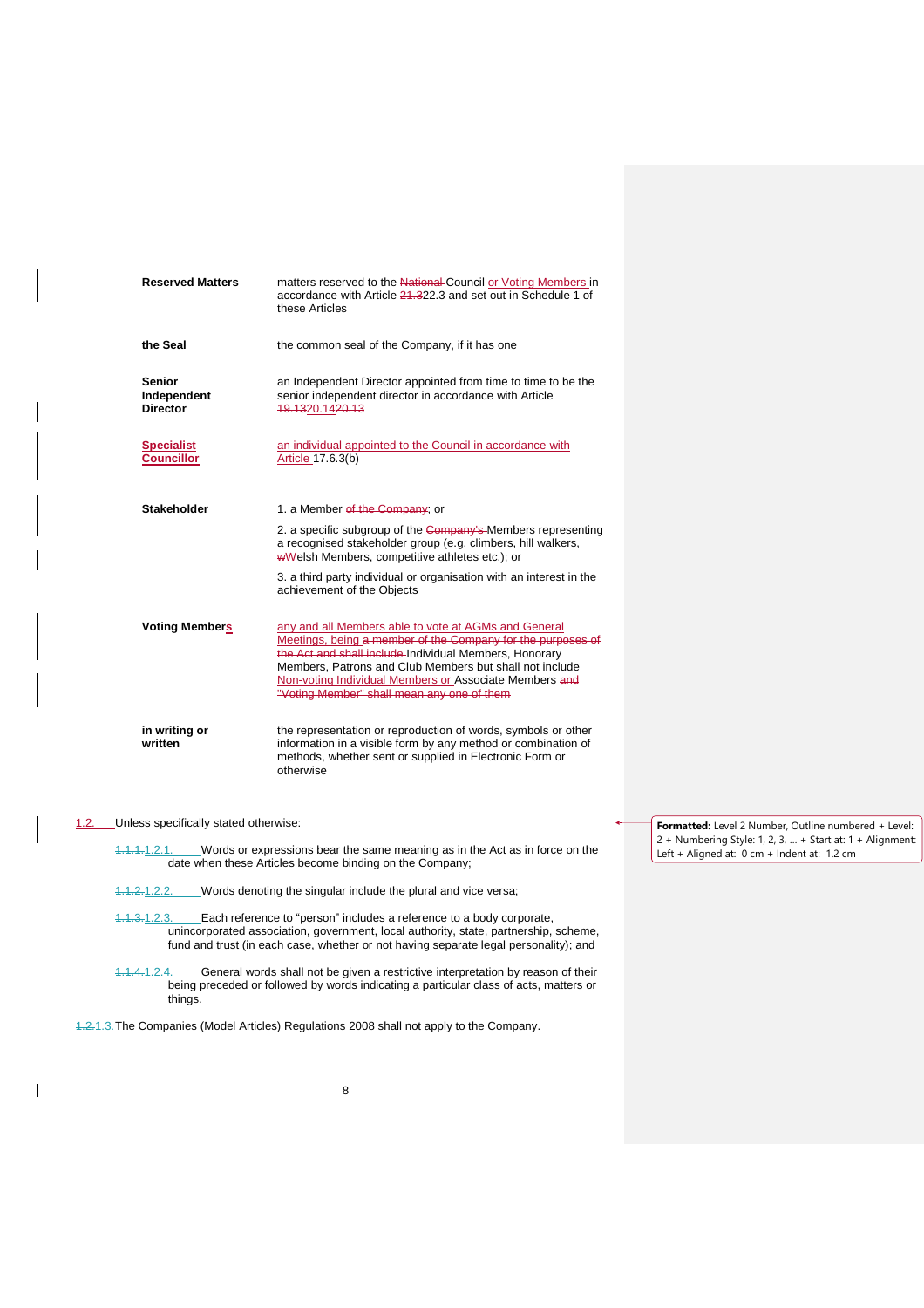### <span id="page-9-0"></span>**2. NAME & OFFICE**

2.1. The name of the Company is British Mountaineering Council.

2.2. The Office of the Company will be situated in England.

## <span id="page-9-1"></span>**3. GUARANTEE**

Every Member undertakes that if the Company is wound up while they are a Member, or within one year after they cease to be a Member, that Member will contribute to the assets of the Company such amount as may be required for the payment of the debts and liabilities of the Company contracted before they cease to be a Member, payment of the costs, charges and expenses of winding-up, and for the adjustment of the rights of the contributories among themselves not exceeding £1 in the case of each Member.

### <span id="page-9-2"></span>**4. OBJECTS**

- 4.1. The only objects for which the Company is established are to:
	- 4.1.1. act as the representative body for the sport and recreation of **Mountaineering** for Great Britain and to represent directly to all appropriate authorities, institutions, organisations and associations in the interests of **Mountaineers**;
	- 4.1.2. encourage, promote and develop the interests of Mountaineers and their activities and to act as a forum for the Members of the Com
	- 4.1.3. encourage, promote and develop access to cliffs and crags, mountains and hills of all descriptions for all Mountaineers;
	- 4.1.4. encourage promote and undertake the writing, publication and dissemination of information relating to Mountaineering;
	- 4.1.5. encourage, promote, develop and undertake works and techniques to safeguard and conserve the environment within which cliffs, crags, mountains and hills of all descriptions are located;
	- 4.1.6. encourage and promote amongst Mountaineers the fullest regard for the mountain environment and wilderness values;
	- 4.1.7. encourage and promote safety and good practice in all aspects of Mountaineering;
	- 4.1.8. provide or promote facilities for climbing, education and training and instruction;
	- 4.1.9. oversee, organise and control climbing competitions in the United Kingdom;
	- 4.1.10. manage and support the GB Climbing Teams;
	- 4.1.11. act as the national governing body for competitions in Mountaineering climbing, para<br>
	dimbing, ice climbing and ski-mountaineering: and climbing, ice climbing and ski-mountaineering; and
	- 4.1.12. encourage and promote the ethos and ethics of Mountaineering activities, taking due consideration of the traditions and values of British Mountaineering history.

## ("**the Objects**").

#### <span id="page-9-3"></span>**5. POWERS**

5.1. In furtherance of the Objects but not further or otherwise, the Company shall have the following powers: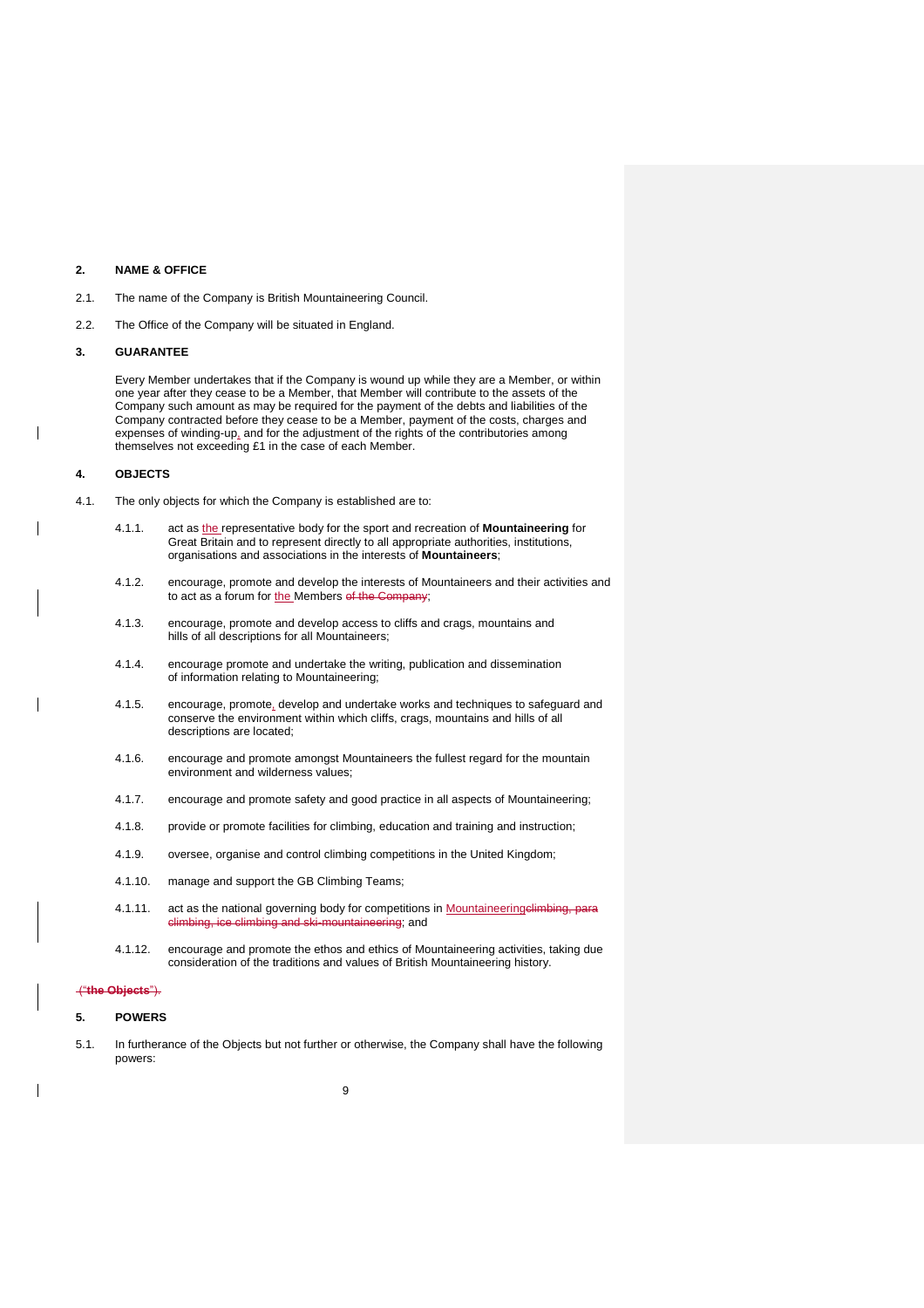- 5.1.1. to provide and arrange insurance services, travel facilities and other services for the Members of the Company
- 5.1.2. to adopt such means of making known and advertising the activities of the Company as may seem appropriate;
- 5.1.3. to purchase, take on lease or in exchange, hire or otherwise acquire and hold for any estate or interest any real or personal property and any rights or privileges which may be necessary for the promotion of the Objects and to construct, maintain and alter any buildings or erections necessary or convenient for the work of the Company;
- 5.1.4. subject to such consents (if any) as may be required by law, to sell, exchange, let, mortgage, charge, grant or create security over, dispose of, turn to account or otherwise deal with all or any of the property or assets of the Company;
- 5.1.5. subject to such consents (if any) as may be required by law, to borrow and raise money and secure or discharge any debt or obligation of the Company in such manner as may be thought fit and in particular by mortgages of, or charges upon or security over, the undertaking and all or any of the real and personal property or assets (present and future) of the Company or by the creation and issue of debentures, debenture stock or other obligations or securities of any description;
- 5.1.6. to raise funds and organise appeals, to apply for funding and invite and receive contributions from any person whatsoever by way of subscription (whether or not under deed of covenant), donation and otherwise, and whether or not subject to any special trusts or conditions;
- 5.1.7. to set aside funds for special purposes or as reserves against future expenditure;
- 5.1.8. to invest the monies of the Company not immediately required for its purposes in or upon such investments, securities or property as may be thought fit and to vary the investments in such manner as may from time to time be determined subject nevertheless to such conditions (if any) and such consents (if any) as may for the time being be imposed or required by law;
- 5.1.9. to delegate the management of investments to a Financial Expert;
- 5.1.10. to arrange for investments or other property or assets of the Company to be held in the name of a nominee (being a corporate body registered or having an established place of business in England and Wales) acting under the control of the Directors or of a Financial Expert acting under their instructions and to pay any reasonable fee required;
- 5.1.11. to establish, support, act as **Do**lirector of or aid in the establishment and support of any company, associations, institutions or trusts (charitable or otherwise) and to subscribe or guarantee money in any way connected with the Objects or which shall further the Company's interests or any of them;
- 5.1.12. to employ staff and to make provision for the payment of pensions and superannuation to or on behalf of employees and former employees of the Company and their spouses, civil partners, widows, widowers and other dependents and where appropriate, to provide life, health, accident and other insurances and other benefits (financial or otherwise) to or for the benefit of any of them;
- 5.1.13. to provide indemnity insurance to cover the liability of the Directors which by virtue of any rule of law would otherwise attach to them, or any one of them, in respect of any negligence, default, breach of trust or breach of duty in relation to the Company;
- 5.1.14. to insure the property and assets of the Company against any foreseeable risk and take out other insurance policies to protect the Company when required;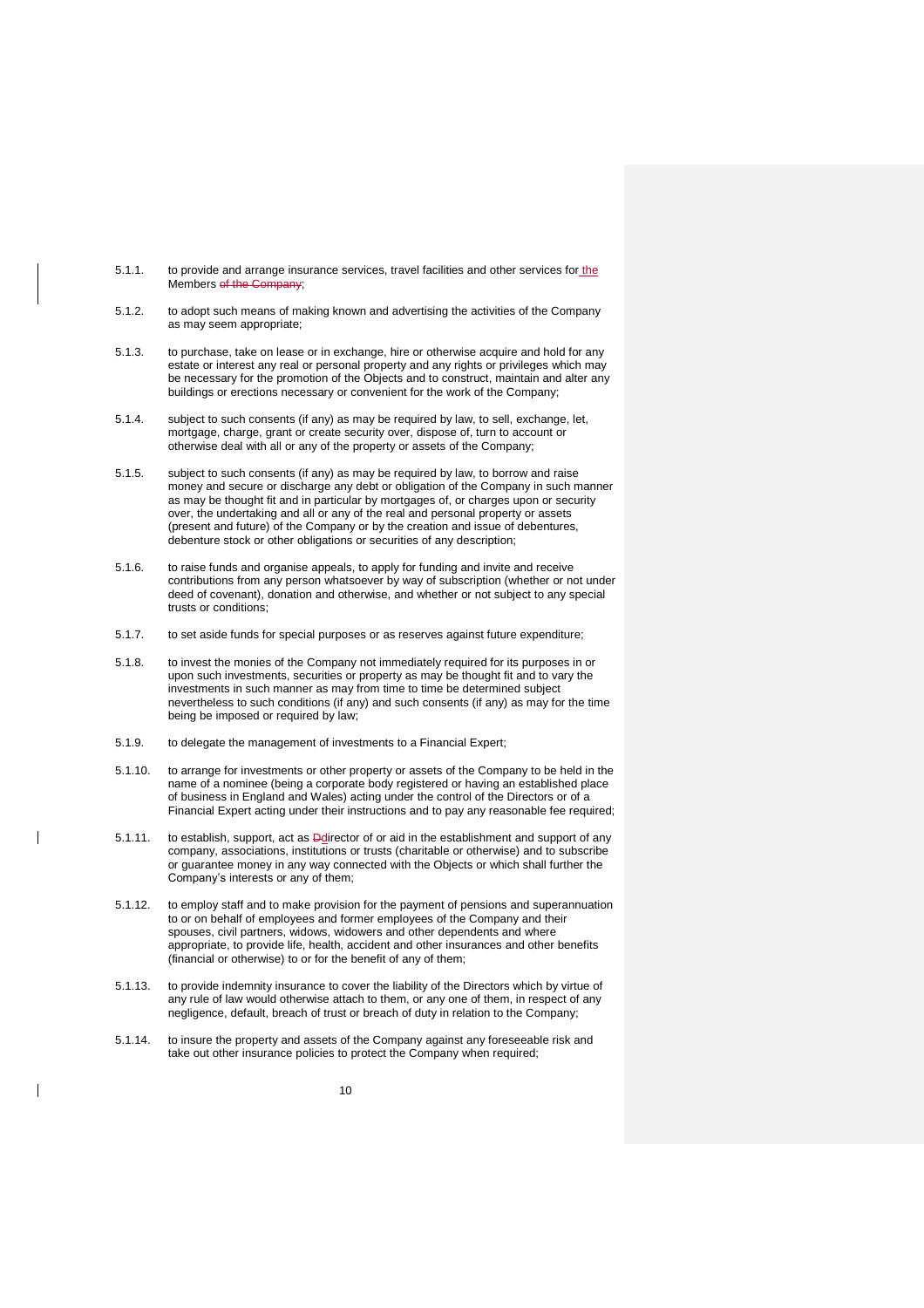- 5.1.15. to co-operate with other not for profit groups, charities, voluntary bodies and statutory authorities operating in furtherance of the Objects or similar purposes and to exchange information and advice with them;
- 5.1.16. to subscribe to, support, affiliate, become a member of, transfer all or any of the Company's property to, amalgamate with or cooperate with any other organisation, institution, society or body not formed for or established for purposes of profit (whether incorporated or not and whether in Great Britain or Northern Ireland or elsewhere) whose objects are, wholly or in part, similar to those of the Company and which by its constitution prohibits the distribution of its income and property amongst its members to an extent at least as great as is imposed on the Company;
- 5.1.17. to purchase or otherwise acquire and undertake all or such part of the property, assets, liabilities and engagements as may lawfully be acquired or undertaken by the Company of any one or more of the organisations, institutions, societies or bodies having objects altogether or in part similar to the Objects;
- 5.1.18. to use any form of media and communication including but not limited to printing and publishing any newspaper, periodicals, books, articles or leaflets using films, television, video and the internet or other digital means;
- 5.1.19. to draw, make, accept, endorse, discount, execute and issue promissory notes, bills, cheques and other instruments and to operate bank accounts;
- 5.1.20. to undertake or support research in furtherance of the Objects and to publish the useful results of such research;
- 5.1.21. in so far as is permitted by law, to give all kinds of indemnities and to guarantee the performance of the obligations and liabilities of any person in each case either with or without the Company receiving any consideration or advantage;
- 5.1.22. to arrange and provide for, or join in arranging and providing for, the holding of exhibitions, meetings, lectures, classes, seminars and training courses;
- 5.1.23. to provide financial assistance, to make grants or loans of money, to give guarantees and donations to and to provide equipment and apparatus;
- 5.1.24. to make applications for consent under bye-laws or regulations and other like applications;
- 5.1.25. to enter into contracts and provide services to or on behalf of other bodies;
- 5.1.26. to establish or acquire subsidiary companies to assist or act as agents for the Company; and
- 5.1.27. to do all such other lawful things as shall further the attainment of the Objects.

## <span id="page-11-0"></span>**6. USE OF INCOME AND PROPERTY**

- <span id="page-11-1"></span>6.1. The income and property of the Company shall be applied solely towards the promotion of the Objects and no part shall be paid or transferred directly or indirectly by way of dividend, bonus or otherwise by way of profit to the Members and no Director shall be appointed to any office of the Company paid by salary or fees or receive any remuneration or other benefit in money or money's worth from the Company. Provided that this Article shall not prevent any payment in good faith by the Company:
	- 6.1.1. of reasonable and proper remuneration to any Member, officer or employee of the Company (not being a Director) for any goods or services supplied to the Company and of travelling expenses necessarily incurred in carrying out the duties of officer or employee of the Company;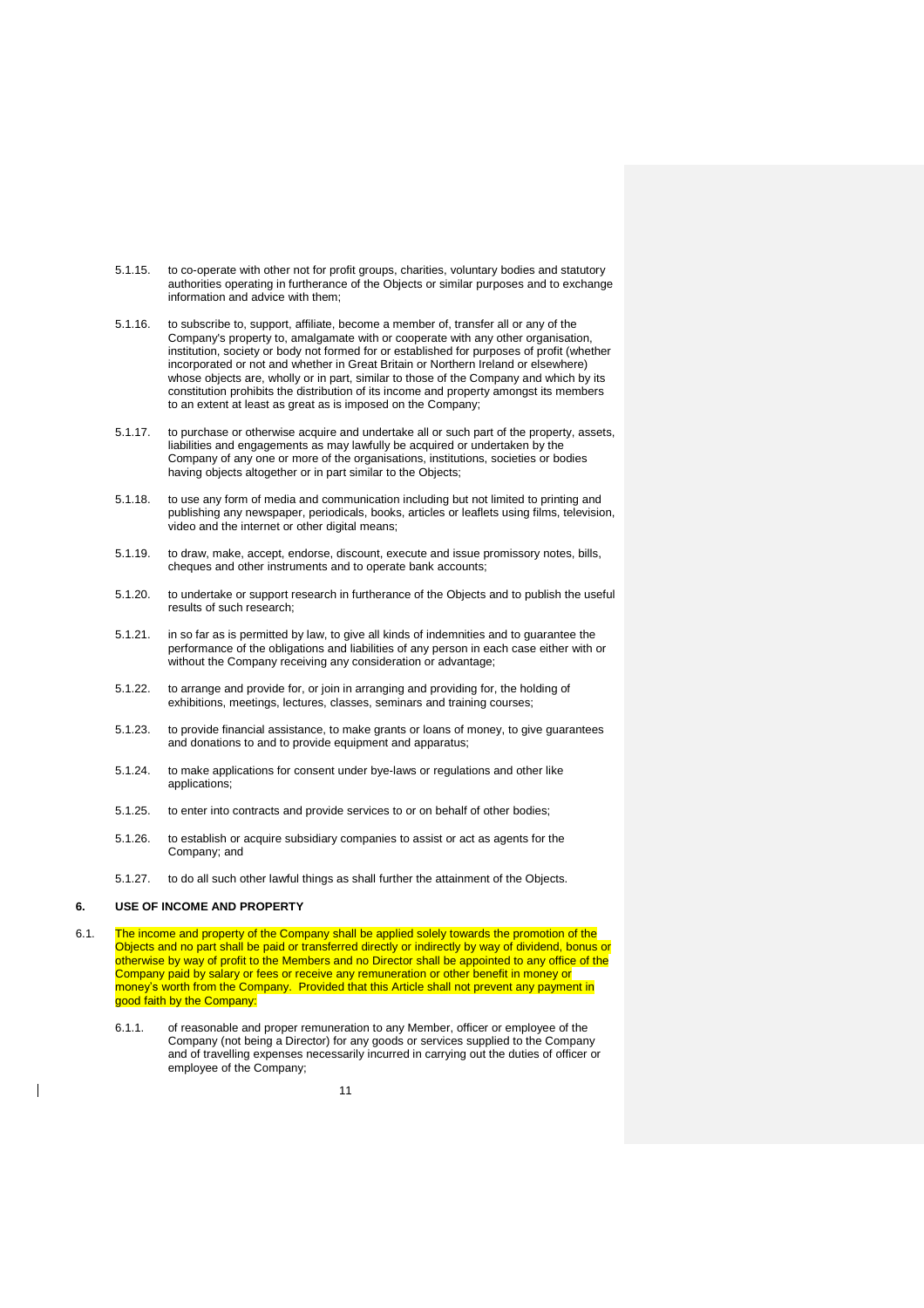- 6.1.2. of interest at a reasonable rate on money lent by any Member or Director;
- 6.1.3. of reasonable and proper rent or hiring fee for premises let or hired to the Company by any Member or Director;
- 6.1.4. of fees, remuneration or other benefit, in money or money's worth, to a company of which a Director may be a member holding not more than one per cent part of the issued share capital of that company;
- 6.1.5. of a payment to the ex officio Executive Director by virtue of their employment with the Company;
- 6.1.6. to any Director of reasonable out-of-pocket expenses;
- 6.1.7. of an indemnity to any Director in respect of any liabilities properly incurred in running the Company in accordance with Article 3[233;](#page-39-0)
- 6.1.8. of the payment of any premium in respect of any indemnity insurance to cover the liability of the Directors as permitted under these Articles; and
- 6.1.9. of the provision to any Member or Director of benefits in furtherance of the Objects.
- 6.2. Subject to Article [6.1,](#page-11-1) save for the ex officio Executive Director, dDirectors shall not be employees of the Company, but a Director or a Connected Person may enter into a contract with the Company to supply services or goods to the Company in return for a payment or other material benefit if:
	- 6.2.1. the services or goods are actually required by the Company;
	- 6.2.2. the nature and level of the payment or benefit is no more than is reasonable in relation to the value of the goods or services and recorded in an agreement in writing;
	- 6.2.3. the number of Directors (together with the ex officio Executive Directors) who are interested in any such a contract in any financial year of the Company is in the minority; and
	- 6.2.4. before entering into such a contract, the Directors have decided that they are satisfied that it would be in the best interests of the Company, and likely to promote the success of the Company, for the goods or services to be provided by the relevant person (as opposed to being provided by someone who is not a Director or a Connected Person) to, or on behalf of, the Company for the amount or maximum amount of benefit or payment and provided also that the Company has complied with any internal guidance or policies concerning the procuring of good or services and in force from time to time.
- 6.3. For the avoidance of doubt, other than in the limited circumstances as set out in Article [6.1,](#page-11-1) Directors will be volunteers and not paid for acting as Directors.

## <span id="page-12-0"></span>**7. CONFLICTS OF INTEREST**

- 7.1. To the extent required by law every Director must disclose to the Company all matters in which they or a Connected Person has an interest which could, directly or indirectly, conflict with the interests of the Company.
- 7.2. To the extent required by law every Director is obliged to avoid situations in which they have (or could have) a direct or indirect interest that conflicts (or could conflict) with the interests of the Company. Where a Director is unable to avoid such a situation, this obligation is not infringed if:
	- 7.2.1. the situation could not reasonably be regarded as likely to give rise to a conflict of interest; or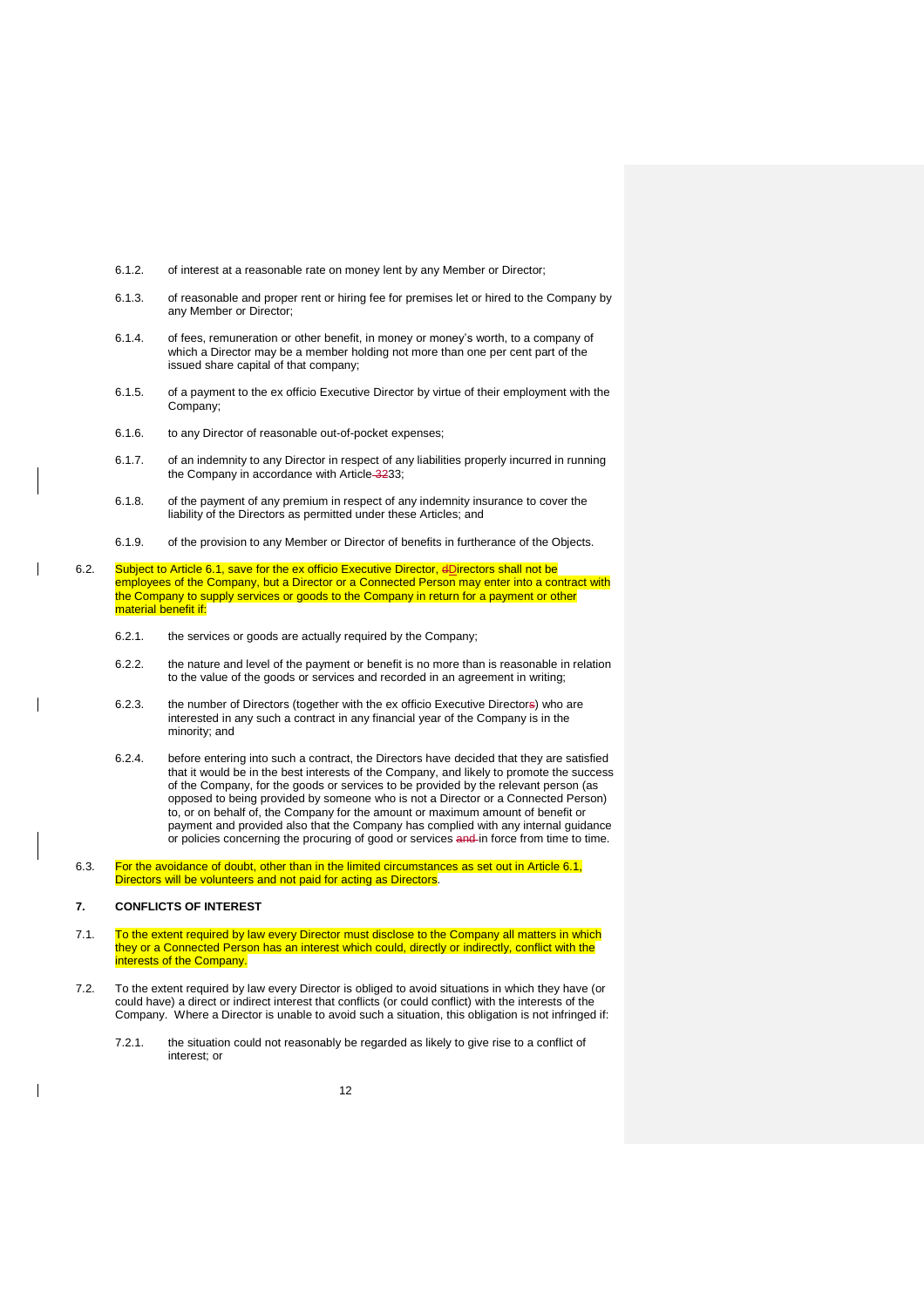- 7.2.2. the matter has been proposed and authorised by the Directors in the manner set out in Article [7.3.](#page-13-0)
- <span id="page-13-0"></span>7.3. A matter proposed to the Directors, in relation to which a Director(s) is/are conflicted, may only be authorised by the Directors where:
	- 7.3.1. any requirements as to the quorum at the Board meeting at which the matter is considered is met without counting the Director(s) in question;
	- 7.3.2. the matter is authorised without the Director(s) in question voting on the matter (or would have been agreed to had their vote not been counted); and
	- 7.3.3. the Director(s) in question is/are absent from the Board meeting for that item unless expressly invited to remain to provide information.
- <span id="page-13-1"></span>7.4. Subject to this Article [7.4,](#page-13-1) where a Director or Connected Person has a direct or indirect interest in any proposed transaction or arrangement with the Company, the Director must:
	- 7.4.1. declare the nature and extent of that interest either at a Board meeting or by written notice before the Company enters into the transaction or arrangement;
	- 7.4.2. be absent from the Board meeting for that item unless expressly invited to remain in order to provide information;
	- 7.4.3. not be counted in the quorum for that part of the Board meeting; and
	- 7.4.4. be absent during any vote and have no vote on the matter (whether in a Board meeting or by written resolution).
- 7.5. Notwithstanding Article [7.4,](#page-13-1) a Director who is interested in a proposed transaction or arrangement with the Company may participate in the decision-making process and count towards the quorum for that part of the Board meeting, and be permitted to vote, if the proposed transaction or arrangement is one falling within Article [7.6](#page-13-2) ("a permitted cause").
- <span id="page-13-2"></span>7.6. This Article applies when a Director's interest in a proposed transaction or arrangement cannot reasonably be regarded as likely to give rise to a conflict of interest, or the Director's conflict of interest arises from any of the following permitted causes:
	- 7.6.1. where the proposed transaction or arrangement is one which applies to the Director(s) in question, in common with other third parties, and there is no benefit to the Director(s) in question over and above that afforded to such third parties;
	- 7.6.2. any transaction or arrangement with a company limited by shares or a company limited by guarantee which is wholly owned by the Company (or the Company and other entities) and in which a Director does not have an interest otherwise than as an unpaid director and which does not confer a personal benefit on the Director; and
	- 7.6.3. where the benefit is so negligible or minimal that it could not reasonably be regarded as giving rise to a conflict of interest.
- 7.7. Subject to Article [7.8,](#page-13-3) if a question arises at a Board meeting as to the right of a Director to participate in the Board meeting (or part of the Board meeting) for voting or quorum purposes, the question may, before the conclusion of the Board meeting, be referred to the Chair whose ruling in relation to any Director other than the Chair shall be final and conclusive.
- <span id="page-13-3"></span>7.8. If any question as to the right to participate in the Board meeting (or part of the Board meeting) should arise in respect of the Chair, the question is to be decided by a decision of the Directors at that Board meeting, for which purpose the Chair shall not be counted as participating in the Board meeting (or that part of the Board meeting) for voting or quorum purposes.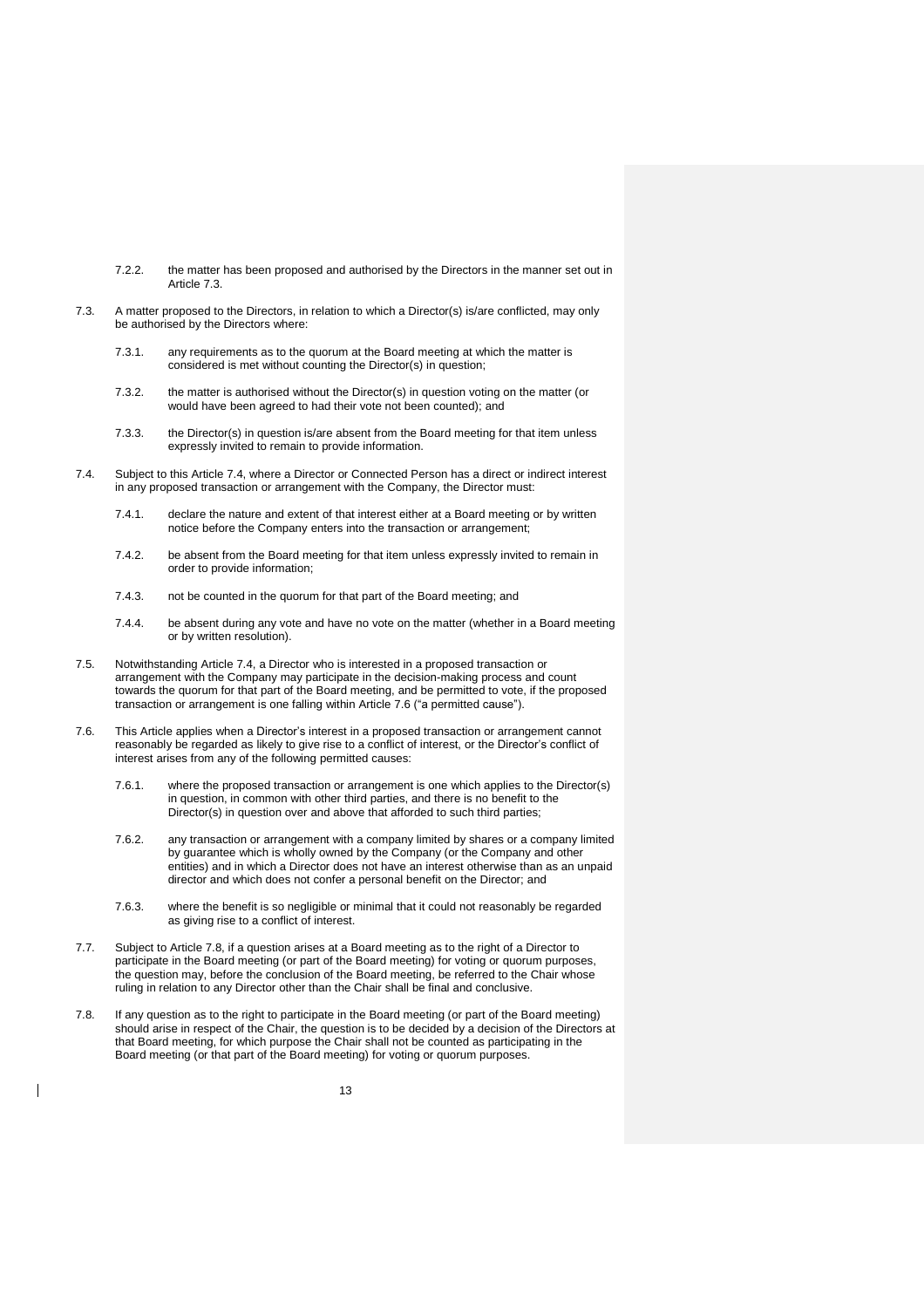### <span id="page-14-0"></span>**8. MEMBERS' LIMITATION OF LIABILITY**

The liability of the Members is limited.

#### <span id="page-14-1"></span>**9. MEMBERS**

- 9.1. The number of Members shall be unlimited.
- 9.2. Members shall be those persons admitted in accordance with these Articles and, in the case of Voting Members, whose names shall have been entered in the Register.
- 9.3. The rights and privileges of a Member shall be personal to the Member and membership shall not be transferable and shall cease upon death, resignation, failure to pay subscriptions under Article [9.8](#page-16-1) or in the event of termination under Article [10.](#page-17-0)
- 9.4. Every Member shall be subject to the provisions of these Articles in relation to their membership and shall be deemed to have had knowledge of these Articles and to have consented to them at the time of or prior to their becoming a Member.
- <span id="page-14-6"></span><span id="page-14-5"></span><span id="page-14-4"></span>9.5. The Company shall have the following classes of membership:
	- 9.5.1. Individual Members who shall be any person with an interest in Mountaineering and who shall have submitted an application in a form prescribed by the Directors (and who shall consented in writing to become a Members) and who is then admitted to membership on payment of the appropriate subscription fee;
	- 9.5.2. Honorary Members who shall be Individual Members (and afforded the rights thereof) but who are invited to be Hhonorary Mmembers of the Company by the National Council and shall not be liable to pay a subscription fee;
	- 9.5.3. Patrons who shall be Individual Members (and afforded the rights thereof) but who are invited to be Ppatrons of the Company by the National Council and shall not be liable to pay a subscription fee; and
	- 9.5.4. Club Members
		- (a) all those members of an Affiliated Club admitted in accordance with the rules of the Affiliated Club and listed in the returns made by that Affiliated Club to the Company shall become Club Members on payment by the Affiliated Club to the Company of the appropriate subscription fee; and
		- (b) such Club Members shall be entitled to be upgraded to Individual Members on payment of the appropriate upgrade fee and on doing do shall be entitled to all the privileges and services provided to other Individual Members.

<span id="page-14-3"></span>and the above categories of Members shall be the Company's Voting Members.

## <span id="page-14-2"></span>9.5.5. Associate Members –

(a) any company, organisation, club, association or business wishing to be affiliated to the Company but not being eligible to become an Affiliated Club shall be entitled to apply to be an Associate Member, on complying with such requirements as are from time to time specified by the National Council and on payment of the appropriate subscription fee, but shall not be entitled to the privileges and services available to Voting Members save for any privileges and services that are from time to time specified by the National Council; and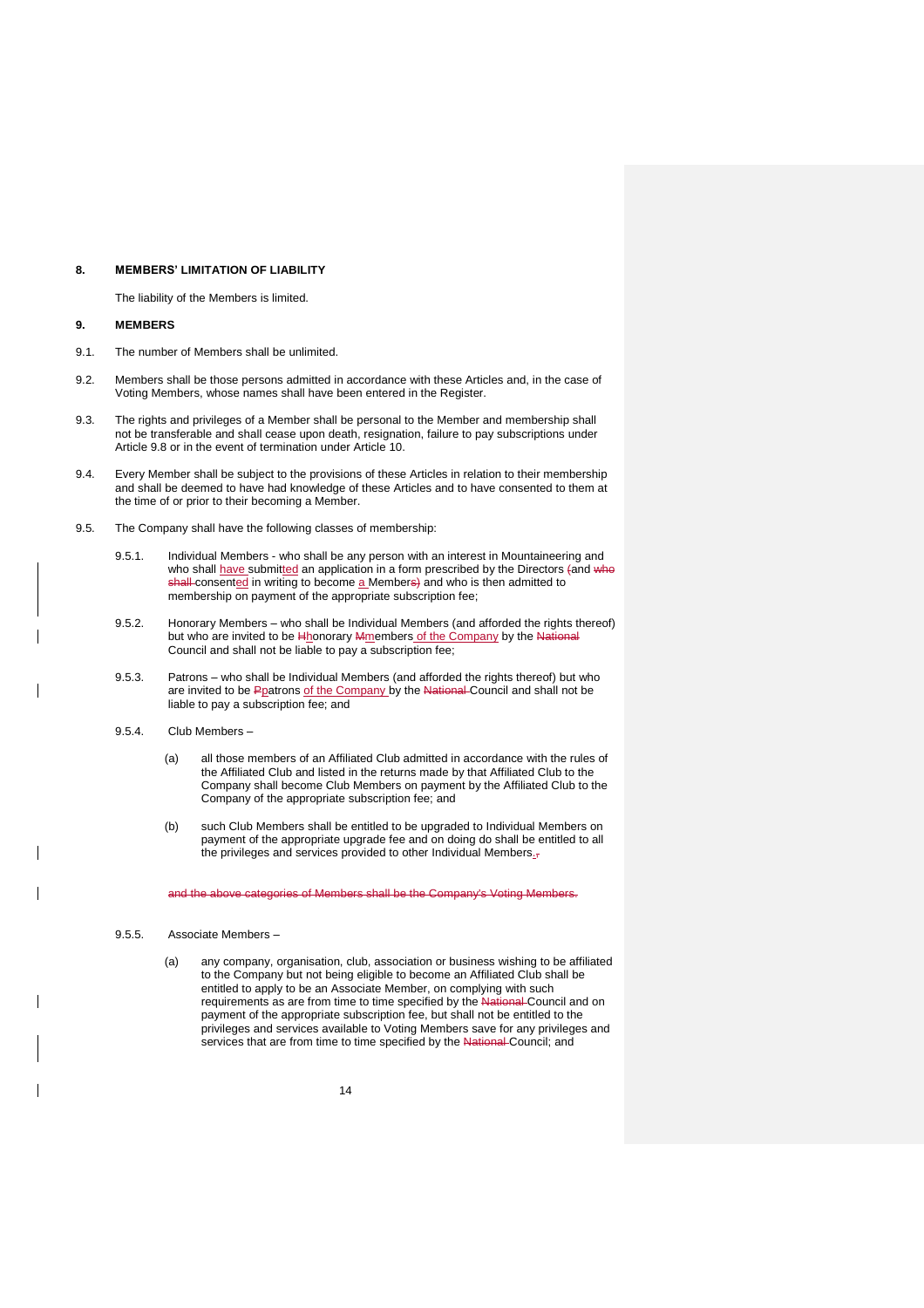(b) any partnership or unincorporated association wishing to apply to be an Associate Member shall nominate a member of that partnership or unincorporated association to make an application to the Company on behalf of that partnership or unincorporated association and on acceptance that person shall be designated an Associate Member and shall thereupon be entitled to exercise all the rights of an Associate Member of the Company on behalf of that partnership or unincorporated association until such time as that person shall be replaced by a new representative, nominated by that partnership or unincorporated association to be the Associate Member on behalf of that partnership or unincorporated association in their place, and the Company shall accept as valid and binding evidence of such nomination a letter signed by any two partners of that partnership or by the president, or chairman or equivalent of that unincorporated association and countersigned by the secretary of that unincorporated association.

## 9.5.6. Non-voting Individual Members

(a) Subject to the provisions of these Articles and notwithstanding the above, the Council, in consultation with the Board, may from time to time establish informal or supporter categories of membership and set out the rights and responsibilities in relation to the same, save that such members shall not be entitled to vote.

### <span id="page-15-0"></span>9.6. Affiliated Clubs

- 9.6.1. A club or other association (hereinafter referred to as "club") shall be eligible to affiliate to the Company as an Affiliated Club if;
	- (a) its principal object is Mountaineering;
	- (b) its headquarters are in Great Britain; and
	- (c) it is controlled by its own members; or
	- (d) the Board, after referring the eligibility matter for agreement to the National Council and/or the Voting Members in accordance with the Reserved Matters, considers its affiliation would be in the best interests of the Company notwithstanding that it fails to meet one or more of the foregoing criteria;
- <span id="page-15-1"></span>9.6.2. An Affiliated Club shall file with the Company returns, stating the total number of members of the Affiliated Club resident in the United Kingdom (and shall be entitled to include members resident elsewhere), their names and addresses and such other information as the Company may from time to time require, and at such times and for such periods as the Company may from time to time require and shall pay the appropriate membership fee on behalf of the members of that club included in such return whereupon those members shall be admitted as Club Members of the Company entitled to the privileges and services from time to time provided to Club Members; and
- 9.6.3. In the event of the Company being wound up, an Affiliated Club shall on demand pay to the Company the sum guaranteed by Article [3](#page-9-1) on behalf of those members of the Affiliated Club who have been included in a return filed with the Company by that Affiliated Club pursuant to Article [9.6.2](#page-15-1) at any time within the preceding period of one year.
- 9.7. Acceptance & Eligibility
	- (a)9.7.1. The Board (or someone authorised by the Board) shall notify every new Individual Member, Associate Member and Affiliated Club that their application has been accepted and that such membership or affiliation shall be confirmed on payment of the appropriate subscription fee and they shall thereupon be bound by these Articles

#### **Formatted**

**Formatted**

**Formatted:** Level 3 Number, Outline numbered + Level: 3 + Numbering Style: 1, 2, 3, … + Start at: 1 + Alignment: Left + Aligned at: 1.2 cm + Indent at: 2.8 cm, Tab stops: Not at 0.63 cm + 0.8 cm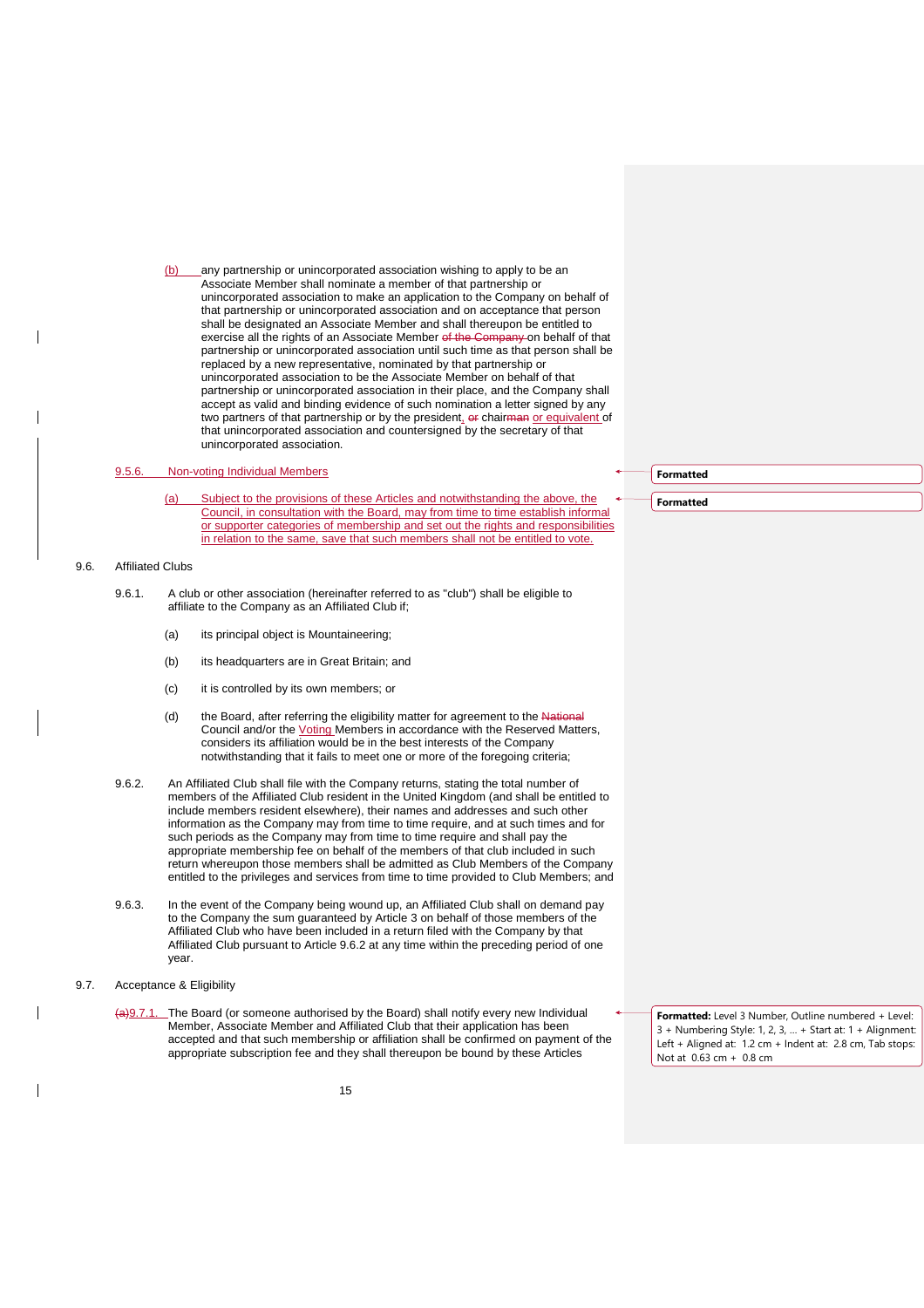whether or not they shall have signed a written statement to that effect; and

- (b)9.7.2. Before determining the eligibility of a Member and the affiliation of an Affiliated Club, and before determining if membership has lapsed, the Board (or someone authorised by the Board) must refer to the National Council and/or Voting Members in accordance with the Reserved Matters..
- <span id="page-16-1"></span>9.8. Subscriptions
	- 9.8.1. Every Individual Member, Associate Member and Affiliated Club shall pay to the Company such single annual or other periodic subscription fee as the Company may from time to time determine and shall accept the terms and conditions of membership appertaining to the appropriate class of membership or any changes therein. Any proposed increase in subscription fees at a level over the annual rate of inflation (calculated in accordance with the RPI) shall be a Reserved Matter under these Articles. Any annual subscription fee shall be due and payable in the case of an Individual Member on the anniversary date of their becoming a Member and in the case of other Members on the day following the Account Date or such other date as may be determined by the Board, after consultation with the National Council;
	- 9.8.2. If two or more Individual Members cohabit as a family they may be eligible to pay a reduced subscription fee at such rate as the Board after seeking agreement from the National Council and/or the Members in accordance with the Reserved Matters, may from time to time determine. The Board shall be the sole arbiter of whether such Individual Members constitute a family and its decision shall be final; and
	- 9.8.3. Members shall pay to the Company such fees or sums in respect of the use of any of the facilities, activities or services of the Company as the Board, in consultation with the National Council, may from time to time determine.
	- 9.8.4. The membership year for Affiliated Clubs is:
		- $(a)$ st October to 30<sup>th</sup> September for student clubs; and
		- $(b)$ 1<sup>st</sup> January to 31<sup>st</sup> December for all other clubs
- 9.9. Non-Payments
	- 9.9.1. An Individual Member who resigns, or who is removed from membership by virtue of their failure to pay their subscription fee when the same is due, shall not be entitled to exercise any of the rights conferred on them by these Articles or the Act, and the date of their removal or resignation shall be noted on the Register. of Memb
	- 9.9.2. If an Associate Member resigns, or is removed from membership by virtue of their failure to pay their subscription *fee* when the same is due, they shall not be entitled to exercise any of the rights conferred on them by these Articles or the Act, and the date of their removal or resignation shall be noted on the Register of M
	- 9.9.3. If an Affiliated Club fails to pay subscription fees for its members, or to file a return pursuant to Article [9.6.2](#page-15-1) for three calendar months after the same is due, its members shall not be entitled to exercise any of the rights conferred on them by these Articles or the Act as Club Members, and the Club Member(s) concerned shall be removed from membership of the Company and the date of their removal shall be noted on the Register of Members and such club shall thereupon cease to be an Affiliated Club.

<span id="page-16-0"></span>**Non-voting Individual Members**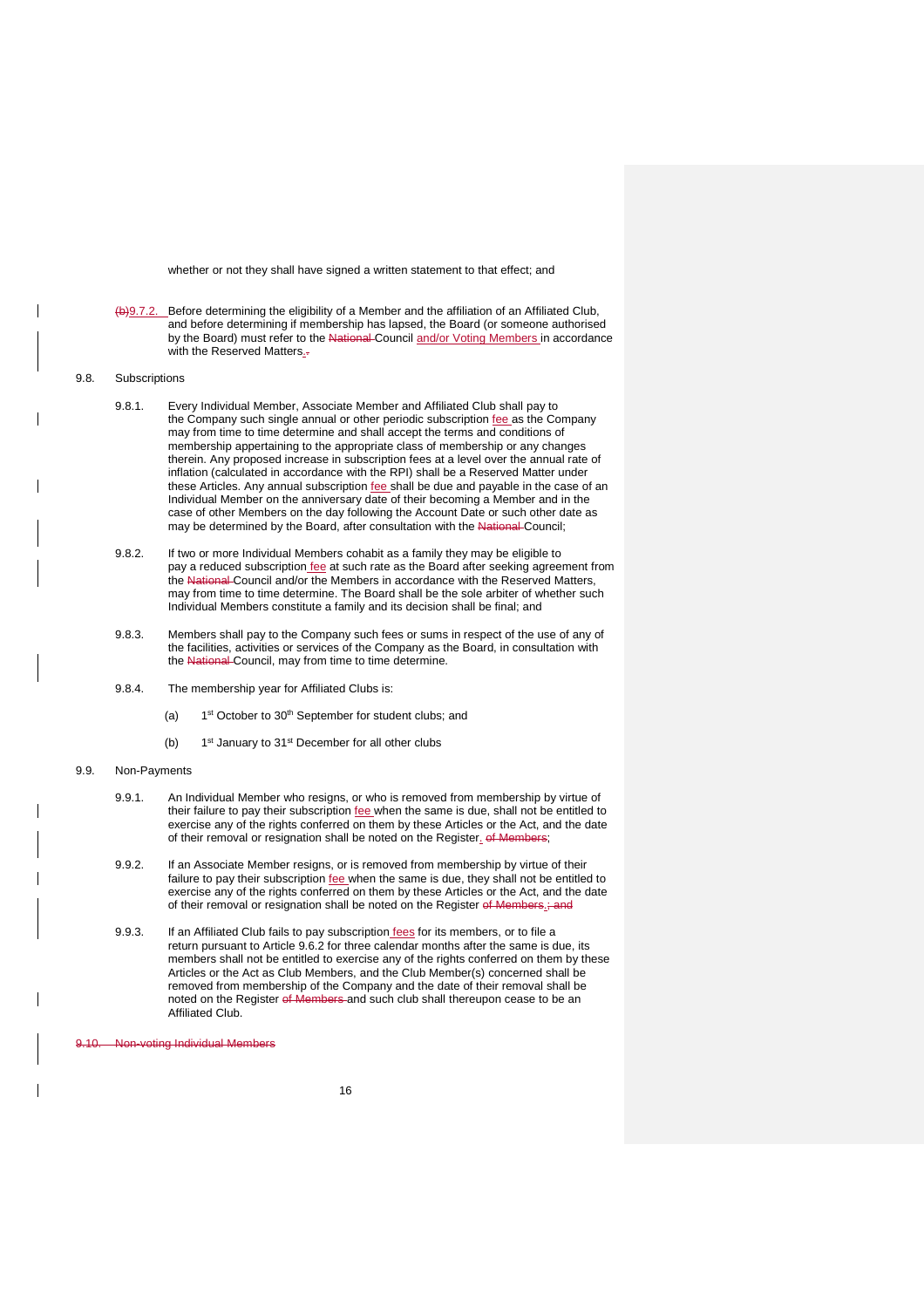9.10.1. Subject to the provisions of these Articles and notwithstanding the above, the National Council, in consultation with the Board, may from time to time establish informal or supporter categories of membership and set out the rights and responsibilities in<br>relation to the same, save that such members shall not be entitled to vote. same, save that such members shall not be entitled to vote.

#### <span id="page-17-0"></span>**10. TERMINATION OF MEMBERSHIP**

- 10.1. A Member (but not a Club Member who is a Member by virtue of being such Club Member and required by the Club's rules to be a Member) may resign from membership by giving written notice to the Company.
- <span id="page-17-1"></span>10.2. The Board, after consultation with the National Council, may at any time with good reason, by written notice sent either by pre-paid post to their last known address or electronically to their email address as held on the Register, request a Member to withdraw from membership of the Company. Such notice shall be sent only if the majority of Directors present and voting at a properly convened and constituted meeting of the Board so decide that such removal is necessary in the interests of the Company, or that the Member has breached any code of conduct or rules (or equivalent) in force from time to time and applicable to Members or categories of Members. The Board must specify the reason for the request and advise that Member of their right to make representations to the Board.
- <span id="page-17-2"></span>10.3. Any Member requested to withdraw from membership under Article [10.2](#page-17-1) by the Board, after sultation with the National Council, shall be entitled to submit written representations to the Board as to why they should remain a Member, such representations to be delivered to the CEO within three calendar months of the date of the notice requesting them to withdraw.
- 10.4. If any Member requested to withdraw from membership under Article [10.2](#page-17-1) shall fail to deliver to the CEO written representations in accordance with Article [10.3a](#page-17-2)s to why they should remain a Member within the time for so doing, that Member shall thereupon cease to be a Member and the date of their removal shall be noted on the Register of  $\mathbb N$
- 10.5. Any Member who is requested to withdraw from membership and makes written representations in accordance with within the time for so doing under Article [10.3](#page-17-2) shall remain a Member until such time as a properly convened and constituted meeting of the Board \_- after consultation with the National Council, shall considers such representations and, after consultation with the Council. confirms or reverses its decision.
- <span id="page-17-3"></span>10.6. In the event of the Board, after consultation with the National Council, confirmsing its decision to request the Member withdraws from membershipfollowing consideration of rep by such Member, that Member shall thereupon cease to be a Member and the date of their removal shall be noted on the Register of Members and the Member shall be notified accordingly.
- <span id="page-17-4"></span>10.7. The Board, after consultation with the National-Council, may similarly and in like manner to the procedure set out in Article [10.2](#page-17-1) notify (itself or via someone authorised by it) an Affiliated Club of its intention to terminate the affiliation of that club and thereby terminate the membership of those Club Members who are members of that Affiliated Club and similar provisions to those contained in Articles [10.3](#page-17-2) to [10.6](#page-17-3) inclusive shall apply. Any person who wishes to remain an Individual Member, notwithstanding the removal of the Affiliated Club of which they are a member, may do so provided such person meets the criteria to be an Individual Member and they have paid the relevant subscription fee.
- 10.8. Notwithstanding anything in these Articles, the National Council may submit a written request to the Board to remove a Member in accordance with Articles [10.2](#page-17-1) – [10.7](#page-17-4) (including any informal or non-voting member) where it reasonably deems that a Member's action or behaviour is contrary to the interests of the Company and shall detail its reasons for making the request in such written request submitted to the Board.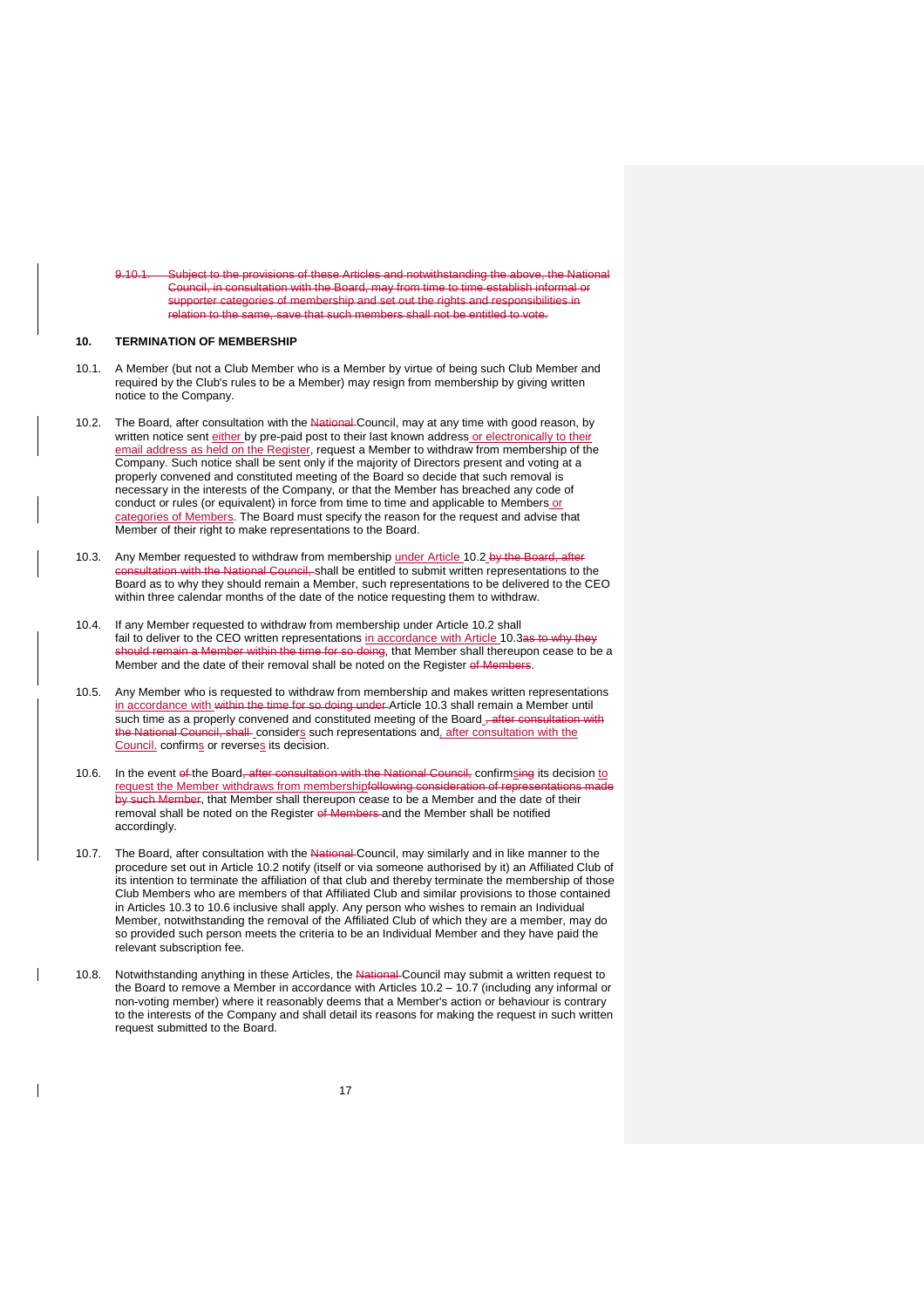#### <span id="page-18-0"></span>**11. GENERAL MEETINGS AND AGMS**

- <span id="page-18-1"></span>11.1. The Company shall hold an AGM General Meeting in every calendar year as its Annual General Meeting at which the Board shall present the annual accounts report and the Company's annual accounts report and at which the Company's auditors shall be appointed in accordance with the Act.
- <span id="page-18-2"></span>11.2. The Annual General Meeting AGM shall be held within six months from the last Account Date and not more than fifteen months after the date of the last preceding Annual General MeetingAGM. Subject to the foregoing, the Annual General Meeting AGM shall be held at such time and place as may be determined by the Board, after consultation with the National Council, and shall be so described in the notice calling it.
- 11.3. All other meetings of the Company shall be known as General Meetings.
- <span id="page-18-5"></span>11.4. The Board may at any time call a General Meeting. Where resolutions involving Reserved Matters are to be proposed at such a General Meeting, it shall seek the agreement of, or consult with, the National Council as appropriate.
- 11.5. If at any time there are not within the United Kingdom sufficient Directors capable of acting to form a quorum at a Board meeting, any Director may call a General Meeting.
- <span id="page-18-8"></span>11.4.11.6. In addition to the rights of the Voting Members under Articles [11.7](#page-18-3) and [11.8](#page-18-4) to requisition a General Meeting, the National-Council may call a General Meeting, subject to it following the procedure set out in Article [12.2.](#page-19-1)
- <span id="page-18-3"></span>11.5.11.7. A General Meeting may otherwise be requisitioned by one percent (1%) of Voting Members, in which case the Board shall proceed to call such a General Meeting in accordance with these Articles. Once a requisition has been raised by the Voting Members pursuant to this Article, it may not be withdrawn.
- <span id="page-18-7"></span><span id="page-18-6"></span><span id="page-18-4"></span>11.6.11.8. Notwithstanding the above, where a General Meeting (whether the Annual General Meeting AGM or a General Meeting under Article [11.4\)](#page-18-5) has been convened by the Board or is already scheduled to take place in the normal course of the Company's business, Voting Members may propose a resolution to be put to such meeting provided that one of the two criteria below has been satisfied. Either:
	- 11.6.1.11.8.1. Hhalf of one percent (0.5%) of Voting Members have submitted in writing to the Board the text of the proposed resolution within the timelines detailed in Article 12.[312.6.](#page-20-0) Voting Members may indicate their support of such resolution by physically signing the same (or a copy thereof) and lodging at the Office or they may indicate their support of the resolution by Electronic Form. A resolution raised under this Article<br>must be presented to the next General Meeting or AGMAnnual General Meeting as the must be presented to the next General Meeting or **AGMAnnual Ger** case may be; or
	- 11.6.2.11.8.2. Wwhere at least Ttwenty Ffive (25) Voting Members (but less than half of one percent (0.5%) of Voting Members) support a proposed resolution, they may submit the text of such proposed resolution in writing to the National Council. The National Council will review the resolution and may refer the resolution to Members through Area Meetings for discussion and feedback, and will either:
		- (a) Aaccept the proposed resolution and, thereafter the proposed resolution shall be proposed to the Voting Members at the next General Meeting or AGM, within the timeline detailed in Article [12.6](#page-20-0) for which notices have not be accordance with Article [12.8.](#page-21-1) The proposed resolution may, with agreement of the proposers and NCthe Council, either be raised under the original proposers names or by the National Council; or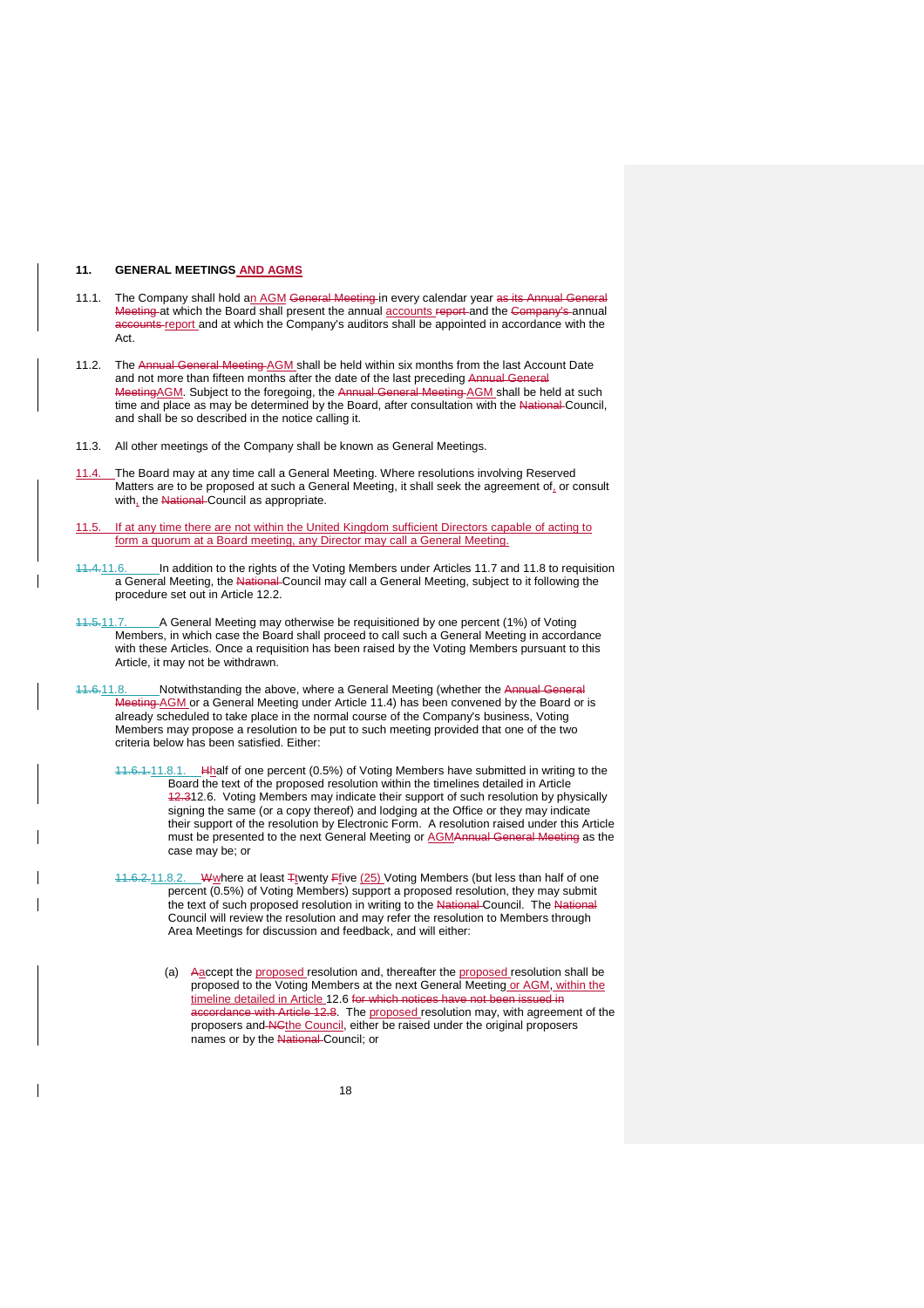- (b) Rreject the proposed resolution and in doing so, provide a written response to the proposers detailing the reasons for the rejection. The decision of the National Council is final in this regard and the proposed resolution, or materially similar resolutions, may not be raised again under Article [11.8.2](#page-18-6) until at least 12 months have elapsed since the date of the submission of the first resolution to National the Council under this Article [11.8.2.](#page-18-6)
- 11.7.11.9. A Rresolution raised under Articles [11.8.1](#page-18-7) or [11.8.2](#page-18-6) may be withdrawn, in the case of 11.7.2 [11.8.2](#page-18-6) with the agreement of National the Council, if both:
	- 11.7.1.11.9.1. Eenough supporters of the resolution formally withdraw their support, such as to take the total number of supporters below the defined criteria; and
	- 11.7.2.11.9.2. Provided that the proposed resolution has not been added to formal notice of the appropriate General Meeting or AGM so that Resolution and the text thereof has not been provided to Voting Members under Article[s12.5](#page-20-1)[12.10.](#page-21-1)
- 11.8.11.10. The determination of the threshold percentages or numbers (as the case may be) for the purposes of Article [11.7](#page-18-3) and Article [11.8](#page-18-4) shall be determined by reference to the total number of Voting Membership numbers reported at the previous Annual General MeetingAGM, rounded down to the nearest whole number.
- 11.9.11.11. The Board or National the Council (as the case may be)- may carry out such checks as they deem reasonably necessary to validate the identity of any Voting Member who supports the requisitioning of a General Meeting under Article [11.7](#page-18-3) or a proposed resolution under Article 11.6 or [11.8](#page-18-4) to ensure they qualify as a Voting Member at the time the meeting is requisitioned or the resolution is proposed.

### <span id="page-19-0"></span>**12. NOTICE OF GENERAL MEETINGS AND AGMS**

- 12.1. Not less than sixty Clear Days advance notification of the intention to hold a General Meeting or AGM must be given to all persons entitled to receive notice stating the place, date and time of such meeting and the purpose of it.
- <span id="page-19-1"></span>12.2. Where a General Meeting is requisitioned by the National-Council under Article [11.6,](#page-18-8) the National Council must first:
	- 12.2.1. Ppromptly meet with the Board to discuss the reason for seeking to requisition the meeting and confirm their proposals for that meeting;
	- 12.2.2. Where the Board supports the reason for the meeting and the proposals for it, then due notice shall be given and the General Meeting shall proceed accordingly, or with the agreement of the National Council, defer the issue to be discussed at the next scheduled General Meeting or AGM;
	- 12.2.3. Where the Board does not support the reason for the meeting and the proposals for it, then it shall set out the reasons for its view and the National Council shall reconsider if it still wishes to pursue the matter;
	- 12.2.4. Where the National Council does still wish to requisition a meeting, then the matter for which the meeting is sought shall, where one or both parties feels it is appropriate, be referred promptly to expert opinion or mediation (to be agreed between the Board and the National-Council, depending on the subject matter of the proposals being put al Council, depending on the subject matter of the proposals being put forward);
	- 12.2.5. The Board and the National Council shall, where an expert opinion is sought, consider that opinion in deciding whether to call a General Meeting;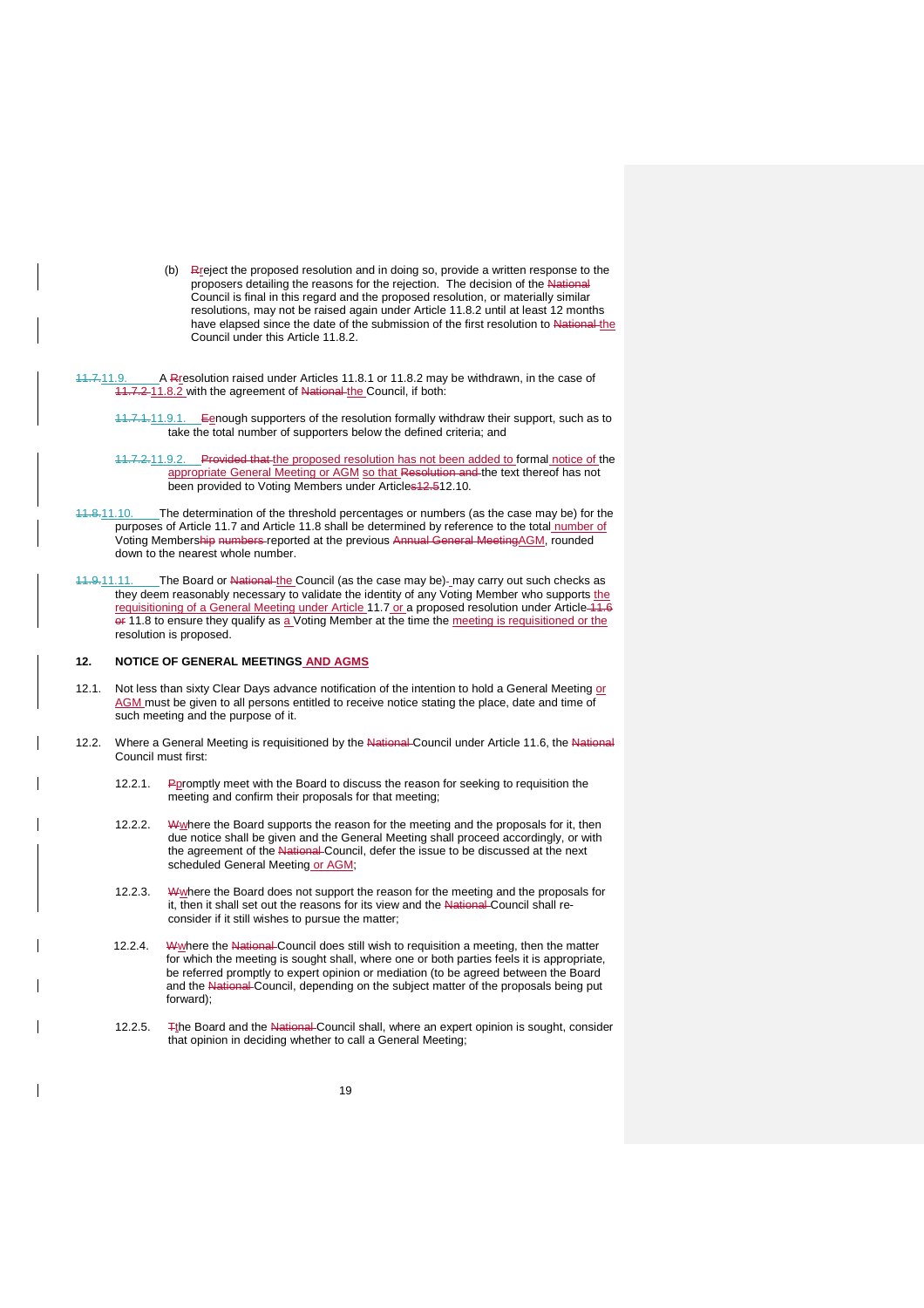- 12.2.6. Whymere the Board and the National Council have mediated a particular matter, then the outcome of that mediation shall be taken into account in determining whether to call a General Meeting;
- 12.2.7. Oonly if the above avenues are exhausted may a General Meeting then be called.;
- 12.3. If a General Meeting is so called, the fact that this the process in Article [12.2](#page-19-1) has been followed and the outcome of it shall be reported to the Voting Members;
- 12.3.1.12.4. The costs of seeking an expert opinion or pursuing mediation shall generally be borne by the Company. ; and
- 12.4.12.5. Where the Board, acting reasonably, determines that a matter being pursued is malicious, vexatious or relates to a matter which has already been the subject of determination by the Voting Members, then this the procedure at Article [12.2](#page-19-1) shall be disapplied.
- <span id="page-20-0"></span>12.6. The following shall be delivered to the CEO not less than forty five (45) Clear Days before the date of the General Meeting or AGM:
	- 12.6.1. Rresolutions from Voting Members as detailed in Article [11.8](#page-18-4) and
	- 12.6.2. nominations of any candidate proposed for election to the office of President under Article [19,](#page-27-0)
	- 12.6.3. nominations of any candidate proposed for election to the office of Nationally Elected Councillor under Article [17.6.3\(a\)\(ii\);](#page-25-1) or
	- 12.6.4. nominations of any candidate proposed for election to the office of Constituency Councillors under Article [17.6.3\(a\)\(iii\);](#page-25-2) and
	- 12.6.5. nominations of any candidate for election to the office offer Nominated Director appointments under article [20.7.1.](#page-28-1)

shall be delivered to the CEO not less than forty five Clear Days before the date of the General Meeting.

- <span id="page-20-2"></span>12.5.12.7. Nominations of any candidate proposed for election to the office of President or the office of Nationally Elected Councillor under Article 17.6.3(a)(ii)<sub>j</sub> or the office of Constituency Councillors under Article [17.6.3\(a\)\(iii\)](#page-25-2) or for Nominated Director appointments under Article [20.7.1](#page-28-1) shall be signed by two Voting Members of the Company, and failure to comply with these requirements shall render the nomination invalid, subject nevertheless to the provisions of Article [13.15.](#page-22-2) If any nominations are submitted in accordance with these Articles during an incumbent's term, the incumbent President, Nationally Elected Councillor, Constituency Councillor or Nominated Director will by right be able to stand in the election in order to remain in post until the completion of their term.
- <span id="page-20-1"></span>12.6.12.8. Due notice, pursuant to these Articles, shall be provided to all Members and such other persons as are entitled to receive such notice pursuant to these Articles or the Act of a General Meeting or AGM, and such notice shall include the agenda, resolutions duly proposed for consideration and nominations of candidates duly proposed for election, form of proxy, and, in the case of an AGM Annual General Meeting, the annual report and the annual accounts.
- 12.7. If at any time there are not within the United Kingdom sufficient Directors capable of acting to form a quorum at a Board meeting, any Director may call a General Meeting.
- 12.8.12.9. The accidental omission to give notice of a General Meeting or AGM to, or the nonreceipt of notice of a General Meeting or AGM by, any person entitled to receive notice shall not invalidate the proceedings at that General Meeting or AGM.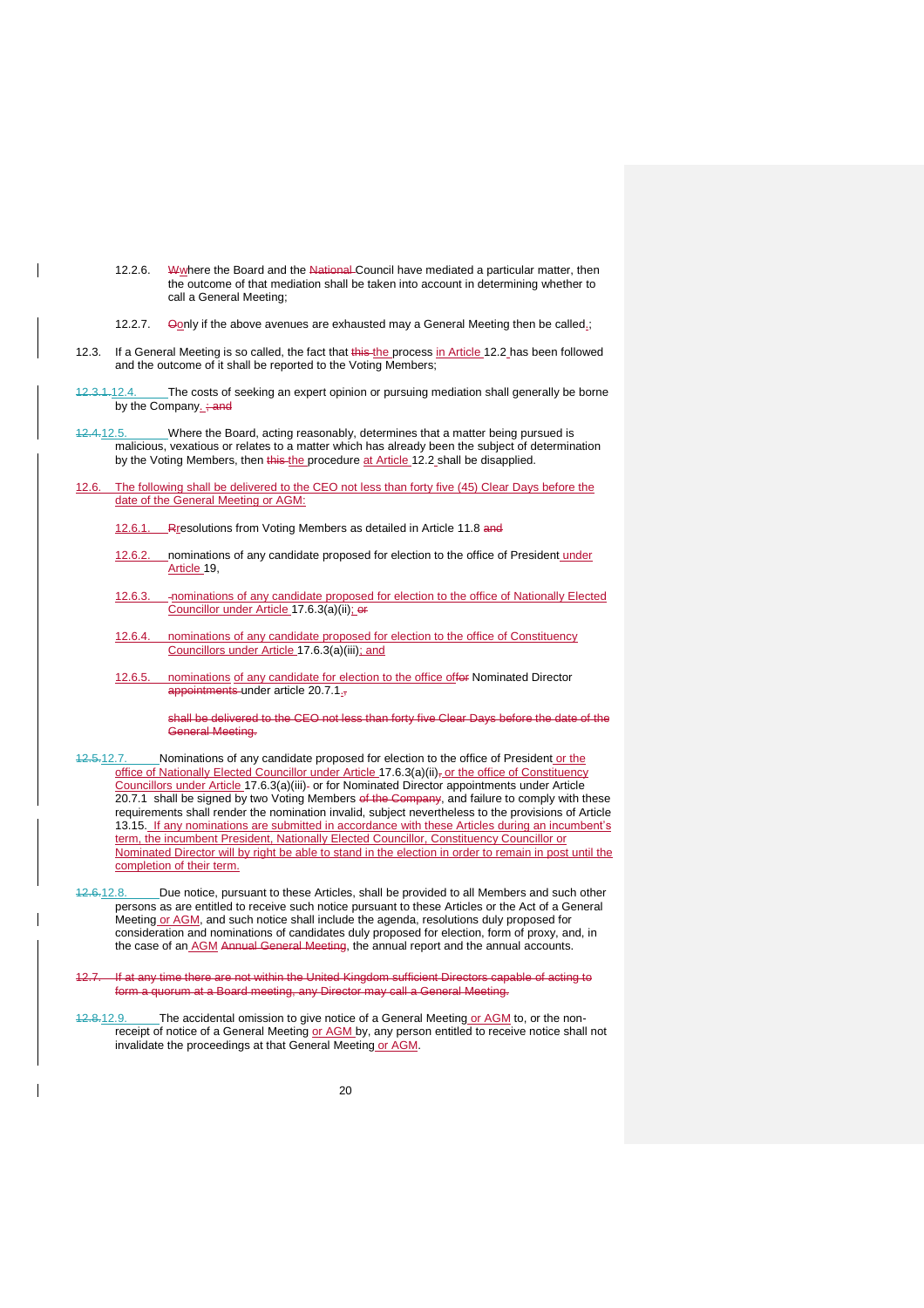<span id="page-21-1"></span>12.10. Not less than fourteen Clear Days' notice shall be given to all persons entitled to receive notice of any General Meeting or AGM in accordance with the Act.

#### <span id="page-21-0"></span>**13. PROCEEDINGS AT GENERAL MEETINGS AND AGMS**

- 13.1. No business shall be transacted at any General Meeting or AGM unless a quorum of Voting Members is present. Save as herein otherwise provided, fifty (50) Voting Members, present in person or by proxy, shall be a quorum.
- 13.2. If, within thirty minutes from the time appointed for the holding of a General Meeting or an AGM, a quorum is not present, or if during a meeting a quorum ceases to be present, the meeting, if convened on the requisition of Voting Members, shall be dissolved. In any other case, it shall stand adjourned to such time, date and place as the Board determines. If the adjourned meeting does not take place within 30 Clear dDays of the scheduled date of the original meeting, formal notice of the adjourned meeting shall be given in the same manner as the original meeting under Article [12.101](#page-21-1)2.8 and 12.9, and if at the adjourned meeting a quorum is not present within thirty minutes from the time appointed for holding the meeting, the Voting Members present shall be a quorum.
- 13.3. The President shall preside as chair at every General Meeting or AGMof the Company, or if the President shall not be present within thirty minutes after the time appointed for holding the meeting, or shall be unwilling to preside, the Councillors present shall elect one of their number to be chair of that meeting. If none of the above are able or willing to chair such meetingthe General Meeting, then the Voting Members present shall select a Voting Member to chair the meeting.
- 13.4. The chair of the meeting may, with the consent of any General Meeting or AGM at which a quorum is present (and shall if so directed by the General Meeting or AGM), adjourn the Gen Mmeeting from time to time and from place to place but no business shall be transacted at any adjourned General Meeting meeting other than business which might properly have been al Meeting meeting other than business which might properly have been transacted at the General Meeting or AGM had the adjournment not taken place. If a meeting is adjourned until a date later than the 30 Clear dDays-of the scheduled General Meeting or AGM, then notice of the adjourned meeting shall be given in the same manner as the original meeting under Article [12.1012.101](#page-21-1)2.8 and 12.9.
- 13.5. At any General Meeting or AGM, any resolution put to the vote of the meeting as "ordinary business" shall be decided on a show of hands unless (before or upon the declaration of the result of the show of hands) a poll is demanded:
	- 13.5.1. by the chair of the meeting; or
	- 13.5.2. by at least twenty (20) Voting Members present in person having the right to vote at the meeting (including proxies).
- 13.6. Any business deemed as "special business" put to the vote at a General Meeting or AGM shall be decided by way of a poll.
- 13.7. Unless a poll is so demanded, a declaration shall be made by the chair that a resolution has been carried, or carried unanimously, or by a particular majority, or lost, or not carried by a particular majority, and an entry to that effect in the minutes of proceedings of the Company shall be conclusive evidence of the fact, without proof of the number or proportion of the votes recorded in favour of or against such resolution.
- 13.8. The demand for a poll may be withdrawn before the poll is taken but only with the consent of the chair of the meeting. The withdrawal of a demand for a poll shall not invalidate the result of a show of hands declared before the demand for the poll was made.
- 13.9. A demand for a poll made by a proxy for a Voting Member will be treated in the same way as a demand made by the Voting Member which appointed that proxy.

**Formatted:** Not Highlight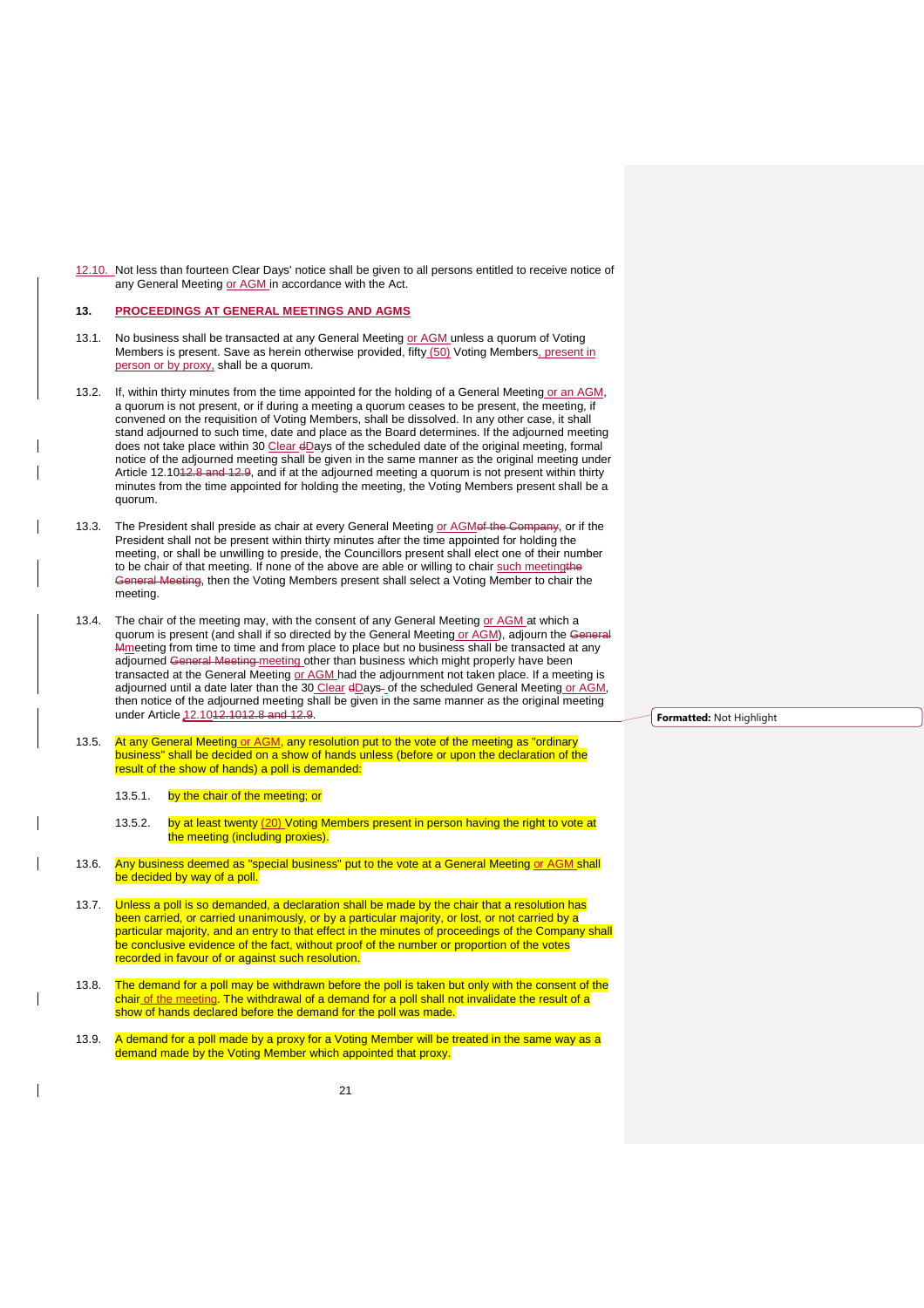<span id="page-22-3"></span>

|       | 13.10. A poll shall be taken in accordance with any regulations from time to time in place and made by<br>the Board after consultation with the National Council. In the absence of such regulations, a poll<br>shall be taken as the chair of the meeting directs. The result of the poll vote shall be deemed to<br>be the resolution of the General Meeting or AGM at which the poll was demanded. Any other<br>business may be proceeded with whilst awaiting the result of a poll provided that the business<br>does not bear any relation to the vote subject of the poll. |                  |
|-------|----------------------------------------------------------------------------------------------------------------------------------------------------------------------------------------------------------------------------------------------------------------------------------------------------------------------------------------------------------------------------------------------------------------------------------------------------------------------------------------------------------------------------------------------------------------------------------|------------------|
|       | 13.11. No poll may be demanded on the election of a chair of a General Meeting or AGM or on any<br>question of adjournment.                                                                                                                                                                                                                                                                                                                                                                                                                                                      |                  |
|       | 13.12. An ordinary resolution to be proposed at a General Meeting or AGM may be amended by<br>ordinary resolution if the proposed amendments do not, in the reasonable opinion of the chair of<br>the meeting, materially alter the scope of the resolution.                                                                                                                                                                                                                                                                                                                     |                  |
|       | 13.13. A special resolution to be proposed at a General Meeting or AGM may be amended by ordinary<br>resolution if the chair of the meeting proposes the amendments at the General Meeting at which<br>the resolution is to be proposed and the amendments do not go beyond what is necessary to<br>correct a grammatical or other non-substantive error in the resolution.                                                                                                                                                                                                      |                  |
|       | 13.14. In addition to Article 12.412.7, nominations for the appointment of any Elected Officer, for which<br>no valid nomination has been received by the CEO in advance of the General Meeting AGM, may<br>be made from the floor and voted on at an Annual General Meeting-AGM and, in such cases, it<br>shall be sufficient for one Voting Member to propose and one Voting Member to second the<br>nomination.                                                                                                                                                               |                  |
|       | 13.15. Proposals, other than those set out in Article 13.14, may be made from the floor at a General<br>Meeting or AGM, and the chair of the meeting may take a vote on such a proposal amongst that<br>proportion of the Voting Members present at the General Mmeeting but such a vote shall not be<br>binding on the Board and nor shall it be considered as or deemed to be a resolution of the<br>Company,                                                                                                                                                                  | Formatted: Font: |
|       | 13.16. Any position at the Company which requires Voting Members to decide by way of an election at a<br>General Meeting or AGM, shall be decided as follows:                                                                                                                                                                                                                                                                                                                                                                                                                    |                  |
|       | 13.16.1. if there are two candidates for one vacancy, by way of a simple majority;                                                                                                                                                                                                                                                                                                                                                                                                                                                                                               |                  |
|       | 43.15.13.16.2. if there are either multiple candidates for one vacancy, or multiple candidates for $\rightarrow$<br>multiple vacancies, by way of a single transferrable vote system as set out in the<br><b>Election Voting Policy</b>                                                                                                                                                                                                                                                                                                                                          | <b>Formatted</b> |
| 14.   | <b>GENERAL MEETINGS AND AGMS - ORDINARY AND SPECIAL BUSINESS</b>                                                                                                                                                                                                                                                                                                                                                                                                                                                                                                                 |                  |
|       | 14.1. All business transacted at a General Meeting or AGM shall be classified as ordinary or special.                                                                                                                                                                                                                                                                                                                                                                                                                                                                            |                  |
| 14.2. | Consideration of the annual accounts and Directors' annual report, the appointment of the<br>auditors, and determining the rates of Members' subscriptions at an Annual General Meeting<br>AGM shall be deemed "ordinary business".                                                                                                                                                                                                                                                                                                                                              |                  |
|       | 14.3. All other business transacted at an Annual General Meeting AGM for which a special resolution<br>is not required by the Act shall also be deemed "ordinary business".                                                                                                                                                                                                                                                                                                                                                                                                      |                  |

<span id="page-22-4"></span><span id="page-22-2"></span><span id="page-22-0"></span>14.4. All other business transacted at an Annual General MeetingAGM, and all business transacted at a General Meeting, shall be deemed "**special business**".

# <span id="page-22-1"></span>**15. VOTING AT GENERAL MEETINGS AND AGMS**

 $\overline{\phantom{a}}$ 

15.1. At a General Meetin<u>g and AGM</u>, every Voting Member shall have one vote (whether on a show of hands or on a poll), to be cast by the Voting Member either personally or by proxy, provided that such Voting Member:

22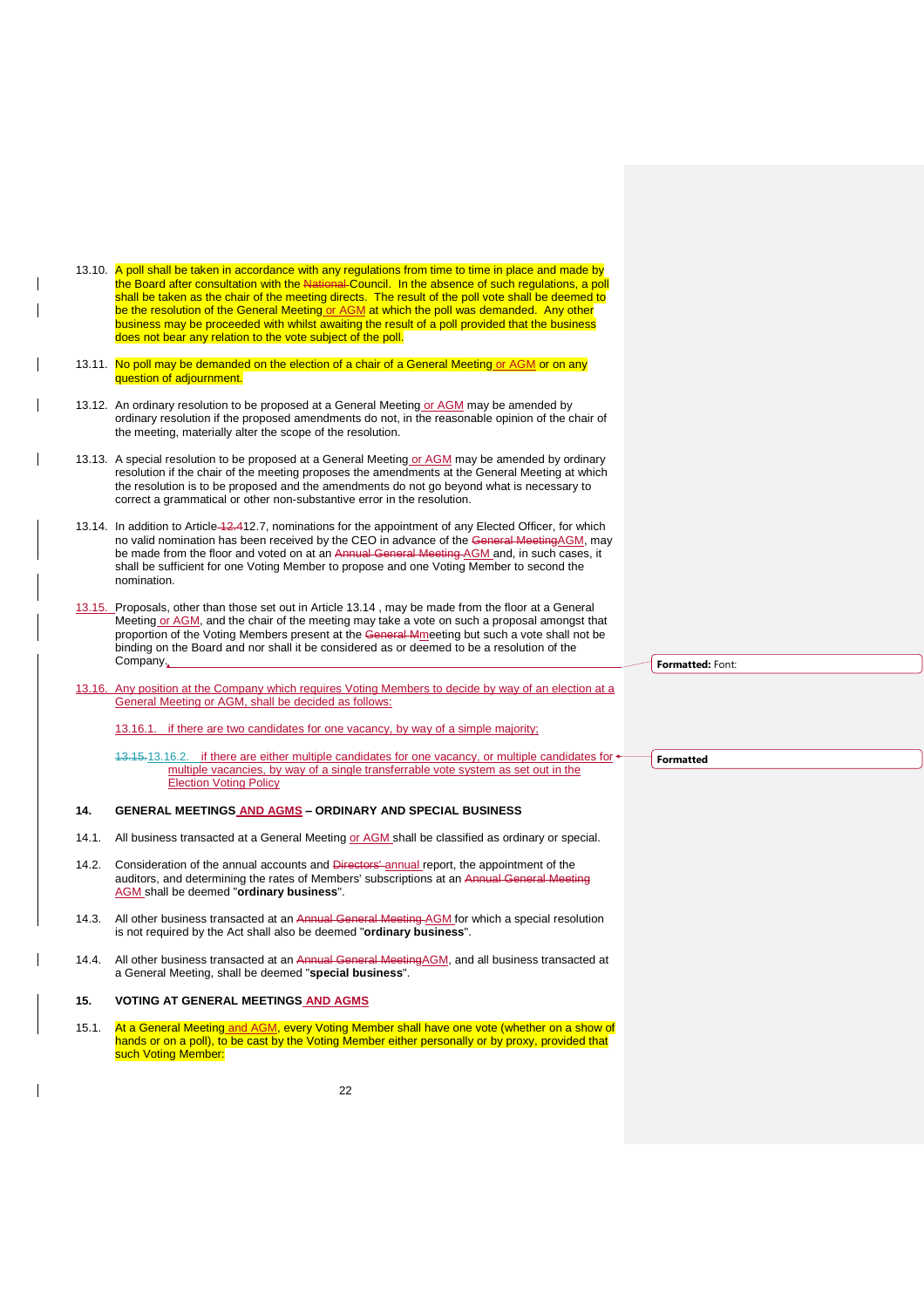- 15.1.1. is aged 18 years or over at the date of the General Mmeeting; and
- 15.1.2. has paid any subscription fee due and payable to the Company.
- 15.2. For the avoidance of doubt, Associate Members, Non-voting Individual Members and Affiliated Clubs (as entities) shall not be entitled to vote.
- 15.3. No objection shall be raised to the qualification of any voter except at the General Meeting or AGM or adjourned meeting at which the vote objected to is tendered, and every vote not disallowed at the meeting shall be valid for all purposes. Any objection made in due time shall be referred to the chair of the meeting whose decision shall be final and conclusive.
- 15.4. Every Voting Member who is eligible to vote at a General Meeting or AGM shall be entitled to appoint another person as their proxy in accordance with the Act. A proxy does not need to be a Member.
- 15.5. Proxies may only be validly appointed by a notice in writing (a "**proxy notice**") which states the name and address of the Voting Member appointing the proxy, identifies the person appointed as proxy and the General Meeting or AGM in relation to which they are appointed, is signed by or on behalf of the Voting Member and is delivered to the Company in accordance with these Articles.
- 15.6. The Directors may require proxy notices to be delivered in a particular form.
- <span id="page-23-0"></span>15.7. Proxy notices may specify how the proxy appointed under them is to vote (or to abstain from voting) on one or more resolution or election or may allow the proxy to vote in their discretion.
- 15.8. Unless a proxy notice indicates otherwise as per Article 14.[715.7,](#page-23-0) it must be treated as allowing the person appointed as proxy discretion as how to vote on any ancillary or procedural resolutions put to the General Meeting or AGM and appointing that person as a proxy in relation to any adjournment of the General Mmeeting to which it relates, as well as the meeting itself.
- 15.9. A notice revoking a proxy appointment only takes effect if it is delivered before the start of the General Meeting or AGM or adjourned meeting to which it relates.
- 15.10. An appointment under a proxy notice may be revoked by delivering to the Company a notice given by or on behalf of the person by whom or on whose behalf the proxy notice was given.
- 15.11. If a proxy notice is not executed by the person appointing the proxy, it must be accompanied by written evidence of the authority of the person who executed it to execute it on the appointer's behalf.
- 15.12. Proxies must be lodged with the CEO not less than two Business Days before the General Meeting to which it relates and may be lodged in such manner as the CEO directs (including by electronic means).
- 15.13. Notwithstanding the above, any Voting Member may vote in relation to a resolution put to a vote at the a General Meeting or AGM, by any such electronic means (including through an online voting facility) as the Board makes available to such Voting Members, provided:

a) Ssuitable safeguards are in place to establish the Voting Member's eligibility to vote on a particular resolution or election; and

b) Aappropriate mechanisms are provided such that Voting Members are able to be party to, or participate in, the discussions at the General Meeting prior to voting.

The aim will always be to encourage and facilitate the maximum participation that affordable technology allows.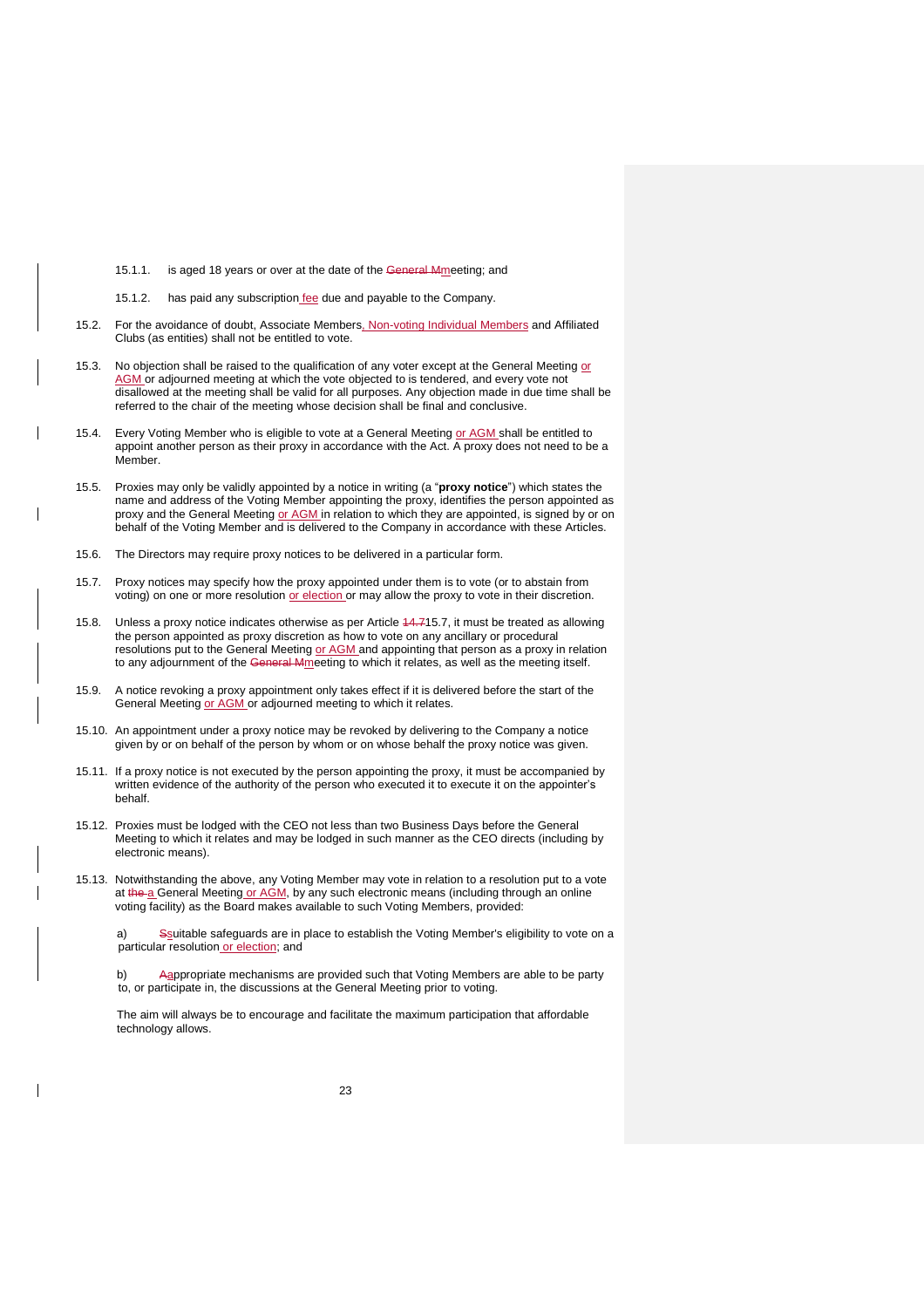### <span id="page-24-0"></span>**16. WRITTEN RESOLUTIONS OF MEMBERS**

- 16.1. Except in the case of a resolution to remove a Director or an auditor before the end of their term, a resolution in writing is as effective as a resolution actually passed at a General Meeting or AGM duly convened and held, provided that:
	- 16.1.1. in the case of a special resolution, it is stated on the resolution that it is a special resolution, it is signed or otherwise agreed by at least 75% of all those Voting Members entitled to receive notice of and to attend General Meetings or AGMs;
	- 16.1.2. in the case of an ordinary resolution, it is signed or otherwise agreed by a majority of all those Voting Members entitled to receive notice of and to attend General Meetings and AGMs; and
	- 16.1.3. it complies with any other legal requirements from time to time.
- 16.2. A resolution in writing is passed when the required majority of Voting Members have signified their agreement to it in such manner stipulated by the Board at the time of circulation.

### <span id="page-24-1"></span>**17. NATIONAL THE COUNCIL**

- 17.1. The Council's re shall be a National Council of the Company whose purpose shall be to act as a representative body of the Members and to fulfil the role as set out in Article [18.1.](#page-26-1)consult with the Board, constructively challenge the Board, and to hold the Board to account on the Members' behalf as applicable.
- 17.2. The National Council and the Board will agree a Memorandum of Understanding (MoU) to ensure communications between both bodies are timely and appropriate to allow both bodies to understand the proposed actions and intent of each party body. The MoU can be reviewed at the request of either body and must be reviewed when the chair of either body is changed.
- 17.3. Subject to these Articles, T<sub>the National</sub> Council shall operate in accordance with terms of reference adopted by it the Council ToR. and such terms of reference shall govern its proceedings ("Terms of Reference for National Council"). Such Terms of Reference for National Council ToR shall be reviewed at least every 3 years by National the Council and to be agreed by Voting mMembers at an AGM.
- 17.4. The Terms of Reference for National Council ToR shall not conflict with these Articles and, in the event of conflict or inconsistency, these Articles shall prevail.
- 17.5. A copy of the Terms of Reference for National Council ToR and any modifications to the same shall promptly be made available to the Board.
- <span id="page-24-2"></span>17.6. The composition of the National Council shall be set out in the Terms of Reference for National Council ToR however as a minimum the following provisions shall apply:
	- Aall Elected Councillors of the National Council must be Voting Members of at least twelve (12) months standing at their time of their appointment to qualify to be elected rs (as defined below).
	- 17.6.1.17.6.2. Specialist Councillors may, at the discretion of the National Council, be, or be represented by, an Associate Member, as defined in Article [9.5.5;](#page-14-2)
	- 17.6.2.17.6.3. Soubject to Article 16.[817.8,](#page-25-3) the National Council will include:
		- (a) Elected Councillors who shall be:
			- (i)  $\frac{1}{\sqrt{2}}$  T<sub>t</sub>he President (ex- $\frac{1}{\sqrt{2}}$  The President (ex- $\frac{1}{\sqrt{2}}$ )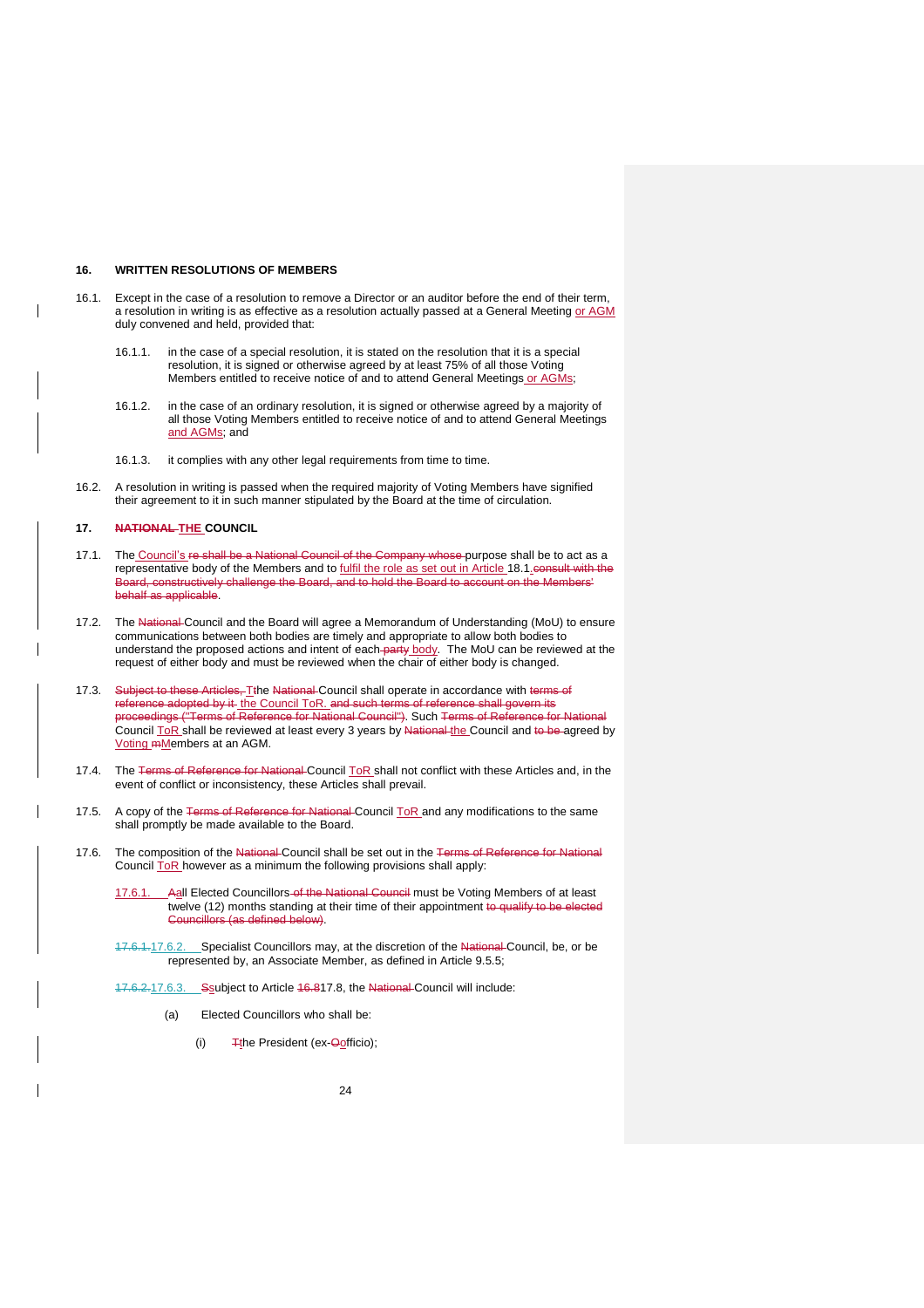- <span id="page-25-1"></span>(ii) Councillors individuals elected by the Voting Members at a General Meeting or AGM in accordance with Article [13.16](#page-22-4) and the Terms of Reference for National Council ToR ("**Nationally Elected Councillors**");
- (iii) Councillors-individuals elected by Areas or by other distinct groups as agreed by the Board and National the Council in accordance with the usual procedures governing the proceedings of such Areas or distinct groups ("**Constituency Councillors**").
- <span id="page-25-2"></span><span id="page-25-0"></span>(b) Ssuch persons as National the Council deem to have required expertise or be representative of specific areas or groups being areas or groups which the National Council has requested nominate persons to be appointed sSpecialist cCouncillors ("Specialist Councillors").
- (c) Aany person invited by the National Council as observers to individual meetings or as standing members<del>,</del> but such persons will not have voting rights ("**Observers**"). Observers include Directors attending any meeting of the National Council who are not Elected Councillors or Specialist Councillors.

17.6.3.17.6.4. 16.6.3 For the avoidance of doubt, only Elected Councillors and Specialist Councillors shall be entitled to vote at a National Council meeting or in writing pursuant to Article [17.1416.13.](#page-26-2) Observers are not entitled to vote.

- 17.7. The National Council may elect one of the voting members of the National Councillors to be a deputy to the President. The appointment will be for a nominal term of 1 year, aligned with the AGM, and any delegations and specific roles for the post will be agreed by the National Council.
- <span id="page-25-4"></span><span id="page-25-3"></span>17.8. The Terms of Reference for National Council ToR shall ensure that there is balanced representation of membership and voting rights on National the Council, subject to the following minimum requirements:
	- 17.8.1. Elected Councillors will between them exercise no less than 60% of the voting rights on National the Council;
	- 17.8.2. Specialist Councillors will between them exercise no more than 40% of the total voting rights on National the Council.
- <span id="page-25-5"></span>17.9. In order to ensure that National the Council can fulfil its function of holding the Board to account, it must be sufficiently independent of the Board. Therefore, the Terms of Reference for National Council ToR shall ensure that no less more than 640% of voting rights on National the Council are not held by:
	- 17.9.1. Directors; or
	- 17.9.2. Connected Persons: er-
	- 17.9.3. members of any  $G$  committee from time to time established by the Board and acting with delegated authority on its behalf; unless the person on such committee Chair of the Committee is elected to the position by the mMembers they representor appointed by the Council to that committee.
- 17.10. Term of Office.
	- 17.10.1. No person shall serve on the National Council for more than 6 consecutive years except where they are appointed elected President, in which case they may serve a term up to <u>the date of the sixth AGM following the AGM at which they were elected a</u> further 6 consecutive years as President <del>and Chair of the National Council </del>irrespective of previous time served on the National Council.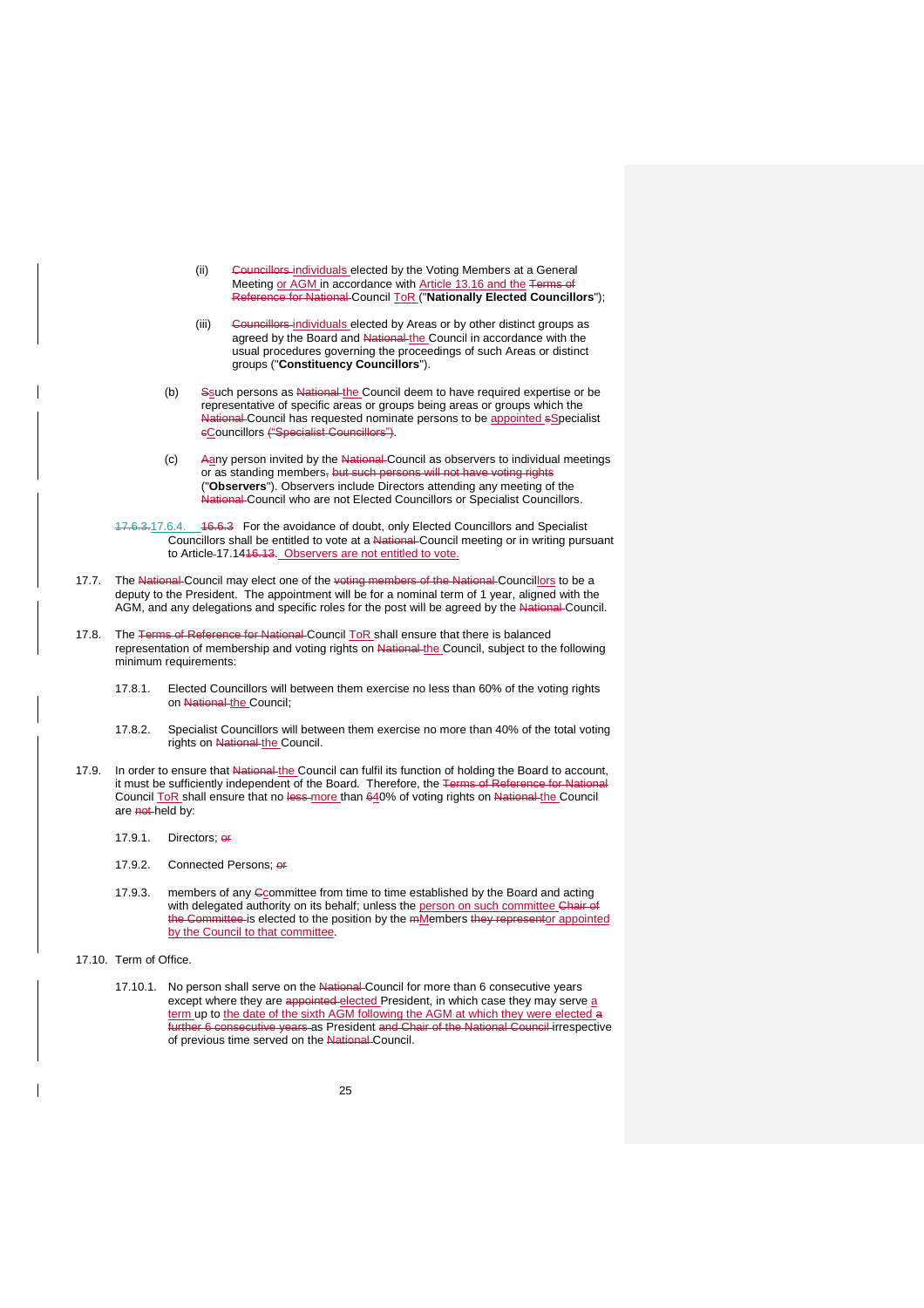- 17.10.2. Nationally Elected Councillors shall serve in office for a term to end on the date of the third AGM following the AGM at which they were electedof 3 years. At the end of each their first term, an Nationally Elected Councillor who remains able and willing to do so, may be re-appointedelected for up to one further term of three years ending on the date of the third AGM following the AGM at which they were re-elected.
- 17.10.3. Subject to Articles [17.8.1,](#page-25-4) [17.9](#page-25-5) and the Area Terms of Reference [28.5.3,](#page-36-0) Constituency Councillors may serve for so long as the relevant Area or distinct group determines.
- 17.10.4. The Specialist Councillors shall serve in office for one year, but may be re-appointed for up to six consecutive years with the agreement of National the Council.
- 17.11. Notwithstanding anything in this Article [17,](#page-24-1) a Councillor shall cease to hold office in any of the circumstances in which a Director would cease to hold office under Article 2[223.](#page-31-0)
- 17.12. A meeting of the Council can be by way of a physical meeting or a video conference or conference telephone or similar equipment designed to allow everybody to take part in the meeting. Procedures for the publication and conduct of such meetings is set out in the Council ToR.
- 17.12.17.13. The quorum for National Council meetings shall be not less than ten Councillors of which at least 60% must be Elected Councillors and meet the Pprinciples of Article [17.8](#page-25-3) if taking any decision which requires a vote of the voting members thereof.
- <span id="page-26-2"></span>17.13.17.14. A resolution in writing signed by at least 75% of all the Councillors in office at that time, or agreed to in Electronic Form by at least 75% of all Councillors in office at that time, shall be as valid and effectual as if it had been passed at a meeting of the National Council.
- 17.14.17.15. All acts bona fide done by any meeting of the National Council or by any person acting as a Councillor shall, notwithstanding it be afterwards discovered that there was some defect in the appointment or continuance in office of any Councillor or person acting as aforesaid or that they or any of them were disqualified, be as valid as if every such person had been duly appointed or had duly continued in office and was qualified to be a Councillor.
- 17.15.17.16. The National Council, in consultation with the Board, may set up working parties or groups in order to assist or advise it in relation to carrying out its role.
- 17.16.17.17. All minutes of meetings of the National Council shall, subject to obligations of confidentiality, be made available to the Board and to Members on request. The approach of the National Council shall be open and transparent at all times and redaction should be the exception, rather than the norm. Minutes of meetings shall also be published on the Company's website.

## <span id="page-26-0"></span>**18. ROLE OF NATIONAL THE COUNCIL**

- <span id="page-26-1"></span>18.1. The role of the National Council shall include:
	- 18.1.1.  $tT$  consult with and constructively challenge the Board, and to hold the Board to account on behalf of the Members, as applicable;
	- 18.1.2. Bbeing consulted upon decisions by the Board, and/or making determinations, in relation to membership, as applicable, and pursuant to Articles [9](#page-14-1) and [10,](#page-17-0) as applicable;
	- 18.1.3. Pproviding an intermediary forum between the Board and the Members ensuring effective communications between the Board and the Membership, as applicable;
	- 18.1.4. Rrepresenting the interests of the Members to the Board, as applicable;
	- 18.1.5. Gto consider, and if thought fit, propose resolutions to the Voting Members at a General Meeting or AGM pursuant to Article [11.8.2;](#page-18-6)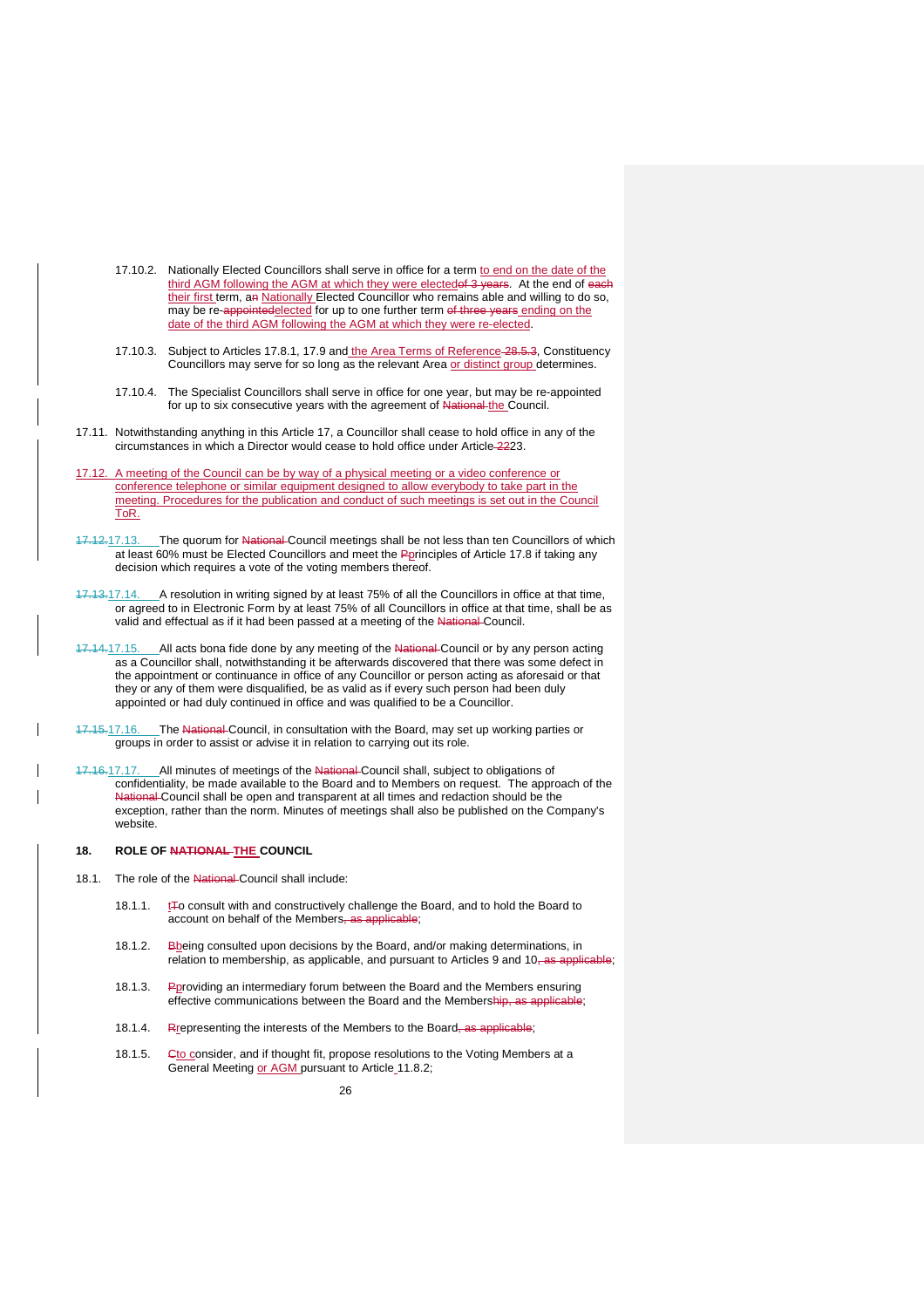- 18.1.6. Bbeing consulted upon or providing agreement to, as the case may be, in regard to the Reserved Matters under the
- 18.1.7. Aappointing Directors CNDs under Article 19.1.[220.1.2;](#page-27-2)
- 18.1.8. Mmaking appointments to fill any vacancies in the Elected Officers until the next General Meeting, as applicable; and
- 18.1.9. Ssuch other functions as the Board may delegate from time to time, as applicable.
- 18.2. Subject always to the Board's overriding right to refer any Reserved Matters directly to the Voting Members at a General Meeting or AGM in accordance with Article 21.[722.7,](#page-31-1) the Na Council shall be entitled to be consulted upon and/or provide agreement in relation to the Reserved Matters. set out at Schedule 1.
- 18.3. For the avoidance of doubt, the National-Council shall not be entitled to direct the affairs of the Board, or the Company, and the Board shall always remain the ultimate decision making body for the Company and shall be responsible legally and otherwise for managing, administering and operating the Company, and setting and implementing the strategy and vision of the Company.

## <span id="page-27-0"></span>**19. ELECTED OFFICERS**

- 19.1. The Elected Officers of the Company whose positions shall be honorary and who shall be elected by the Voting Members at an AGMAnnual General Meeting of the Company shall be thea President.
- 19.2. Each The Elected Officer shall be appointed elected, in accordance with Article [13.16](#page-22-4) for a three year term to end on the date of the third AGM following the AGM at which they were elected. At the end of each-their first term, an Elected Officer who remains able and willing to do so, may be re-appointed elected, in accordance with Article [13.16](#page-22-4) for up to one further term of three yearsto end on the date of the third AGM following the AGM at which they were re-elected. A retiring Elected Officer who has served in office for two six-consecutive years terms shall not be eligible for re-election until a period of at least four years has elapsed since they last held office.
- 19.3. The National Council may appoint a Member to fill a vacancy in the post of an Elected Officer, but such person shall only serve in office until the next Annual General MeetingAGM, at which time they may be eligible for election by the Voting Members and, if not elected at that point, shall thereupon cease to hold office. Any actions taken by such person up until that point remain valid.

## <span id="page-27-1"></span>**20. BOARD OF DIRECTORS**

- <span id="page-27-3"></span><span id="page-27-2"></span>20.1. Until otherwise determined by an ordinary resolution of the Company, the number of Directors shall be not less than five and no more than twelve. The Board of Directors shall comprise:
	- 20.1.1.  $\frac{m}{2}$ the President (ex officio);
	- 20.1.2. Uup to three Council Nominated Directors (CNDs) appointed by the National Council (who may be Councillors or Members by notice in writing to the Board, whose appointment shall take immediate effect, and whose continued appointment shall be subject to the approval of the Voting Members at the next General Meeting or AGM;
	- 20.1.3. Tthe ex officio Executive Director;
	- 20.1.4.  $\frac{1}{2}$ the Chair appointed in accordance with Article [20.6;](#page-28-2)
	- 20.1.5.  $\bigcup_{i=1}^{\infty}$  to three Nominated Directors nominated and appointed or elected in accordance with Articles [20.7](#page-28-0) to [20.1020.9;](#page-29-2) and
	- 20.1.6. Uup to three Independent Directors appointed in accordance with Articles [20.1120.10](#page-29-3) to 19.1320.1420.13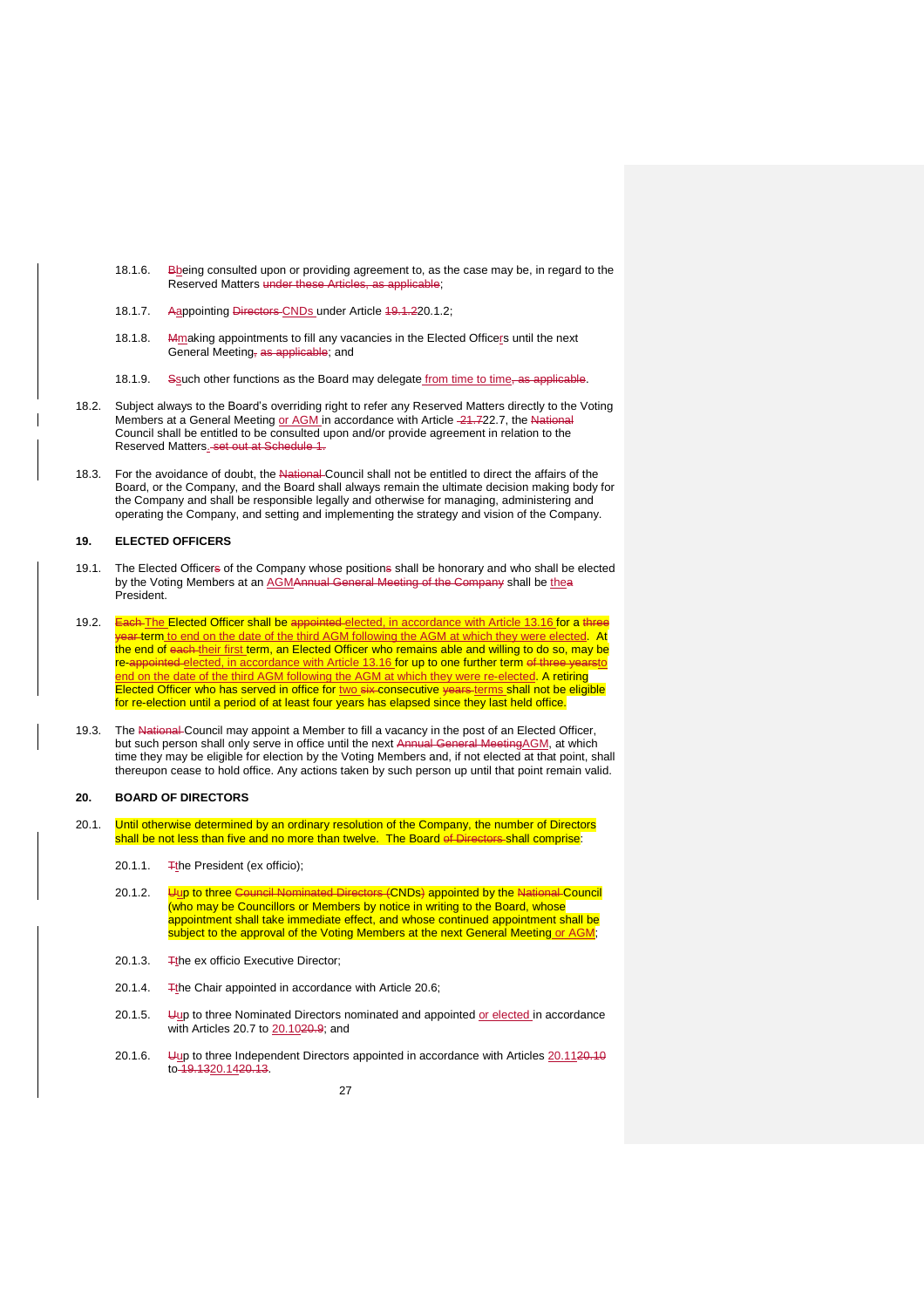- <span id="page-28-3"></span>20.2. In making appointments under Article [20.1](#page-27-3)–19.1, the following rules shall apply to the Company:
	- 20.2.1. Aa majority of the Directors (not including the ex officio Executive Director) shall be and have been Members of the Company for at least twelve months prior to their appointment as a Director;
	- 20.2.2. Oone of the Directors shall represent the Affiliated Clubs;
	- 20.2.3. The total number of CNDs, together with the President, shall not exceed 33% of the total number of Directors from time to time in office;
	- 20.2.4. Where a CND is a Councillor at the time of their appointment and ceases to be a Councillor during their term of Ooffice as a Director the National Council may either confirm the appointment of such Director until their term expires or  $\frac{may}{map}$  appoint a Director in their place, in either case by notice in writing to the Board;
	- 20.2.5. The Independent Directors shall comprise at least 25% of the total number of Directors from time to time in office; and
	- 20.2.6. The relevant appointing bodies (as applicable) shall have regard to an aspiration to ensure gender equality (with at least 30% of the Directors of each gender at any time) and demonstrating a commitment to ensuring diversity on the Board as a whole.
- <span id="page-28-4"></span>20.3. In the event that the numbers and/or proportions of Directors as required by Article [20.2](#page-28-3) is are at any time not met, steps shall be taken promptly to appoint Director(s), in accordance with the requirements of these Articles, to ensure that the relevant ratios required by Article [20.2](#page-28-3) are duly maintained.
- <span id="page-28-5"></span>20.4. Notwithstanding Articles [20.2](#page-28-3) 19.2 and [20.3](#page-28-4) 19.3, any actions taken by the Directors despite the relevant proportions and/or numbers of Directors required by Article [20.2](#page-28-3) temporarily not being met, shall remain valid and binding on the Company save that if the number of CNDs, together with the President, exceeds one third of the total number of Directors from time to time, the CNDs and the President shall nevertheless only be entitled to exercise one third of the total number of votes at a Board meeting during that time.
- 20.5. The Directors (with the exception of the ex officio Directors) appointed by the Board shall be selected in view of their particular skills and expertise, and in light of the skills and expertise on the Board at any given time (and any skills not currently/prospectively available do the Board), in accordance with the skills matrix agreed by the Board and in light of the ratios/numbers required by Article [20.2](#page-28-3) 19.2. When the Members or other bodies appoint or elect Directors they should be mindful of the skills matrix in making their selection in order to ensure the Board is balanced and effective.
- <span id="page-28-2"></span>20.6. The Board will appoint the Chair following an open selection and recruitment process and, following a nomination for the role of Chair from the Nominations Committee, subject to the approval of the Voting Members at the AGM-Annual General Meeting. If the Voting Members approve the appointment, the Chair's term of office begins on the date they were appointed by the Board. If the Voting Members do not approve the appointment at that meeting, then the Board may appoint another Director, who is able and willing to do so, to act as Chair subject to the approval of the Voting Members at that Annual General Meeting AGM (in which case the Chair's term of office begins on that date), or appoint a person to act as chair for the time being until a Chair is approved by the Voting Members at a subsequent General Meeting (which may be the Annual General MeetingAGM)
- <span id="page-28-1"></span><span id="page-28-0"></span>20.7. The Board shall, based on the skills and expertise required for the Board from time to time, and in light of the requirements of Article [20.2](#page-28-3) seek nominations from the Company's Stakeholders for the posts of Nominated Directors:
	- 20.7.1. In the case of nominations being sought from the wider membershipMembers, if the Nominations Committee, following review of the qualification of the proposed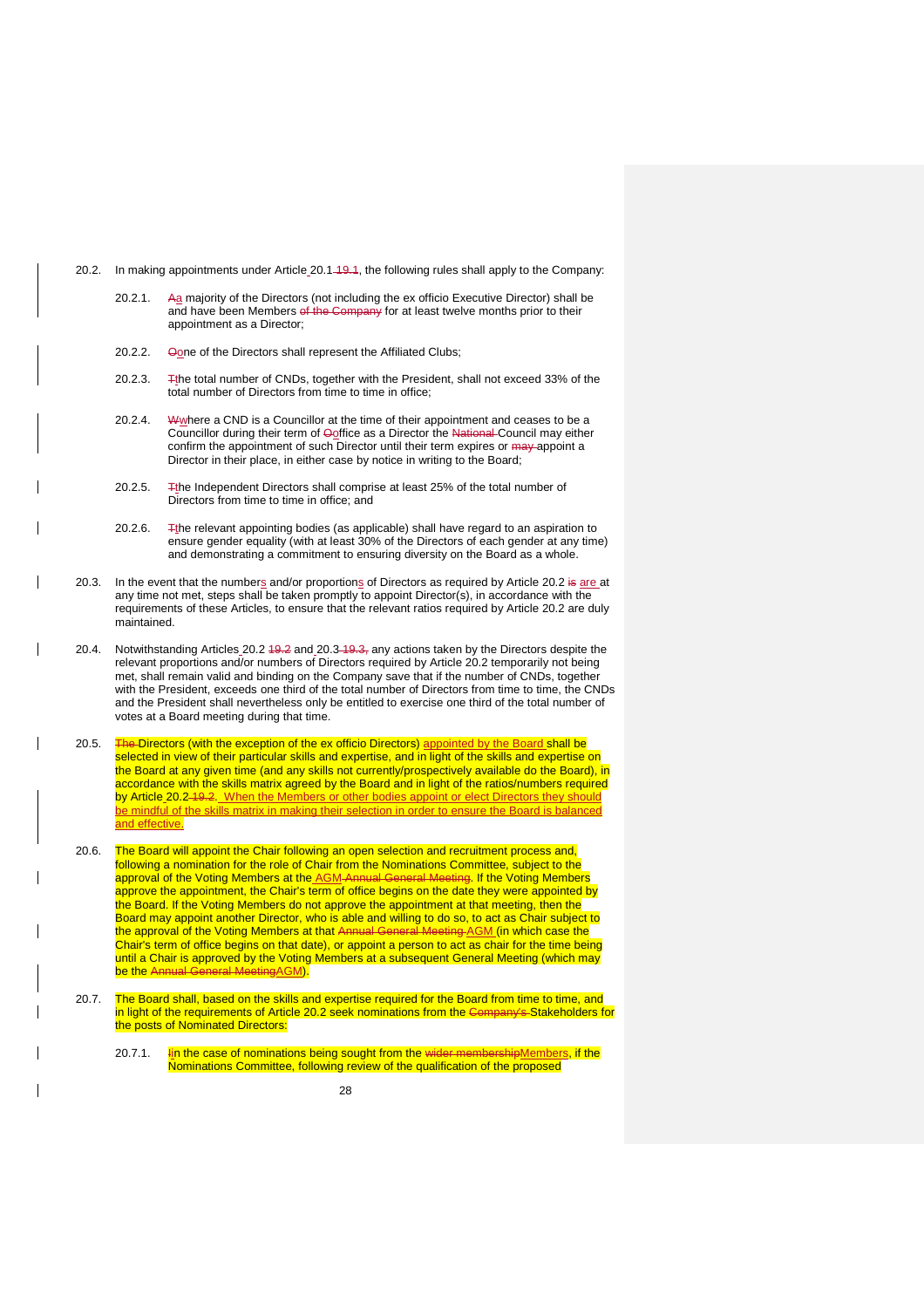candidate(s), agree that the person(s) nominated by the Members has the required skill/expertise, they shall be presented for appointmentelection by the Voting Members at the next General Meeting or AGM, in accordance with Article [20.8](#page-29-4) 19.8; and

- 20.7.2. In the case of nominations being sought from categories 2 and 3 of the recognised <mark>s<u>S</u>takeholder<u>s</u>-groups, and in the event of only one person being nominated from</mark> <u>such</u>the recognised Stakeholder<u>s group,</u>...\_Iif the Nominations Committee, following review of the qualification of the proposed candidate, agree that the person nominated by such Stakeholder has the required skill/expertise, that person shall be appointed with immediate effect but shall be presented for approval by the Voting Members at the next Annual General MeetingAGM. In the event that the Voting Members do not approve the appointment, they shall cease to be a Director at that point;
- <span id="page-29-4"></span>20.8. Where there are more candidates than vacancies for Nominated Directors under Article 20.749.7, all candidates deemed suitable and qualified by the Nominations Committee shall be elected in accordance with Article [13.16.](#page-22-4)will be presented to the General Meeting and the Voting Members shall vote for their preferred Nominated Director.
	- 20.8.1. In the event that there are two candidates for one vacancy the candidate receiving the highest number of votes shall be declared elected. However if there are more than two candidates for one vacancy Voting Members will be invited to indicate their preferred choice and an order of preference for as many other candidates as the Voting Member wishes. In the event that there are more than two such candidates, the process for election of the same shall be determined in accordance with rules adopted by the Board, from time to time.
- 20.9. The term of office of Directors nominated and elected under Article 19.[820.8](#page-29-4) shall commence at the date and time on which they are appointedelected by the Voting Members at the General Meeting.
- <span id="page-29-2"></span>20.10. A Nominated Director shall not be a <del>voting Councillor member of the National Council</del>, and if they are a voting member of the National Councillor at the time of election as a Nominated Director they will be required to resign as a voting member of the National Councillor immediately prior to upon being elected to the Board.
- <span id="page-29-3"></span>20.11. The Independent Directors shall be appointed by the Board following an open selection and recruitment process and further to a recommendation from the Nominations Committee.
- <span id="page-29-0"></span>20.12. Independent Directors shall qualify to be Independent Directors if they are not currently, nor have been in the last four years, persons who are not current Councillors, or Directors. or employees, or officers of the Company, or persons closely connected to such persons. (or who h persons within the last four years).
- 20.13. The appointment of an Independent Director under these Articles shall take effect upon the date of their appointment by the Board, but their continued appointment shall be subject to the approval of the Voting Members at the next General Meeting (which may be the AGMAnnual General Meeting) and until such time, they shall be entitled to act as an Independent Director of the Company for all the purposes of these Articles. If the Voting Members do not approve the appointment at that meeting, then the Director shall cease to be a Director, but all actions taken by such person before they ceased to hold office shall nevertheless remain valid.
- <span id="page-29-1"></span>20.14. The Board shall annually appoint one of the Independent Directors, who is able and willing to do so, to be the Senior Independent Director and such person may be re-appointed by the Board for so long as they are eligible to be an Independent Director.
- 20.15. A person shall not be entitled to act as a Director, whether on a first or any subsequent entry into office, until they have signed a declaration of acceptance and willingness to act in accordance with the terms of these Articles.

**Field Code Changed Field Code Changed**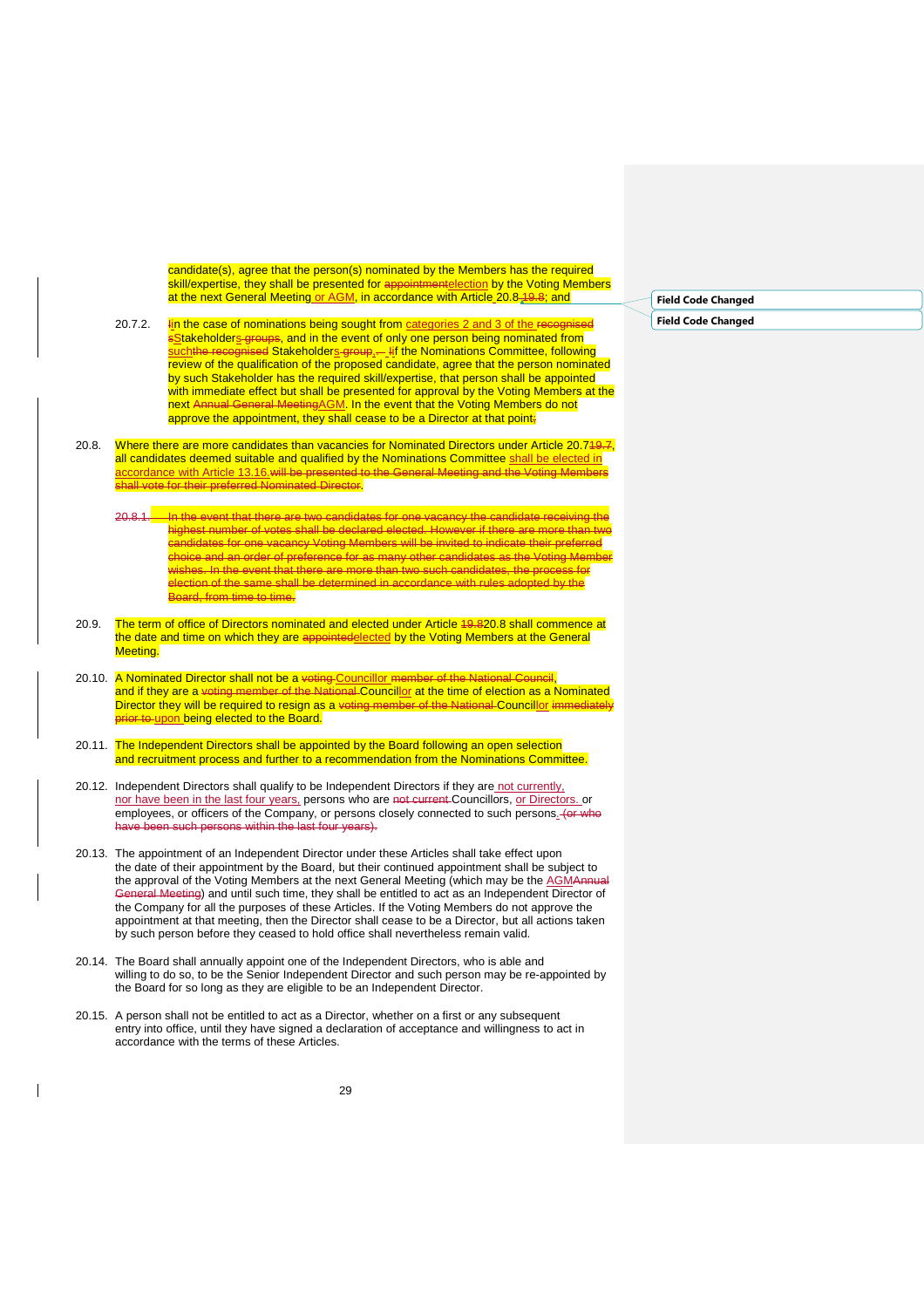20.16. Where a vacancy arises in the post of a Nominated Director, the Board may co-opt a person to fill the vacancy until a Nominated Director can be appointed, or elected in accordance with Article 19.[720.7.](#page-28-0) Such co-option will be subject to consultation with the National Council as defined in the Reserved Matters. The co-option will be until the vacancy is filled at the next General Meeting or AGM in accordance with Article 20.749.7, whichever is the sooner.

## <span id="page-30-0"></span>**21. TERM OF OFFICE AND RETIREMENT OF DIRECTORS**

- <span id="page-30-6"></span>21.1. Subject to Articles 20.[221.2](#page-30-3) , and 20.[321.3](#page-30-4) and [21.4](#page-30-5) each Director shall be appointed for a three year term. At the end of each term, a Director who remains able and willing to do so and whose re-appointment is supported by the Nominations Committee, may be re-appointed for up to one further term of three years (and where that person's initial appointment required ratification or approval at a General Meeting, such person's re-appointment is also subject to ratification or approval by the Voting Members at a General Meeting). A retiring Director who has served in office for six consecutive years shall not be eligible for re-election until a period of at least four years has elapsed since they last held office.
- <span id="page-30-3"></span>21.2. Notwithstanding Article 20.[121.1,](#page-30-6) the ex officio Directors shall serve as Directors for so long as they hold the relevant office which entitles them to do so.
- <span id="page-30-4"></span>The Chair shall serve in office for a term of up to three years and, provided they remain a Director, may be re-appointed following a recommendation of the Nominations Committee for up to one further term of up to three years but subject to such re-appointment being approved by the Voting Members at the next General Meeting.
- <span id="page-30-5"></span>21.3.21.4. Notwithstanding Article [21.1](#page-30-6) any Nominated Directors appointed a Director in accordance with Articles [20.7.1](#page-28-1) and [20.8](#page-29-4) shall be appointed for a term to end on the date of the third AGM following the AGM at which they were elected.
- 21.4.21.5. Notwithstanding anything in these Articles, the Company may by ordinary resolution at a General Meeting of which special notice has been given in accordance with the Act remove any Director before the expiration of their period of office.

### <span id="page-30-1"></span>**22. POWERS AND DUTIES OF THE DIRECTORS**

- 22.1. Subject to the provisions of the Act, these Articles, the Reserved Matters, and to any directions given by special resolution of the Company, the business of the Company shall be managed by the Directors for which purpose they may exercise all the powers of the Company in furtherance of the Objects. No alteration of these Articles and no such direction shall invalidate any prior act of the Directors which would have been valid if that alteration had not been made or that direction had not been given. The powers given by this Article shall not be limited by any special power given to the Directors by these Articles and a Board meeting at which a quorum of Directors is present may exercise all the powers exercisable by the Directors.
- 22.2. The Directors may exercise all the powers of the Company and all the powers necessary in order to manage, operate and administer in accordance with its role as the ultimate decision making body for the Company, including, but not limited to, the power to borrow money and to mortgage or charge, grant or create security over its undertaking, property and assets or any part of them and to give guarantees or issue debentures and other securities whether outright or as collateral security for any debt, liability or obligation of the Company or of any third party, but only in so far as is permitted by law.
- <span id="page-30-2"></span>22.3. The Directors shall have regard to the Reserved Matters set out in Schedule 1 of these Articles and shall consult with or seek the agreement of the National Council and/or the Voting Members, as applicable, when making a decision in relation to a Reserved Matter. The Reserved Matters are recognised and agreed by the Board and by the National Council as being matters of such significance to the Company and its Members that it is appropriate for the views of the National Council and/or the Voting Members to be considered in relation to such matters.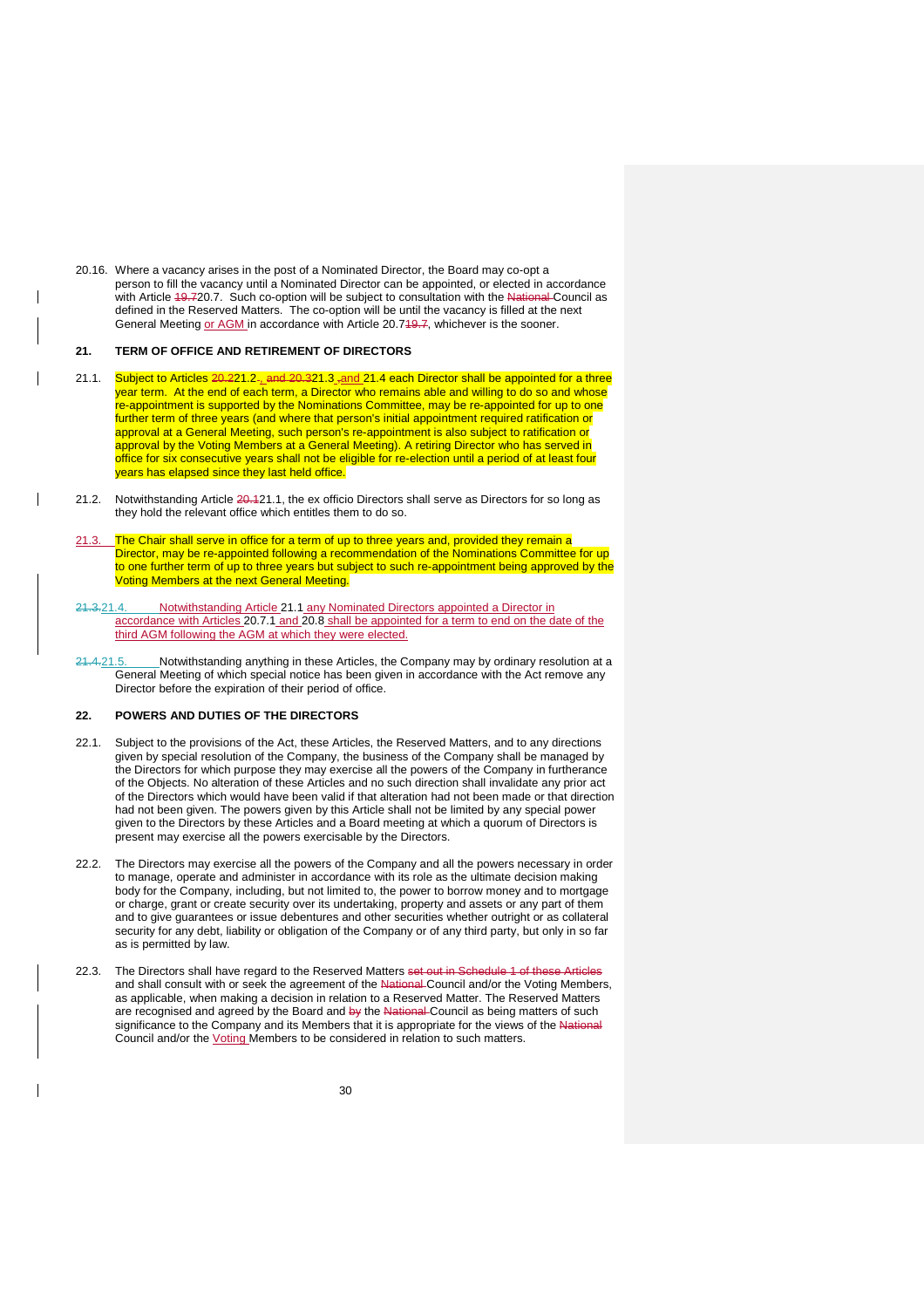- 22.4. When the Board is required to consult with or seek the agreement in relation to a Reserved Matter, it shall, in its sole discretion, either refer the relevant Reserved Matter to the National Council in accordance with aArticle 21.[522.5](#page-31-2) and 21.[622.6,](#page-31-3) or directly to the Voting Members in accordance with aArticle [22.72](#page-31-1)1.7.
- <span id="page-31-2"></span>22.5. To the extent that the Board decides to refer the relevant Reserved Matters to the National Council, the National Council shall at times be mindful that the Board is the Company's ultimate decision making body, and of the need to ensure the business of the Company continues efficiently. As such, the National-Council shall confirm its view within 28 calendar days of any referral in respect of a Reserved Matter unless an urgent view is required in which case the Board shall be entitled to request that the National Council expedite its consideration of the relevant Reserved Matter in accordance with such timeframe reasonably specified by the Board. The National Council shall be obliged to give reasons for its view and position in respect of any Reserved Matter referred to it.
- <span id="page-31-3"></span>22.6. In the event that agreement is not given by the National Council in relation to a Reserved Matter which requires agreement, and which is referred to it, then the Board shall, in its sole discretion, be entitled to refer the Reserved Matter direct to the *Voting Membership* at this point, in accordance with Article 21.[722.7,](#page-31-1) or activate the process in this Article ("the "**Decision Resolution Process**"). The Decision Resolution Process shall involve the Chair and the President meeting or discussing by telephone within 7 calendar days or such shorter period as reasonably specified by the Board in respect of an expedited matter in accordance with Article 24.[522.5](#page-31-2) in order to consider how to resolve the situation. In the event that such resolution is not reached informally at that stage, then an Independent Director, a Councillor (but not a Director) and one other person who is neither a Director nor a Councillor (as agreed between the Na Council and the DirectorsBoard) shall meet and agree an appropriate resolution of the matter and such resolution shall be reached unanimously. In the event that agreement cannot be reached unanimously, then the relevant Reserved Matter shall be taken to the Voting Members for a decision at a General Meeting or AGM. For the avoidance of doubt, the Board may, at any stage of the Decision Resolution Process take the decision to refer to the relevant Reserved Matter directly to the *Voting mMembers* in accordance with Article 21.[722.7.](#page-31-1)
- <span id="page-31-1"></span>22.7. To the extent that the Board decides to refer relevant Reserved Matters directly to the Voting Members there shall be no requirement for the Reserved Matter to come before the Nat Council, and the relevant Reserved Matter shall be taken to the Voting Members for a decision at a General Meeting or an AGM.
- 22.8. Subject to the provisions of these Articles, the Reserved Matters and the law, the Directors may make rules with respect to the carrying into effect of all or any of the Objects or all or any of the provisions of these Articles.
- 22.9. For the avoidance of doubt, the Directors remain legally responsible for the management and administration of the Company, for compliance with the law, and are subject to their legal obligations and duties in relation to the same and the effective pursuit of the Objects.

## <span id="page-31-0"></span>**23. DISQUALIFICATION OF DIRECTORS**

- 23.1. The office of a Director shall be vacated if:
	- 23.1.1. by one month's written notice they resign from office (provided the number of remaining Directors form a quorum at a meeting);
	- 23.1.2. they are a CNDNational Council appointed Director and the National Council removes them from office;
	- 23.1.3. they are an ex officio Director and cease to occupy the office that entitles them to be a Director;
	- 23.1.4. they are a Nominated Director and the body which nominated them revokes that nomination (in which case, they may nominate an alternative to take the place of such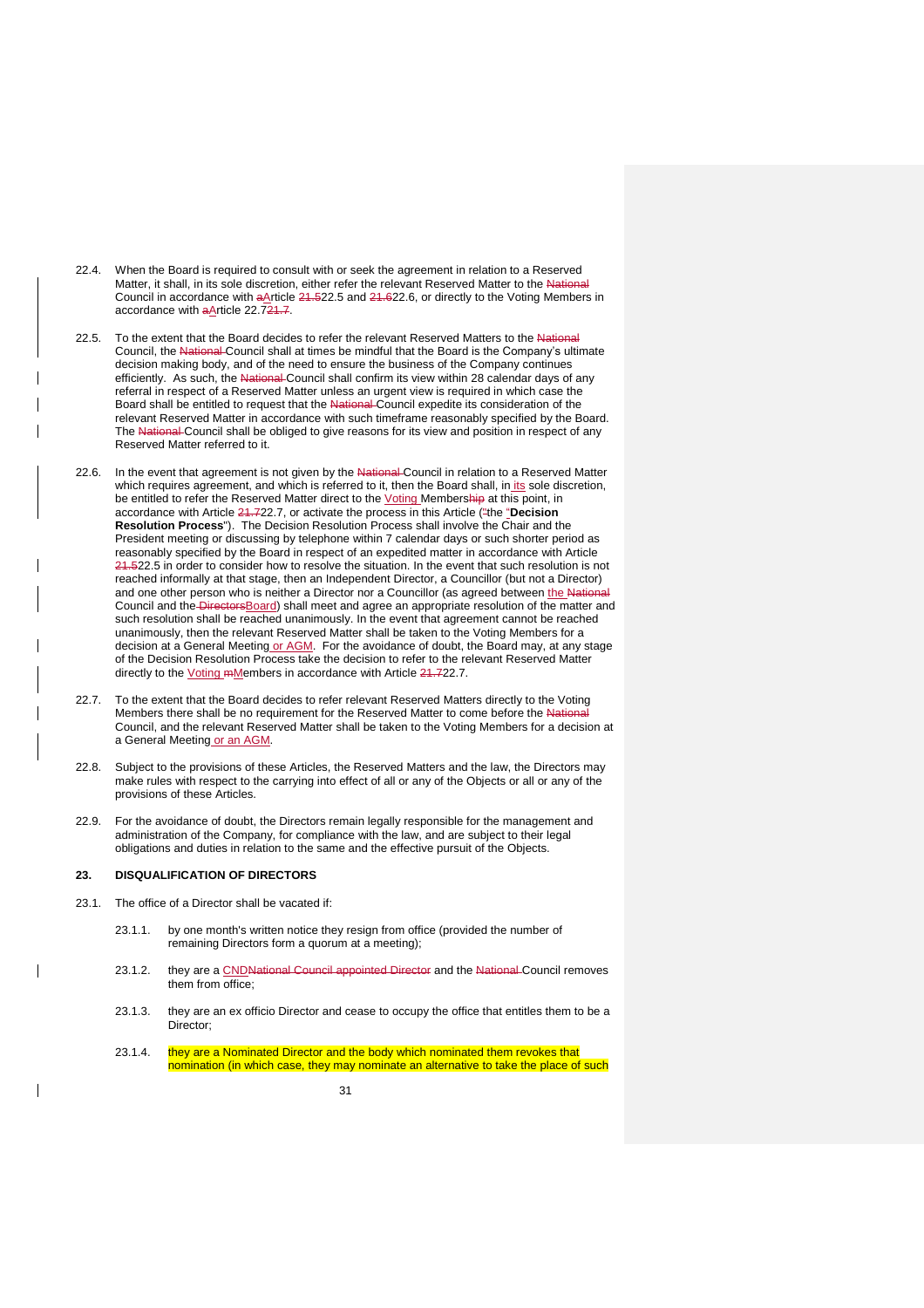Director, but only if such person is deemed by the Nominations Committee to have appropriate qualifications and subject to that person only serving in office for the remainder of the term which the relevant Director was due to serve);

- 23.1.5. in the case of an Independent Director, the Directors pass a resolution to remove them from office on the basis that in their reasonable opinion, the conduct or behaviour of the Independent Director is detrimental to the interests of the Company or otherwise in breach of any code of conduct in place from time to time;
- 23.1.6. they absent themselves from Board meetings during a continuous period of six months without special leave of absence from the Directors, and the Directors pass a resolution that they have by reason of such absence vacated office;
- 23.1.7. they are the subject of a written opinion by a registered medical practitioner who is treating that Director, addressed to the Company, stating that the Director has become physically or mentally incapable of acting as a Director and may remain so for more than three months;
- 23.1.8. they die;
- 23.1.9. they are automatically disqualified from being a Director under the Company Directors' Disqualification Act 1986 as amended from time to time;
- 23.1.10. they would be disqualified from acting as a charity trustee under charity law;  $\theta$
- 23.1.11. they act in breach of any code, regulation or framework in place relating to the conduct of Directors and is removed in accordance with such code, regulation or framework; or

23.1.11.23.1.12. their actions or conduct brings the Company into disrepute.-

## <span id="page-32-0"></span>**24. PROCEEDINGS OF THE DIRECTORS**

- 24.1. The quorum necessary for the transaction of business of the Directors shall be five, which must include an Independent Director and a <u>CND</u>Director appointed by National Council. The ex officio Directors shall never form a majority at meetings. The Directors shall also have regard to Article 19.[420.4](#page-28-5) in their decision making at such meetings.
- 24.2. Unless otherwise resolved by the Directors, the Directors shall meet at least three times each year.
- 24.3. The Chair shall be entitled to preside at all Board meetings at which they shall be present. If there shall be no Chair, or if at any meeting they are unwilling to do so, or if the Chair is not present within five minutes after the time appointed for holding the meeting, the Directors present shall choose one of their number to be chair of the meeting.
- 24.4. The Directors may delegate the administration of any of their powers to individual Directors or to committees established by them pursuant to these Articles and any such delegated authority must be used in accordance with any rules and terms of reference that the Directors impose. Notwithstanding the generality of this power of delegation, the Directors shall establish:
	- 24.4.1. a Finance and Audit Committee to oversee the financial management of the Company; and
	- 24.4.2. a Nominations Committee with responsibility for advertising and making nominations for the CEO and Board Mmembers as defined in Article [201](#page-27-1)9.; and
	- 24.4.3. any other specialist committe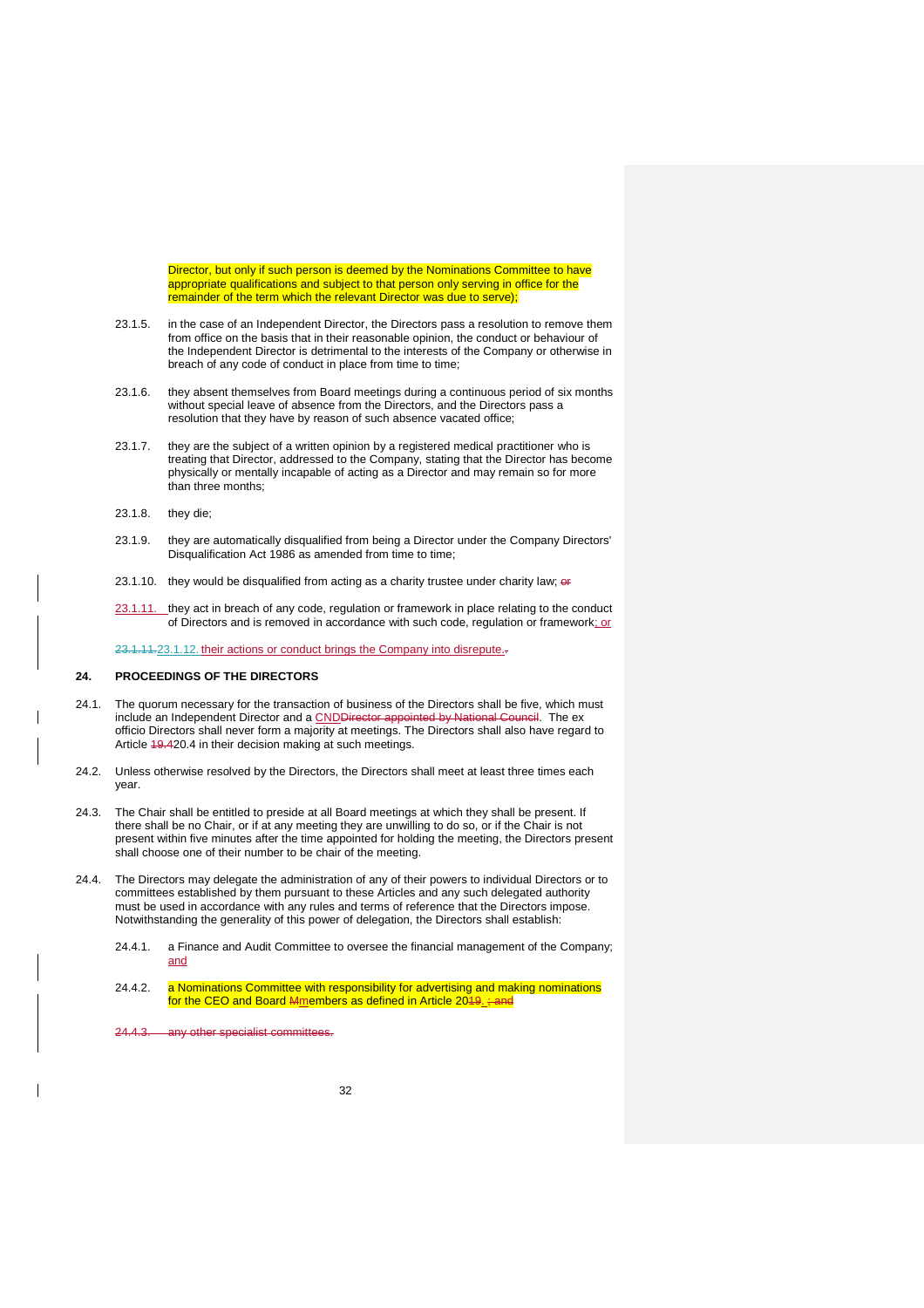- 24.5. The Board shall determine the terms of reference for any such committees and their membership and may co-opt any person or people who are not Directors to serve on a committee, but any such committee must have at least one Director on it at all times.
- 24.6. All acts and proceedings taken under such delegated authority must be reported to the Directors as soon as reasonable and the Directors remain responsible for the actions of that committee.
- 24.7. Any committee of the Directors may meet together for the dispatch of business, adjourn and otherwise regulate their meetings as they think fit and determine the quorum necessary for the transaction of business provided always that the quorum shall never be less than two members of the body concerned.
- 24.8. Any of the Directors, or any committee of the Directors, can take part in a Directors meeting or committee meeting, as applicable, by way of:
	- 24.8.1. video conference or conference telephone or similar equipment designed to allow everybody to take part in the meeting; or
	- 24.8.2. a series of video conferences or telephone calls from the Chair, or the chair of the committee.
- 24.9. Taking part in this way will be treated as being present at the meeting. A meeting which takes place by a series of video conferences or telephone calls from the Chair will be treated as taking place where the Chair is. Otherwise, meetings will be treated as taking place where the largest group of the participants are or, if there is no such group, where the Chair is unless the Directors decide otherwise.
- 24.10. The Chair may, and on the request of two Directors shall, at any time, call a meeting of the Directors.
- 24.11. The Directors for the time being may act notwithstanding any vacancy in their body. However if their number is at any time less than the number fixed as the quorum, it shall be lawful for them to act for the purpose of filling up vacancies in their body or of calling a General Meeting or AGM but not for any other purpose.
- 24.12. All acts bona fide done by any meeting of the Directors, or of any committee of the Directors, or by any person acting as a Director, shall notwithstanding it be afterwards discovered that there was some defect in the appointment of any such Director, or person acting as aforesaid, or that they or any of them were disqualified from holding office, or had vacated office, or were not entitled to vote, be as valid as if every such person had been duly appointed and was qualified and had continued to be a Director and had been entitled to vote.
- 24.13. The Directors shall cause proper minutes to be made, in books provided for the purpose, of:
	- 24.13.1. all appointments of officers made by the Directors;
	- 24.13.2. the names of Directors present at each meeting of the Directors and of any committee of the Directors; and
	- 24.13.3. all resolutions and proceedings at all meetings of the Company and of the Directors and of committees of the Directors.
- 24.14. Any minutes of any meeting, if purporting to be signed by the chair of that meeting, or by the chair of the next succeeding meeting, shall be sufficient evidence without further proof of the facts stated in such minutes. All minutes of meetings shall, subject to obligations of confidentiality be made available to the National-Council and to Members on request and in any event, shall be published on the Company's website. The approach of the Board shall be open and transparent at all times and redaction should be the exception, rather than the norm. The decision as to whether a matter is confidential is for the Board to decide in its discretion.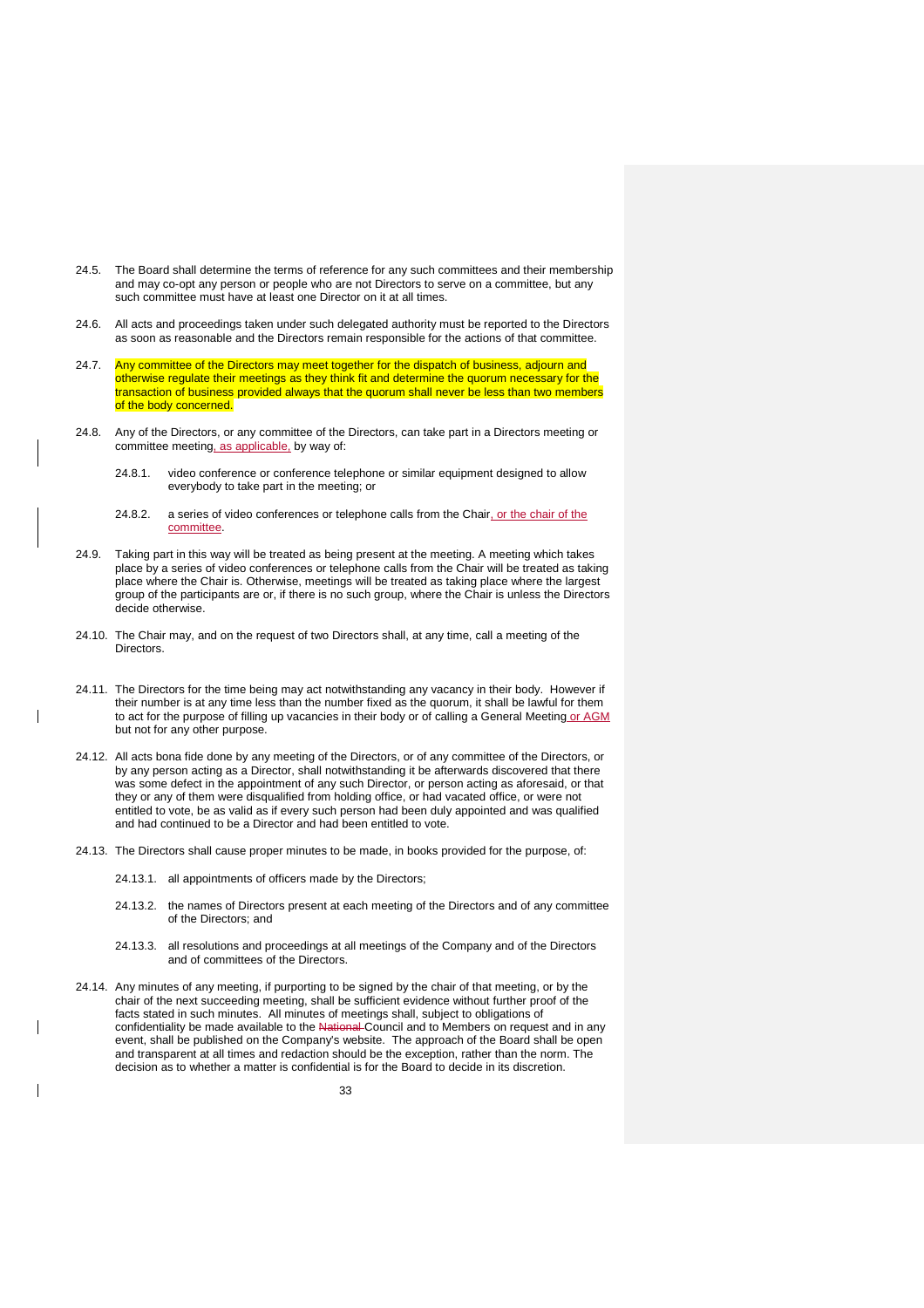- 24.15. The Directors shall publish a summary of key themes and discussion points after each meeting on the Company's website.
- 24.16. A resolution of the Directors may be taken by a majority of the Eligible Directors at a meeting or by a resolution in writing agreed to by a majority of the Eligible Directors for the time being or of any committee of the Directors entitled to receive notice of a meeting of the Directors or of any such committee of the Directors (as the case may be) (provided that a decision cannot be taken by written resolution if the Eligible Directors would not have formed a quorum at a Board meeting). The resolution may consist of more than one document in the like form each signed by, or otherwise agreed to by, one or more than one person. For the avoidance of doubt, a Director may indicate their agreement to a resolution in Electronic Form.

## <span id="page-34-0"></span>**25. SECRETARY**

A Company Secretary may be appointed by the Directors for such term at such remuneration (if not a Director) and upon such conditions as they may think fit and any Company Secretary so appointed may be removed by the Directors.

### <span id="page-34-1"></span>**26. EXECUTION OF DOCUMENTS**

The Directors shall provide for the safe custody of the Seal (if any) which shall be used only on the authority of the Directors, or of a committee of the Directors, authorised by the Directors on their behalf. Every instrument to which the Seal shall be affixed shall be signed by a Director and shall be countersigned by the Secretary (if any), or by a second Director, or by some other person appointed by the Directors for that purpose. Otherwise, documents shall be executed for and on behalf of the Company in accordance with the Act.

#### <span id="page-34-2"></span>**27. PATRONS**

27.1. Any Patron appointed by the National-Council under Article [99](#page-14-1) may be removed from office stripped of their patronship by the Board, in consultation with the National Council, on the basis that their actions or conduct is detrimental to the Company or its reputation.

### <span id="page-34-3"></span>**28. CHIEF EXECUTIVE OFFICER**

- 28.1. The appointment, dismissal and determination of the terms and conditions of the CEOhief Executive Office shall be a matter for the Board and the CEOhief Executive Officer shall report and be accountable to the Board.
- 28.2. Other staff shall, unless otherwise determined by the Board, be appointed by the CEOhief Executive Officer.

#### <span id="page-34-4"></span>**29. AREAS MEETINGS**

- 29.1. Proceedings and Terms of Reference
	- 29.1.1. Area proceedings shall be governed in accordance with the Area Terms of Reference.
	- 29.1.2. The Area Terms of Reference shall be drafted and agreed by the Council and the Board and published on the Company's website.
	- 29.1.3. The Area Terms of Reference shall be reviewed at least every 3 years.

Purpose

Area meetings shall be convened for the following purposes:

29.1.1. to act as the prime forum in which Members may make their views known and to communicate those views to the National Council;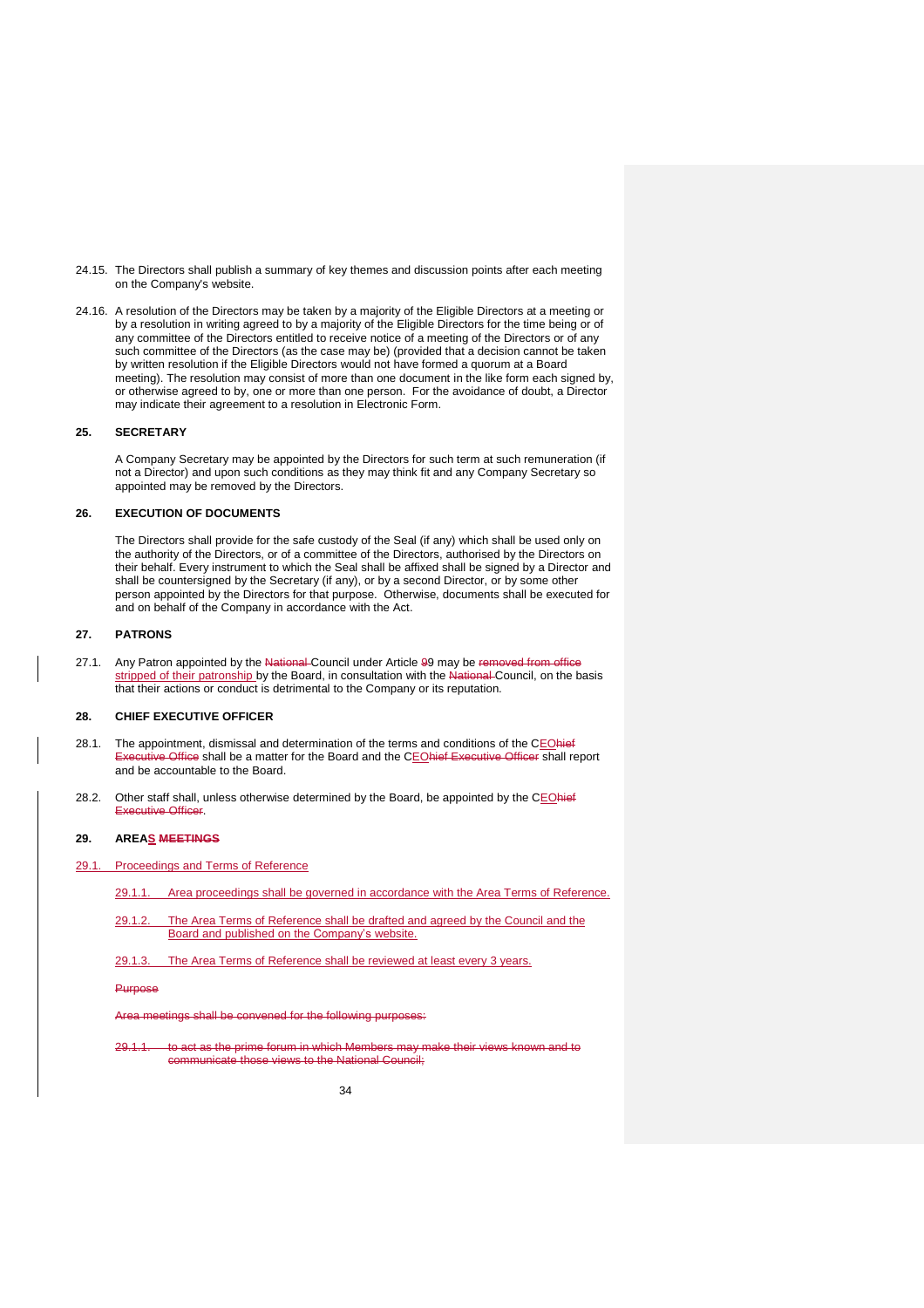- 29.1.2. to report to the Members in that Area the views, decisions and activities of the National Council, the Board and the CEO;
- 29.1.3. to discuss local issues and to liaise with other organisations with an interest in such issues and to represent the policies of the Company in connection with such issues; and
- 29.1.4. to elect representatives to serve on National Council.

**29.2.** Areas

- 29.2.1. Subject to the powers of National Council to form, vary or disband any Area, the shall be North Wales; South Wales; the Lake District; North West, London and South East, North East, The Peak District, the Midlands, South West and Southern, and Yorkshire or such alternative Areas as National Council shall from time to time decide.
- 29.2.2. Subject to compliance with its obligations regarding the holding of Area Meetings pursuant to Article 28.4, the chairman of an Area shall be entitled to convene "outreach" meetings at such locations within an Area as they deem appropriate to facilitate discussion of local issues and, so far as is applicable, such outreach meetings shall be conducted in accordance with the provisions of these Articles.

### 29.3.29.2. Attendance

- <span id="page-35-0"></span>29.2.1. Voting Members may participate and vote at one Area Meeting. This will be either:
	- (a) the Area where they are resident; or
	- (b) an Area that they have elected, by notice to the CEO, to attend instead of the Area within which they reside.
	- (a) Participation in each Area Meeting shall be open to all Voting Members resident in that Area (save those that have elected by notice to the CEO to attend Area Meetings for a different Area) and those Voting Members resident elsewhere who have elected by notice to the CEO to attend Area Meetings for that Area instead of those for the Area within which they reside.
- 29.3.2. Each Associate Member shall be entitled to nominate a representative to attend any Area Meeting.
- 29.3.3. The voting rights of Members attending an Area Meeting shall be as per voting rights at a General Meeting**.**
- 29.3.4. Areas may also make any reasonable request to the Company to provide or procure electronic facilities, such as s[u29.3.3r](#page-36-0)veys or voting, for use by Area Members in order to maximise engagement of Area Members and/or to garner their views on a particular matter. The results may, at the Area Chair's absolute discretion and subject to validation of the identity and qualification of the Area Member concerned, be accepted as equivalent to attending an Area Meeting in person.

#### 29.4. Meetings

29.4.1. Each Area Meeting shall be subject to such rules for the conduct and procedure of meetings as the National Council shall from time to time decide and the National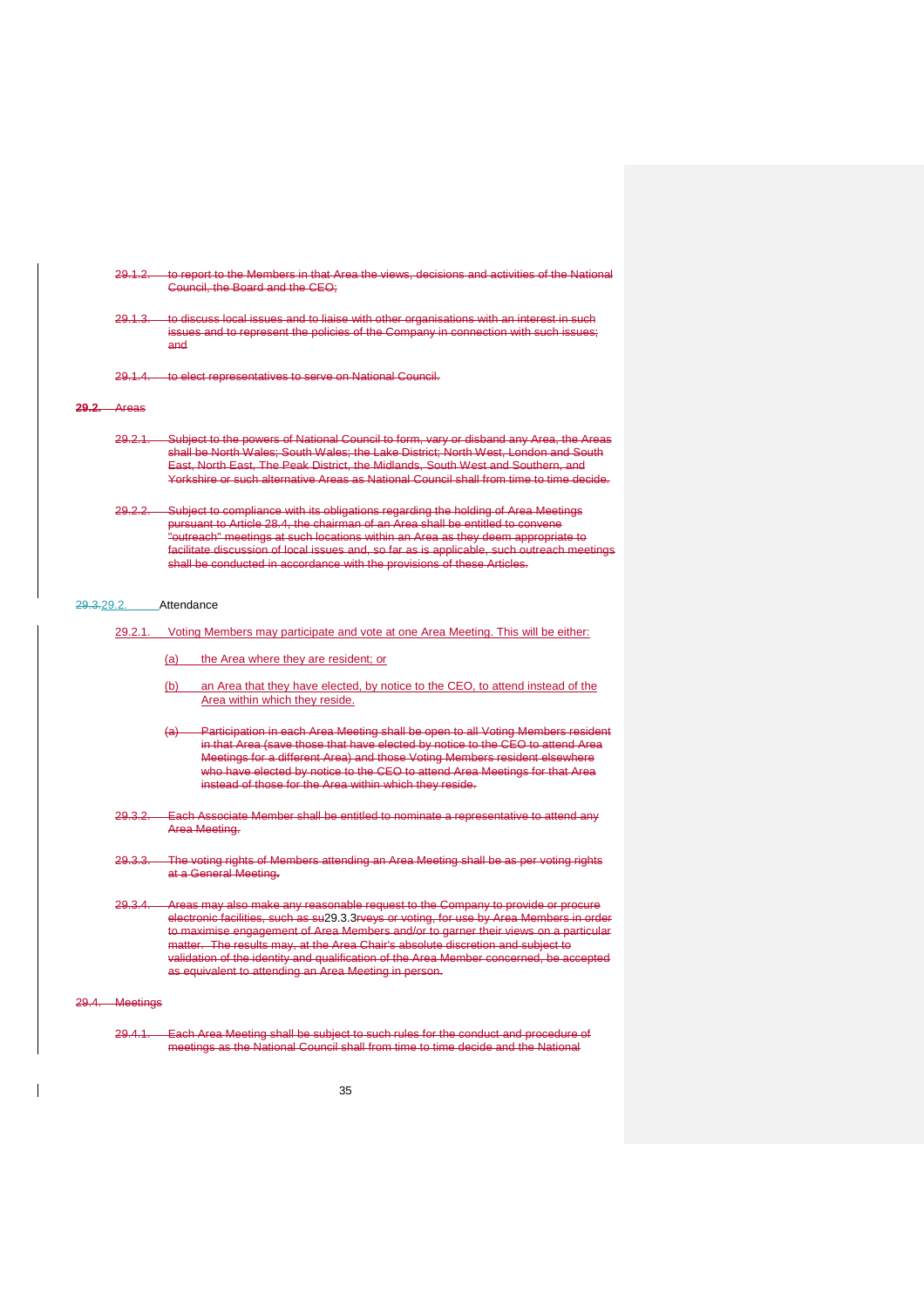Council shall be the arbiter in any dispute concerning any matter relating to an Area or Area Meeting.

29.4.2. Area Meetings shall be either "**Ordinary Area Meetings**" of which not less than seven days' notice, specifying the time and date of the meeting, shall be given to all Members entitled to attend and to the National Council or an "**Annual Area General Meeting"** of which not less than twenty eight days' notice shall be given to all Members entitled to attend and to the National Council.

Each Area shall hold an Annual Area General Meeting at least once in every calendar r not later than fifteen months after the last preceding Annual General Meeting and shall hold not less than four Ordinary Area Meetings in every calendar year.

<span id="page-36-1"></span>29.5.29.3. Officers and Representatives

- 29.5.1.29.3.1. Each Area shall have two Area officers, an "**Area Chair**" and an "**Area Secretary**" (together the "Area Officers"), who shall be elected annually at the Annual Area annual Ggeneral Mmeeting of that Area ("**Area AGM**"). Each person duly elected shall hold office until the next Annual Area AGeneral Meeting.
- <span id="page-36-2"></span>29.5.2.29.3.2. Subject to Article [29.3.32](#page-36-0)8.5.3, each Area shall elect two individuals Area Representatives ("**Area Representatives**") to serve on the National Council, who shall be elected for three year terms at an Annual Area AGeneral Meeting. For the avoidance of doubt a person elected an Area Officer may also be elected an Area Representative.
- <span id="page-36-0"></span>29.5.3.29.3.3. No person may hold office as an Area Officer or Area Representative for more than six6 consecutive years in the post, and no more than 12 consecutive years in all posts. A member who has previously served as an Area Officer or Area Representative for more than 3 consecutive years and leaves the post for whatever reason, will not be eligible for reappointment as an Area Officer or Area Representative for a minimum of 3 years.
- <span id="page-36-3"></span>29.5.4.29.3.4. Areas may appoint Area Members (who are able and willing to do so) to other Area roles as reasonably requested by the  $E$ ex officio Executive Director if deemed necessary for the effective operation of the Area. Such roles shall be elected annually at the Annual Area General Meeting Area AGM of that Area until such time as the role is no longer required. Where a vacancy arises between Area Annual General Meetings, the Area Chair may co-opt a suitable, able and willing person to fill that vacancy until the next Area Annual General Meeting.
- 29.5.5.29.3.5. No person shall be eligible for election to any office pursuant to Articles  $28.5.129.3.1$  $28.5.129.3.1$  and  $29.3.2$   $28.5.2$  unless that person is resident in that Area or has elected to attend that Area Meeting.
- 29.5.6.29.3.6. The provisions of Article 2[223](#page-31-0) relating to disqualification from office shall apply to any person holding office pursuant to this Articles [29.3.1](#page-36-1) 28.5.[229.3.2](#page-36-2) and [29.3.4.](#page-36-3) The provisions will also normally apply to appointments pursuant to Article 28.5.1, unless an exception is agreed by the National Council. In this case If the person is to be disqualified from office, the appointment will be terminated with immediate effect and at the earliest suitable opportunity an Area AGeneral Meeting held to appoint a replacement.[In these circumstances, until such time as a replacement is appointed by an Area General Meeting, the Area Chair may co-opt someone who is able and willing to do so, to fill the vacancy.]
- 29.5.7.29.3.7. Twenty five (25) Members of an Area Members (as defined in Article 28. may make a written representation to the Area Chair, or the National Council, to terminate the appointment of an Area Officer or an Area Representative or a person appointed under Article [29.3.4.](#page-36-3) In such cases the Area will be required to re-elect the

| <b>Field Code Changed</b> |  |
|---------------------------|--|
| <b>Field Code Changed</b> |  |
| <b>Field Code Changed</b> |  |
| <b>Field Code Changed</b> |  |
| <b>Field Code Changed</b> |  |
| <b>Field Code Changed</b> |  |
| <b>Field Code Changed</b> |  |
| <b>Field Code Changed</b> |  |

**Field Code Changed**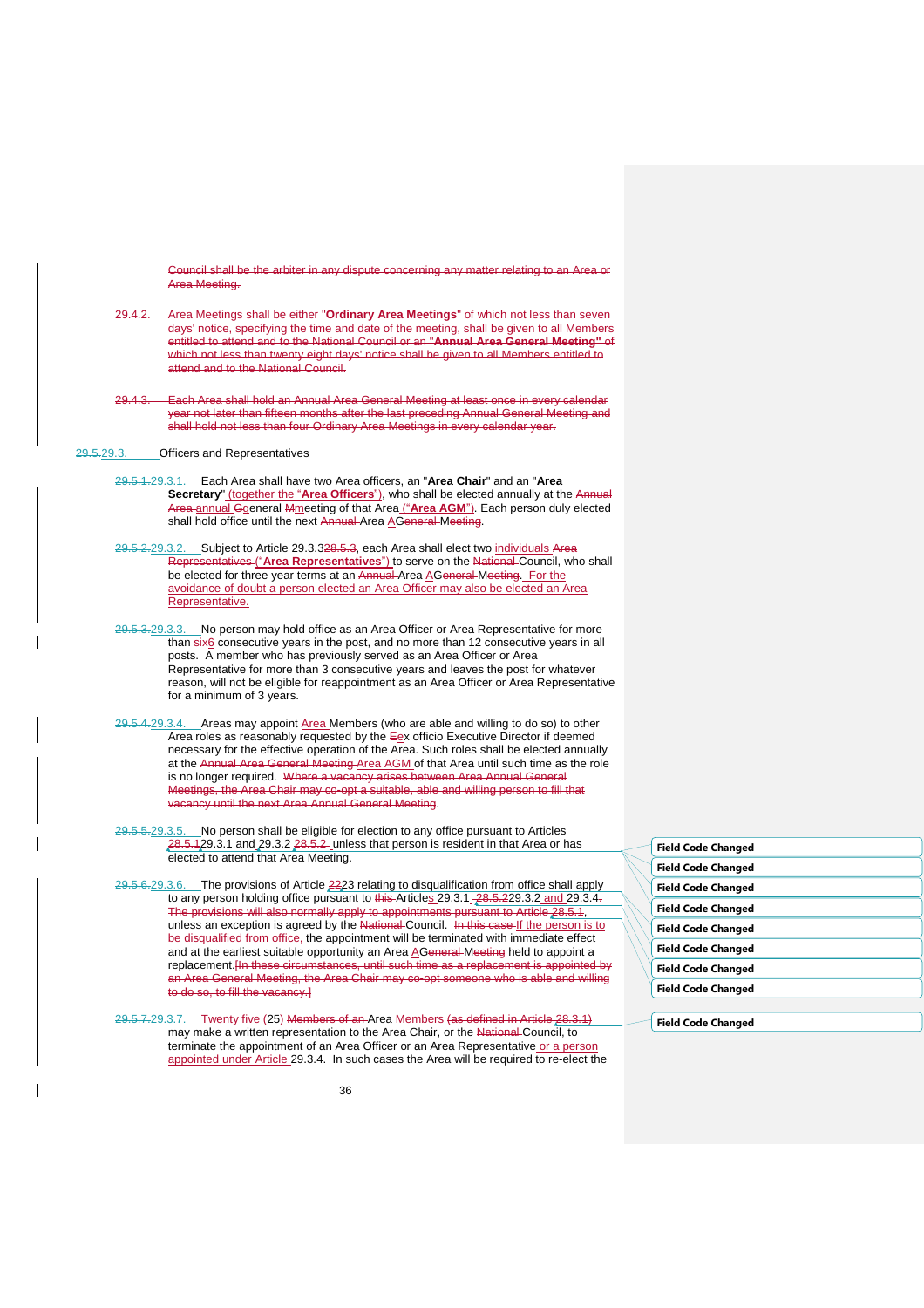post via the next scheduled an Ordinary Area Meeting called for that purpose in accordance with these Articles. The Area Officer or Area Representative or person appointed under Article [29.3.4](#page-36-3) concerned will remain in post until the election and shall either continue in post if confirmed at the meeting, or shall stand down upon either the Area Members confirming their removal of that person or electing someone else in their place. .

- 29.5.8.29.3.8. Where a vacancy arises for whatever reason in the post of an Area Officer or Area Representative or person appointed under Article [29.3.4;](#page-36-3) the Area Chair, or the Area Representative(s) if the vacancy arising is that of the Area Chair, with agreement of the National Council, will be able to co-opt an Area Member, who is suitable, able and willing to fill that vacancy until it is filled through an Area AGM General Meeting in accordance with these Articles.
- 29.5.9.29.3.9. Additionally, Area Representatives appointments, may be terminated prior to completing their term defined in Article 28.5.1 and [29.3.2](#page-36-2) 28.5.2 by a vote at an Area Annual General Meeting.

#### 29.6. Proceedings

- 29.6.1. The Quorum for an Annual Area General Meeting or an Ordinary Area Meeting shall be not less than five Voting Members entitled to attend that Area Meeting.
- 29.6.2. The conduct of an Area Meeting and voting at such meetings shall be in accordance with the procedures set out in these Articles for General Meetings of the Company so far as the same are applicable except that proxy votes shall not be allowed at Area Meetings.

#### **Minutes and Reports**

- 29.7.1. The Directors shall be entitled to be represented at all Area Meetings by someone nominated by them or a member of their staff, and such person shall be entitled to speak at any such meeting but shall not be entitled to vote.
- 29.7.2. The proceedings of each Area Meeting shall be recorded in minutes of the Area Meeting of which a copy shall be made available to the Directors, the National Co and to every Member present at that meeting within twenty one days of the date of the meeting and to every Member entitled to attend that Area Meeting who requests a copy. Copies may be circulated in Electronic Form to an address notified for that purpose.
- 29.7.3. At the Annual Area General Meeting the chair of the meeting shall present a report on the activities carried on in that Area since the last preceding Annual Area General Meeting and shall be made available a copy of that report to the Directors within twenty one days of the date of the meeting, to an address provided for that purpose.

#### Regulations

- 29.8.1. In all its proceedings an Area Meeting shall comply with and be governed by the provisions of these Articles so far as applicable and by any regulations made from time to time by the National Council for the purpose of regulating Area Meetings.
- 29.8.2. An Area Meeting shall not be entitled to assume any of the powers and duties of the Board, the National Council or to commit the Company to any policy or action save to the extent (if any) that it be so authorised from time to time by the Board by the

**Field Code Changed**

| <b>Field Code Changed</b> |
|---------------------------|
| <b>Field Code Changed</b> |
| <b>Field Code Changed</b> |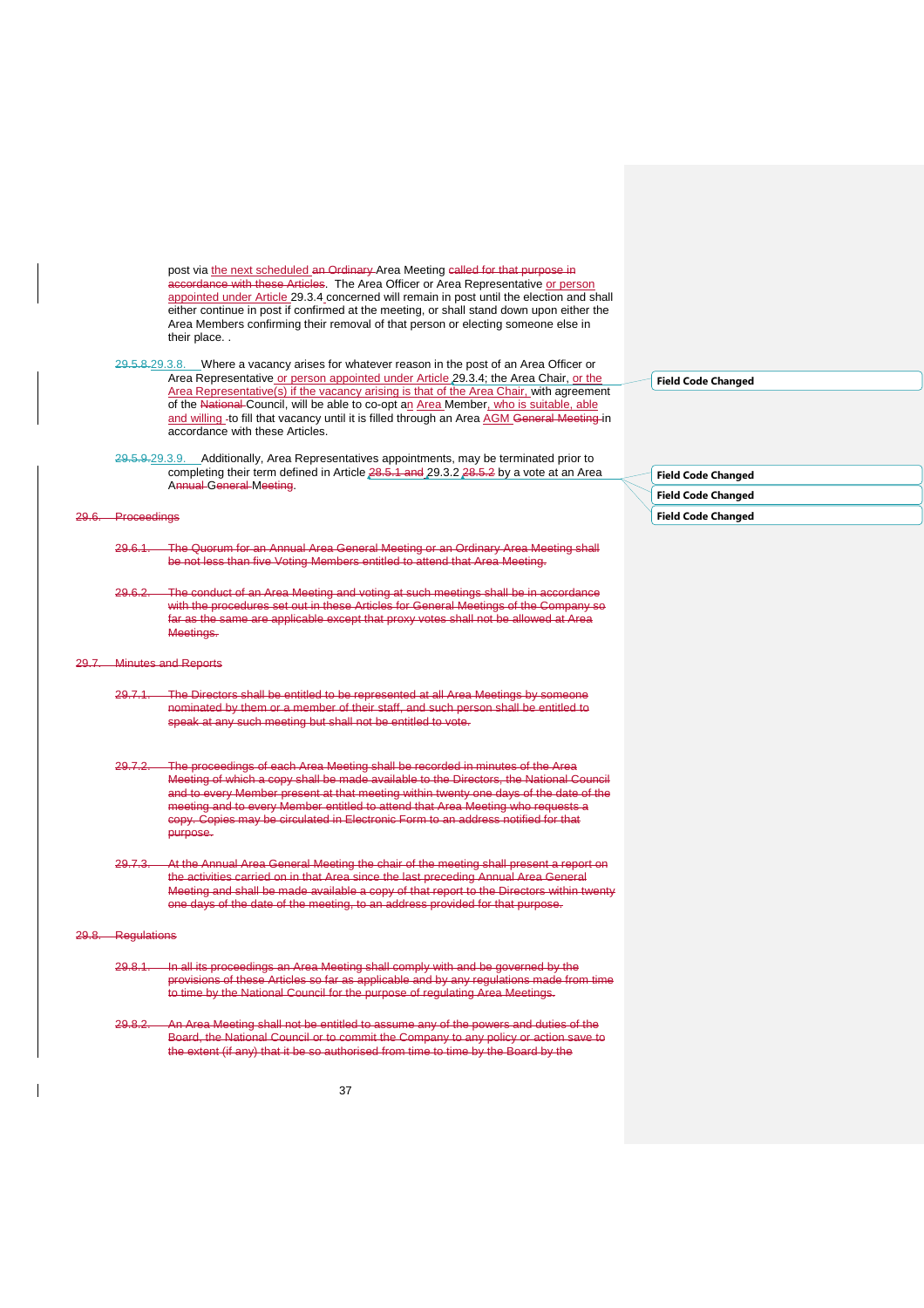**Combing, or by National Council to the extent that it is authoris** to do so.

### <span id="page-38-0"></span>**30. ACCOUNTS**

Accounts and records shall be prepared and maintained in accordance with the requirements of law and generally accepted accounting practice for companies of the nature of the Company, carrying on activities of the nature carried on by the Company. Such accounts will be presented to the National Council and to the Members in advance of their submission to Companies House.

## <span id="page-38-1"></span>**31. REPORTING AND ANNUAL REPORT**

- 31.1. The Directors shall comply with their legal obligations under the Act with regard to the preparation of any annual report and its transmission to Companies House.
- 31.2. In addition to its legal obligations, the Board shall, subject to its obligations of confidentiality, submit to the National Council in advance of each meeting of the National Council, a report on the work undertaken by the Directors and decisions taken since the last meeting of the National Council and anticipated work for the following period. This report shall include an up to date summary of the Company's financial position.

#### <span id="page-38-2"></span>**32. NOTICES**

- <span id="page-38-3"></span>32.1. Subject to these Articles, anything sent or supplied by or to the Company under these Articles may be sent or supplied in any way in which the Act provides for documents or information which are authorised or required by any provision of the Act to be sent or supplied by or to the Company. In addition to this, Nnotices may be published by the Company via the Official Magazine.
- 32.2. In addition to Article  $34.132.1$ , Nnotices, or supplements to nNotices, may be published on the Company's website, and such publication will be deemed the primary source of giving Nnotice by the Company.
- 32.3. The only address at which a Member is entitled to receive notices is the address shown in the Register or, an electronic address provided for that purpose.
- 32.4. Subject to the Articles, any notice or document to be sent or supplied to a Director in connection with the taking of decisions by Directors may also be sent or supplied by the means by which that Director has asked to be sent or supplied, with such notices or documents for the time being.
- 32.5. A Director may agree with the Company that notices or documents sent to that Director in a particular way are deemed to have been received within a specified time of their being sent and for the specified time to be less than 48 hours.
- 32.6. Where a document or information is sent or supplied by the Company by post, service or delivery shall be deemed to be effected at the expiration of 24 hours after the time when the cover containing the same is posted (irrespective of the class or type of post used) and in proving such service or delivery it shall be sufficient to prove that such cover was properly addressed and posted.
- 32.7. Where a document or information is sent or supplied by the Company in Electronic Form to an address specified for the purpose by the intended recipient, service or delivery shall be deemed to be effected on the same day on which it is sent or supplied, and proving such service it will be sufficient to prove that it was properly addressed.
- 32.8. Where a document or information is sent or supplied by the Company by means of a publication via the Official Magazine or via the Company's website, service or delivery shall be deemed to be effected at the expiration of 24 hours after the time when the cover containing the same was posted or published (regardless of class or type of posting or publication) following when material is first made available on the website or published in the Official Magazine.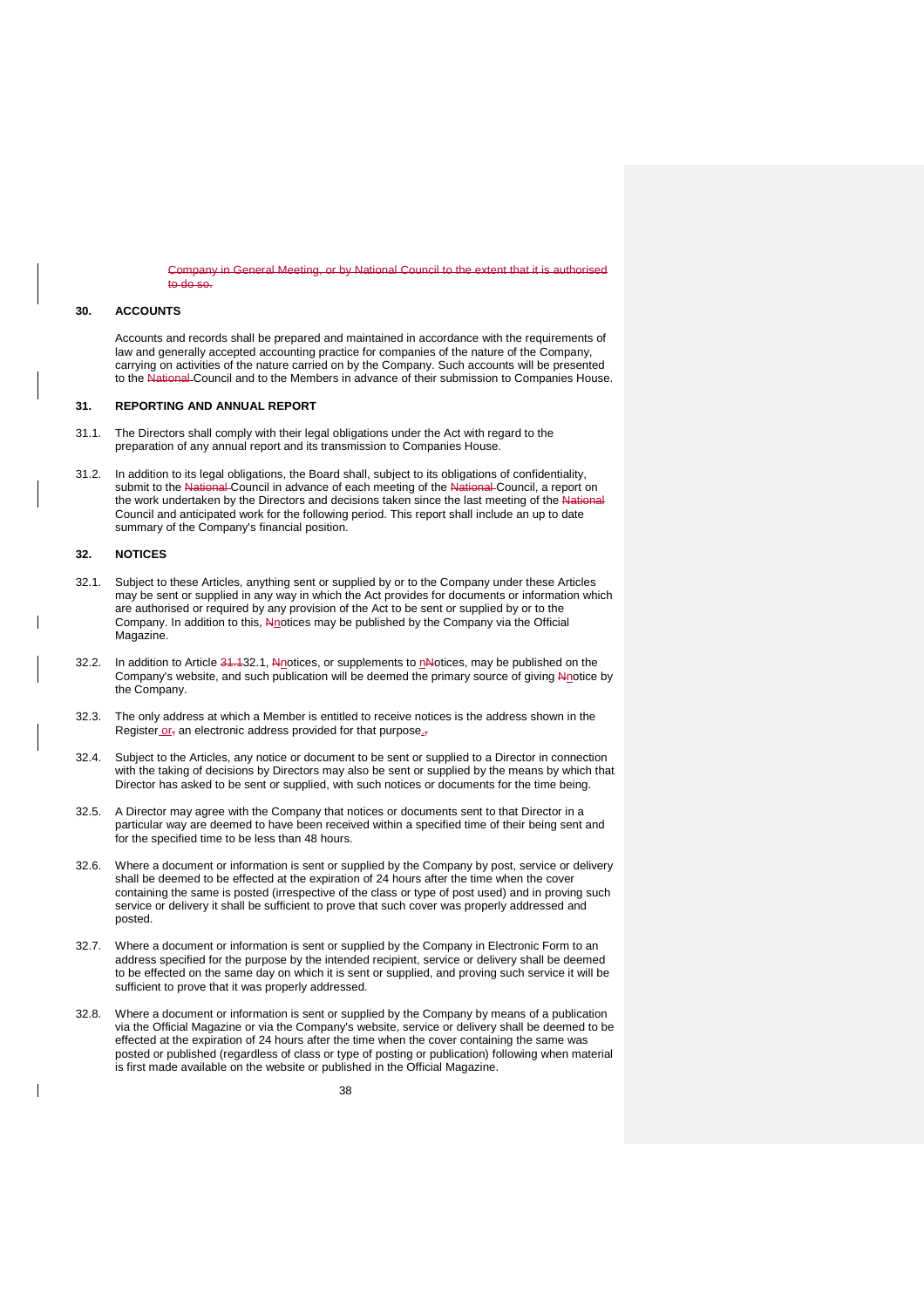- 32.9. A Member or Director, present at any meeting, shall be deemed to have received notice of the meeting, and where requisite, of the purpose for which it was called.
- 32.10. In proving that any notice, document or other information was properly addressed, it shall be sufficient to show that the notice, document or other information was delivered to an address (including an electronic address) permitted by the Act.

## <span id="page-39-0"></span>**33. INDEMNITY AND INSURANCE**

- 33.1. Subject to the provisions of the Act and these Articles, but without prejudice to any indemnity to which a Director or other officer may otherwise be entitled, every Director or other officer shall be indemnified out of the assets of the Company against all costs and liabilities incurred by them in defending any proceedings or investigation by any regulatory authority, whether civil or criminal, in which judgment is given in their favour, or they are acquitted, or relief is granted to them by the court from liability for negligence, default, breach of duty or breach of trust in relation to the affairs of the Company.
- 33.2. To the extent permitted by law from time to time, the Company may provide funds to every Director or other officer to meet expenditure incurred or to be incurred by them in any proceedings (whether civil or criminal) brought by any party in relation to the affairs of the Company, provided that they will be obliged to repay such amounts no later than:
	- 33.2.1. if they are convicted in proceedings, the date when the conviction becomes final; or
	- 33.2.2. if judgement is given against them in proceedings, the date when the judgement becomes final; or
	- 33.2.3. if the court refuses to grant them relief on any application under the Act, the date when refusal becomes final.
- 33.3. Subject to the provisions of the Act and these Articles, the Directors may purchase and maintain insurance at the expense of the Company for the benefit of any Director, or other officer, of the Company against any liability which may attach to them or loss or expenditure which they may incur in relation to anything done or alleged to have been done or omitted to be done as a Director or other officer.

## <span id="page-39-1"></span>**34. ALTERATIONS TO THESE ARTICLES**

- 34.1. Alterations to these Articles may only be made by a special resolution of the Voting Members.
- 34.2. The Company shall inform Companies House of any alterations to the Articles and all future copies of the Articles issued must contain such alterations.

## <span id="page-39-2"></span>**35. DISSOLUTION**

35.1. If, upon the winding-up or dissolution of the Company, there remains (after the satisfaction of all its debts and liabilities) any property whatsoever the same shall not be paid to, or distributed among, the Members (except where a Member is also a Company with similar objects) but shall be given or transferred to some other institution or institutions having objects similar to the Objects and which shall prohibit the distribution of its or their income and property among its or their members to an extent at least as great as is imposed on the Company under, or by virtue of Article [7.](#page-12-0) Such institution or institutions to be determined by the Members, at or before the time of dissolution, or in default by the Directors.